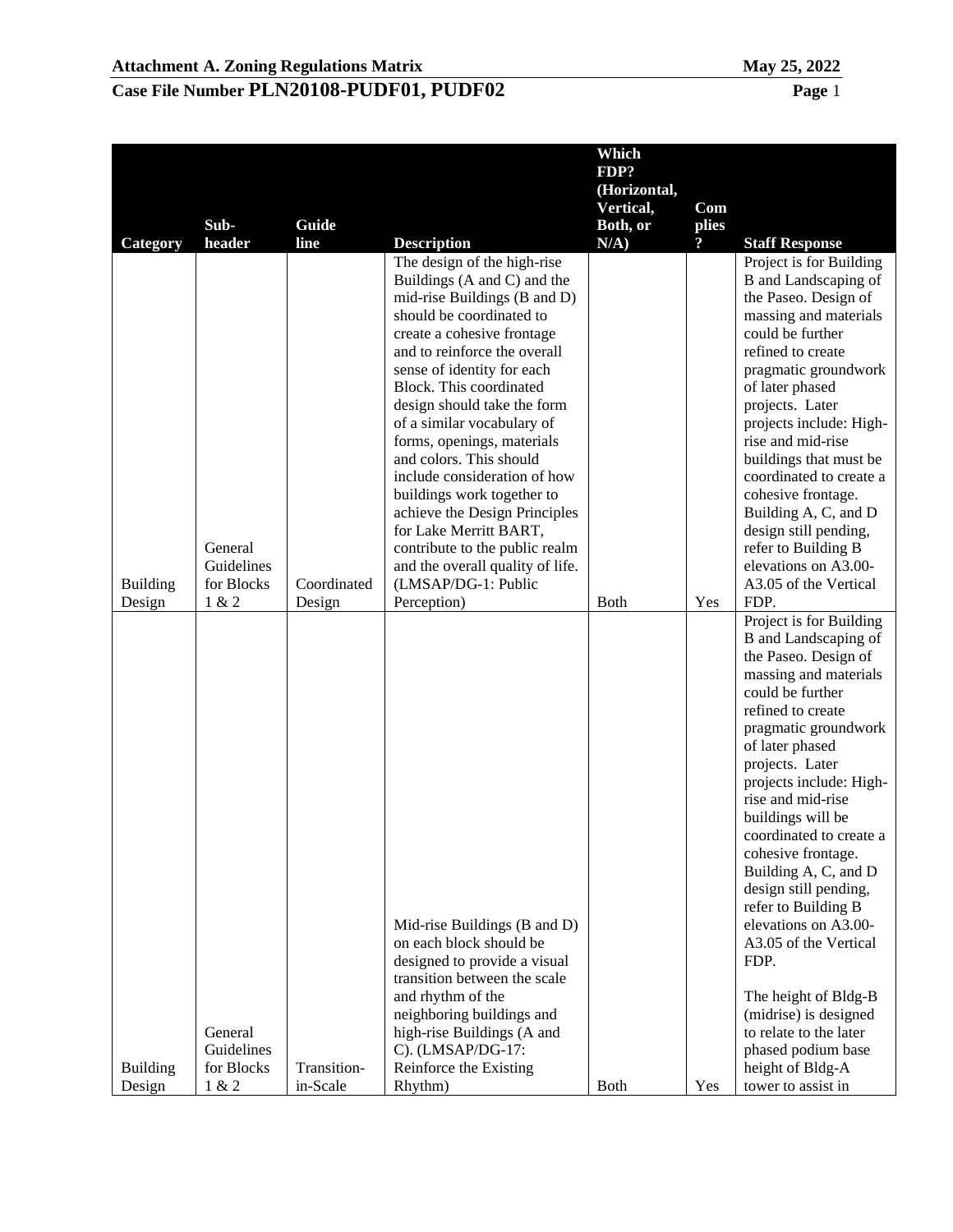|                           |                       |                     |                                                                                                                                                                                                                                                                                                                                               |             |     | transition of massing                                                                                                                                                                                                                                                                                                                                                                                                                                                                                                                                |
|---------------------------|-----------------------|---------------------|-----------------------------------------------------------------------------------------------------------------------------------------------------------------------------------------------------------------------------------------------------------------------------------------------------------------------------------------------|-------------|-----|------------------------------------------------------------------------------------------------------------------------------------------------------------------------------------------------------------------------------------------------------------------------------------------------------------------------------------------------------------------------------------------------------------------------------------------------------------------------------------------------------------------------------------------------------|
|                           |                       |                     |                                                                                                                                                                                                                                                                                                                                               |             |     | scale.                                                                                                                                                                                                                                                                                                                                                                                                                                                                                                                                               |
|                           | General<br>Guidelines | Service<br>Areas at | Service areas at the first level<br>should be articulated with<br>pedestrian-scaled facade<br>articulation such as panels,<br>contrasting textures, high-<br>quality and interesting<br>building materials, blind<br>windows, doors, planting<br>treatments, murals or other<br>public art, and/or exterior<br>detailing should create visual |             |     | The Building B façade<br>fronting the Paseo is<br>articulated with<br>various materials<br>including textured<br>brick, hardwood<br>screens, and<br>transparent storefront<br>to allow for a visual<br>connection between<br>passersby and the<br>residential building.<br>Refer to elevations on<br>A3.00, A3.03, and<br>materials on A3.05 of<br>the Vertical FDP.<br>Bldg-B service area<br>facing 8th Street is<br>recessed from main<br>façade to reduce visual<br>impact and allow for<br>potential public art to<br>create visual interest at |
| <b>Building</b>           | for Blocks            | Ground              | interest and diversity and to                                                                                                                                                                                                                                                                                                                 |             |     | pedestrian ground                                                                                                                                                                                                                                                                                                                                                                                                                                                                                                                                    |
| Design                    | 1 & 2                 | Level               | reinforce the pedestrian scale.                                                                                                                                                                                                                                                                                                               | Vertical    | Yes | level.                                                                                                                                                                                                                                                                                                                                                                                                                                                                                                                                               |
|                           |                       |                     | At residential units intended<br>to accommodate families,<br>especially in Building D as<br>an affordable family<br>building, the building design<br>should include a variety of<br>unit sizes to accommodate<br>households of various sizes.<br>Building design on both                                                                      |             |     | <b>Building D</b> design                                                                                                                                                                                                                                                                                                                                                                                                                                                                                                                             |
|                           |                       |                     | Block 1 and Block 2 should<br>also incorporate other family<br>friendly elements including                                                                                                                                                                                                                                                    |             |     | pending. Block 1<br>incorporates family<br>friendly elements                                                                                                                                                                                                                                                                                                                                                                                                                                                                                         |
|                           | General               |                     | outdoor play space designed                                                                                                                                                                                                                                                                                                                   |             |     | along the public paseo.                                                                                                                                                                                                                                                                                                                                                                                                                                                                                                                              |
|                           | Guidelines            | Family              | to allow supervision and easy                                                                                                                                                                                                                                                                                                                 |             |     | Refer to landscape                                                                                                                                                                                                                                                                                                                                                                                                                                                                                                                                   |
| <b>Building</b><br>Design | for Blocks<br>1 & 2   | Friendly<br>Housing | access. (LMSAP/DG-52:<br>Family Friendly Housing)                                                                                                                                                                                                                                                                                             | <b>Both</b> | Yes | plan on L4.01 of<br>Horizontal FDP set.                                                                                                                                                                                                                                                                                                                                                                                                                                                                                                              |
|                           |                       |                     | Shared outdoor spaces should                                                                                                                                                                                                                                                                                                                  |             |     |                                                                                                                                                                                                                                                                                                                                                                                                                                                                                                                                                      |
|                           |                       |                     | include plantings, benches,<br>lighting and other appropriate                                                                                                                                                                                                                                                                                 |             |     | Paseo design meets<br>this design guidelines                                                                                                                                                                                                                                                                                                                                                                                                                                                                                                         |
|                           |                       |                     | elements to create an inviting                                                                                                                                                                                                                                                                                                                |             |     | to include planting,                                                                                                                                                                                                                                                                                                                                                                                                                                                                                                                                 |
|                           |                       |                     | and useful space for the                                                                                                                                                                                                                                                                                                                      |             |     | lighting, and places for                                                                                                                                                                                                                                                                                                                                                                                                                                                                                                                             |
|                           | General<br>Guidelines | Shared              | residents. Shared outdoor<br>spaces should be designed to                                                                                                                                                                                                                                                                                     |             |     | children. Outdoor<br>spaces at buildings are                                                                                                                                                                                                                                                                                                                                                                                                                                                                                                         |
| <b>Building</b>           | for Blocks            | Outdoor             | accommodate children where                                                                                                                                                                                                                                                                                                                    |             |     | optimized for sun                                                                                                                                                                                                                                                                                                                                                                                                                                                                                                                                    |
| Design                    | 1 & 2                 | <b>Spaces</b>       | feasible by incorporating play                                                                                                                                                                                                                                                                                                                | Horizontal  | Yes | exposure.                                                                                                                                                                                                                                                                                                                                                                                                                                                                                                                                            |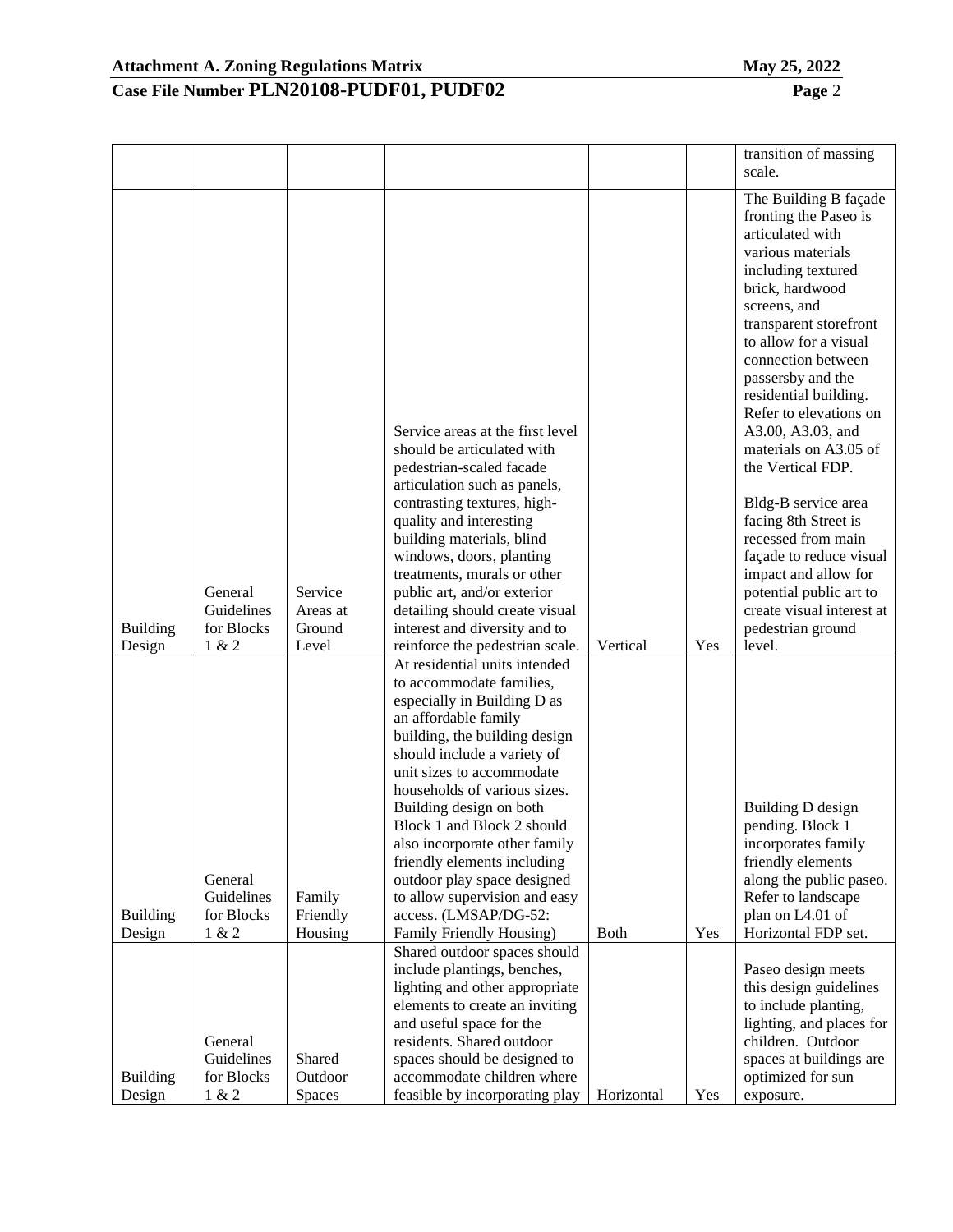#### **Case File Number PLN20108-PUDF01, PUDF02 Page** 3

|                 |               |                  | Shared outdoor spaces such    |          |     |                              |
|-----------------|---------------|------------------|-------------------------------|----------|-----|------------------------------|
|                 |               |                  | as the publicly accessible    |          |     |                              |
|                 |               |                  | open space Paseo, the         |          |     |                              |
|                 |               |                  | courtyard, the open space at  |          |     |                              |
|                 |               |                  | the upper floor step backs    |          |     |                              |
|                 |               |                  | and/or the rooftops, should   |          |     |                              |
|                 |               |                  | be designed to have ample     |          |     |                              |
|                 |               |                  | daylight and to be sheltered  |          |     |                              |
|                 |               |                  | from the wind.                |          |     |                              |
|                 |               |                  | Where community rooms are     |          |     |                              |
|                 |               |                  | provided, they should be      |          |     |                              |
|                 |               |                  | located to promote active use |          |     |                              |
|                 |               |                  | by residents. Community       |          |     | <b>Building B includes</b>   |
|                 |               |                  |                               |          |     |                              |
|                 |               |                  | rooms are encouraged to be    |          |     | community room at            |
|                 |               |                  | located adjacent to shared    |          |     | ground level adjacent        |
|                 |               |                  | outdoor spaces or public      |          |     | to public paseo to           |
|                 | General       |                  | open areas to create strong   |          |     | physically and visually      |
|                 | Guidelines    | Residential      | connections between indoor    |          |     | connect residents to         |
|                 |               |                  | and outdoor activities.       |          |     | outside activity. Refer      |
| <b>Building</b> | for Blocks    | Community        | (LMSAP/DG-57: Shared          |          |     | to A2.00 for L1 plan         |
| Design          | 1 & 2         | Rooms            | Spaces)                       | Vertical | Yes | of the Vertical FDP.         |
|                 |               |                  | The exterior color palette    |          |     |                              |
|                 |               |                  | should be coordinated to      |          |     | Projects will                |
|                 |               |                  | provide a cohesive overall    |          |     | coordinate overall           |
|                 |               |                  | appearance and to reinforce   |          |     | exterior color               |
|                 |               |                  | the design intent. The color  |          |     | pallet/appearance.           |
|                 |               |                  | palette at adjacent buildings |          |     | Building A, C, and D         |
|                 | General       |                  | should be coordinated to      |          |     | pending. Refer to            |
|                 | Guidelines    |                  | achieve the desired balance   |          |     | <b>Building B elevations</b> |
| <b>Building</b> | for Blocks    | Exterior         | of cohesion and variety.      |          |     | on A3.00-A3.05 of the        |
| Design          | 1 & 2         | Color            | (LMSAP/DG-73: Color)          | Vertical | Yes | Vertical FDP.                |
|                 |               |                  |                               |          |     | This is for Building A.      |
|                 | <b>Street</b> | Oak Street       | The Building A tower shall    |          |     | Details to be                |
|                 | Frontage      | Frontage:        | be setback from the base      |          |     | confirmed during             |
| <b>Building</b> | Guidelines    | Design           | building a minimum of 20      |          |     | <b>Building A Vertical</b>   |
| Design          | for Block 1   | Standards        | feet.                         | N/A      | N/A | FDP.                         |
|                 |               |                  |                               |          |     | This is for Building A.      |
|                 | <b>Street</b> | Oak Street       | Parking uses located in the   |          |     | Details to be                |
|                 | Frontage      | Frontage:        | podium at Building A shall    |          |     | confirmed during             |
| <b>Building</b> | Guidelines    | Design           | include 25% openings for      |          |     | <b>Building A Vertical</b>   |
| Design          | for Block 1   | Standards        | natural ventilation.          | N/A      | N/A | FDP.                         |
|                 |               |                  |                               |          |     | This is for Building A.      |
|                 | <b>Street</b> | Oak Street       | The corner of the podium at   |          |     | Details to be                |
|                 | Frontage      | Frontage:        | the Paseo and Oak Street      |          |     | confirmed during             |
| <b>Building</b> | Guidelines    | Design           | shall be notched a minimum    |          |     | <b>Building A Vertical</b>   |
| Design          | for Block 1   | Standards        | of 10 feet by 10 feet.        | N/A      | N/A | FDP.                         |
|                 |               |                  |                               |          |     | Project provides             |
|                 |               |                  |                               |          |     | canopy/awning at             |
|                 |               |                  |                               |          |     | entrances to ground          |
|                 | <b>Street</b> | Oak Street       | A canopy shall be provided    |          |     | floor commercial.            |
|                 | Frontage      | Frontage:        | over entrances to the ground- |          |     | Refer to elevations on       |
| <b>Building</b> | Guidelines    | Design           | floor commercial spaces. See  |          |     | A3.00 and A3.03 of           |
| Design          | for Block 1   | <b>Standards</b> | Figure 13.                    | Vertical | Yes | the Vertical FDP.            |
|                 |               |                  |                               |          |     |                              |

structures and play areas.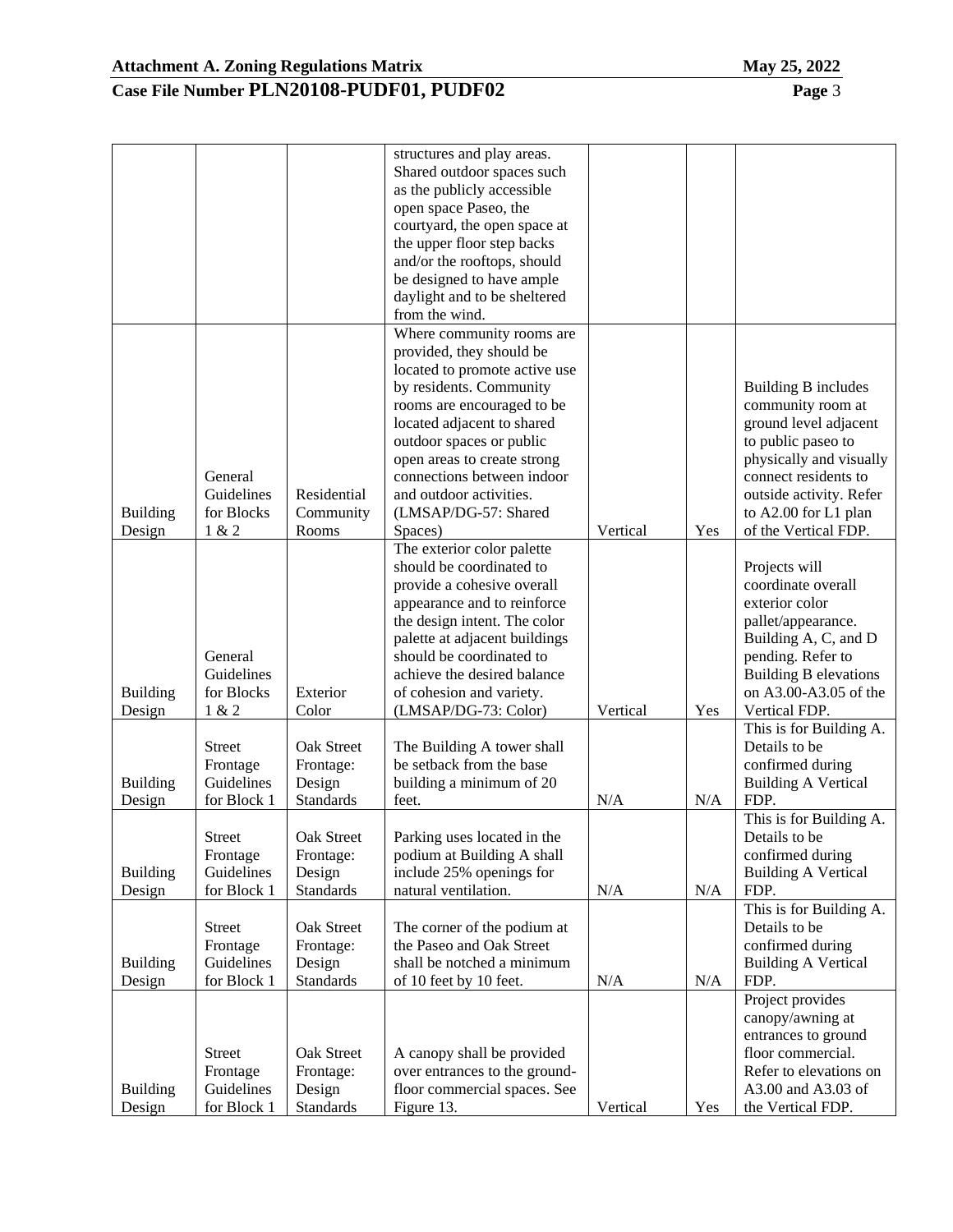| <b>Building</b><br>Design | <b>Street</b><br>Frontage<br>Guidelines<br>for Block 1 | Oak Street<br>Frontage:<br>Design<br>Guidelines | Architectural articulations<br>and landmark features should<br>be used to highlight and<br>emphasize the building<br>corners facing Oak Street, to<br>visually define and animate<br>the mid-block pedestrian<br>thoroughfare entry and to<br>facilitate pedestrian flow.                                                  | Vertical | Yes | Project provides<br>canopy/awnings,<br>storefront, various<br>materials, and signing<br>for articulation. Refer<br>to elevations on A3.00<br>and A3.03 and<br>preliminary signing on<br>G0.18 of the Vertical<br>FDP. SIGN<br><b>PERMITS</b> will be<br>pursued under a<br>separate application.                        |
|---------------------------|--------------------------------------------------------|-------------------------------------------------|----------------------------------------------------------------------------------------------------------------------------------------------------------------------------------------------------------------------------------------------------------------------------------------------------------------------------|----------|-----|-------------------------------------------------------------------------------------------------------------------------------------------------------------------------------------------------------------------------------------------------------------------------------------------------------------------------|
| <b>Building</b><br>Design | <b>Street</b><br>Frontage<br>Guidelines<br>for Block 1 | Oak Street<br>Frontage:<br>Design<br>Guidelines | Active commercial uses<br>should be provided at the<br>ground floor of all four<br>building corners along Oak<br>Street with visual<br>transparency to create an<br>active and inviting public<br>realm and to connect the<br>street life to the Paseo.<br>(LMSAP/DG-39: Storefronts,<br>DG-32: Views of Indoor<br>Spaces) | Vertical | Yes | <b>Building B includes</b><br>commercial kitchen at<br>ground floor corners<br>along Oak Street with<br>storefront for<br>transparency. Public<br>Restroom is accessible<br>via the Paseo. Refer to<br>L1 plan on Sheets<br>A2.00 and elevations<br>on A3.00 and A3.03 of<br>the Vertical FDP.                          |
| <b>Building</b><br>Design | <b>Street</b><br>Frontage<br>Guidelines<br>for Block 1 | Oak Street<br>Frontage:<br>Design<br>Guidelines | Open spaces and/or<br>articulated roof shapes should<br>be provided at step backs and<br>the rooftop facing Oak Street<br>to emphasize the gateway<br>elements and to provide<br>shared outdoor spaces<br>overlooking the BART Plaza<br>and Downtown.                                                                      | Vertical | Yes | Building B includes an<br>upper-level lounge and<br>deck overlooking the<br><b>BART</b> plaza and<br>downtown facing Oak<br>Street. The upper-level<br>lounge is articulated<br>by a pitched gable<br>roof. Refer to L7 plan<br>on Sheets A2.06 and<br>elevations on A3.00<br>and A3.03 of the<br>Vertical FDP.         |
| <b>Building</b><br>Design | <b>Street</b><br>Frontage<br>Guidelines<br>for Block 1 | Oak Street<br>Frontage:<br>Design<br>Guidelines | The design of the high-rise<br>Building A and the mid-rise<br>Building B should be<br>coordinated to create a<br>cohesive frontage and to<br>reinforce the overall identity<br>for the block. This<br>coordinated design should<br>take the form of a similar<br>vocabulary of forms,<br>openings and materials.           | Vertical | Yes | High-rise and mid-rise<br>buildings will be<br>coordinated to create a<br>cohesive frontage.<br>Building A design still<br>pending, refer to<br><b>Building B elevations</b><br>on Sheets A3.00-A3.0<br>on the Vertical FDP.<br>Further refinement of<br>materials would make<br>future coordination<br>more realistic. |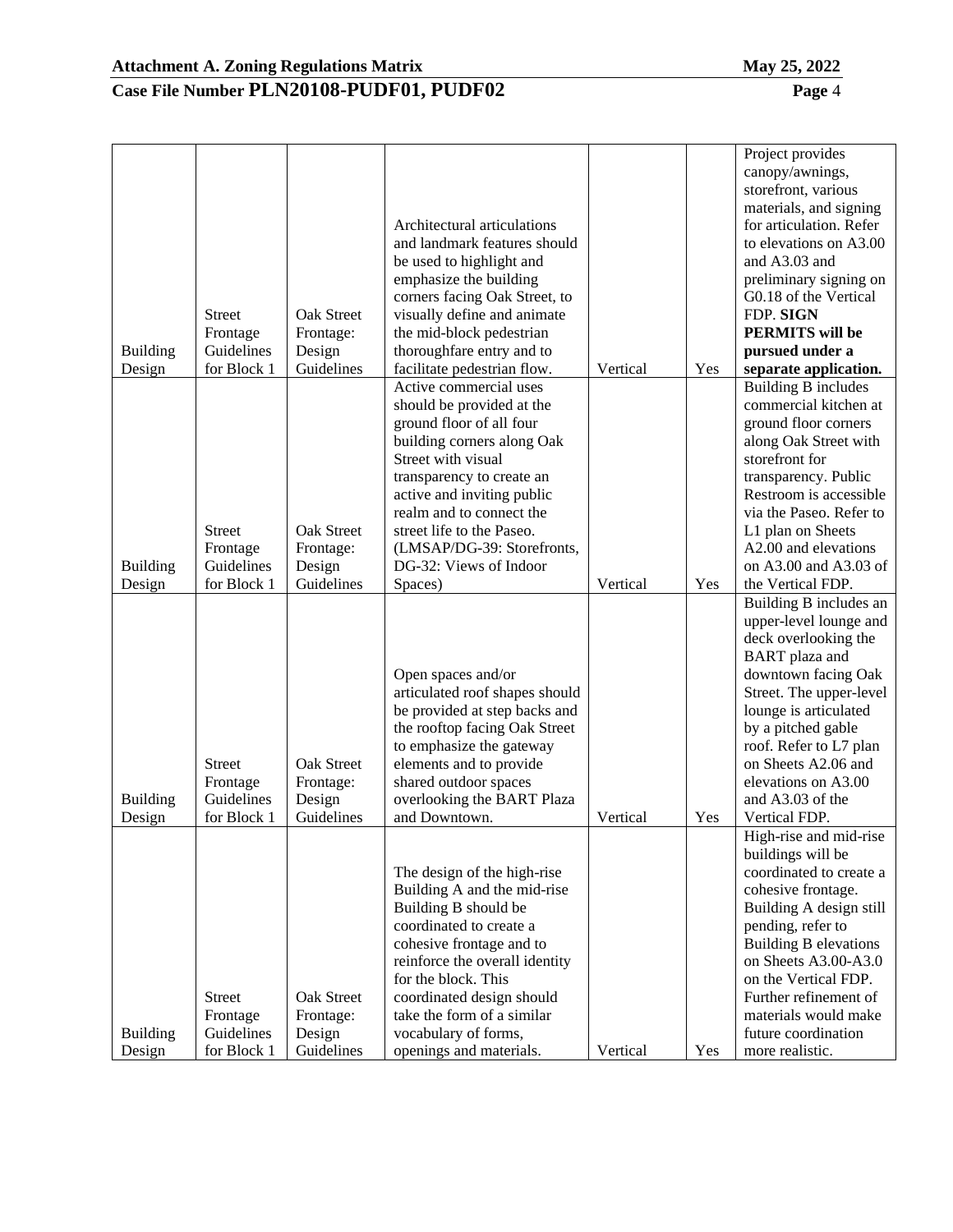| <b>Building</b><br>Design | <b>Street</b><br>Frontage<br>Guidelines<br>for Block 1 | Oak Street<br>Frontage:<br>Design<br>Guidelines                                | Use of canopies, awnings or<br>other projecting elements<br>should provide shelter and<br>shade at west facing active<br>uses. At Building B,<br>horizontal awnings above the<br>ground floor should wrap<br>around both corners of Oak<br>Street and the Paseo and at<br>Oak and 8th Street.<br>(LMSAP/DG-35: Awnings)   | Vertical   | Yes | Building B provides<br>canopies/awnings at<br>both corners facing<br>Oak Street. Refer to<br>elevations on Sheets<br>A3.00, A3.01 and<br>A3.03 on the Vertical<br>FDP.                                                                                                                                                                                                                                 |
|---------------------------|--------------------------------------------------------|--------------------------------------------------------------------------------|---------------------------------------------------------------------------------------------------------------------------------------------------------------------------------------------------------------------------------------------------------------------------------------------------------------------------|------------|-----|--------------------------------------------------------------------------------------------------------------------------------------------------------------------------------------------------------------------------------------------------------------------------------------------------------------------------------------------------------------------------------------------------------|
| <b>Building</b><br>Design | <b>Street</b><br>Frontage<br>Guidelines<br>for Block 1 | Oak Street<br>Frontage:<br>Design<br>Guidelines                                | The visual prominence of the<br>west facade of the Building A<br>tower suggests incorporating<br>three-dimensional elements<br>such as balconies, recesses<br>and similar architectural<br>features that create deep<br>shadows and provide shading<br>for interior uses.<br>(LMSAP/DG-24:<br>Distinguished Tower Design) | N/A        | N/A | This is for Building A.<br>Details to be<br>confirmed during<br><b>Building A Vertical</b><br>FDP.                                                                                                                                                                                                                                                                                                     |
| <b>Building</b><br>Design | <b>Street</b><br>Frontage<br>Guidelines<br>for Block 1 | Oak Street<br>Frontage:<br>Design<br>Guidelines                                | Varying materials, texture<br>and scale should be used to<br>differentiate the building base<br>from the tower above.<br>(LMSAP/DG-18: Transitions)<br>in Building Height)                                                                                                                                                | Vertical   | Yes | The base at Building B<br>includes textured<br>brick, hardwood<br>screens, and storefront<br>windows to<br>differentiate from the<br>upper levels above<br>which are comprised<br>of composite wood<br>panels, fiber cement<br>panels and painted<br>cement plaster. Refer<br>to elevations and<br>material keynotes on<br>Sheets A3.00 and<br>A3.01 and materials<br>on A3.05 on the<br>Vertical FDP. |
| <b>Building</b><br>Design | <b>Street</b><br>Frontage<br>Guidelines<br>for Block 1 | Oak Street<br>Block 1:<br>Streetscape /<br><b>Business</b><br>Frontage<br>Zone | Located in part above the<br>BART tunnel, the design in<br>this area must comply with<br>the BART Facilities<br>Standards.                                                                                                                                                                                                | Horizontal | Yes | <b>BART</b> Facilities<br>Standards are<br>complied with in areas<br>above the BART-<br>tunnel.                                                                                                                                                                                                                                                                                                        |
| <b>Building</b><br>Design | <b>Street</b><br>Frontage<br>Guidelines<br>for Block 1 | Oak Street<br>Block 1:<br>Streetscape /<br><b>Business</b><br>Frontage<br>Zone | Furniture should include<br>benches which orient in<br>multiple directions and<br>provide a variety of ways to<br>sit including tiered, backed,<br>non-backed, communal, etc.                                                                                                                                             | Horizontal | Yes | Various seating<br>arrangements around<br>planters, moveable<br>furniture, and near<br>eating establishments<br>provide a variety of<br>ways to sit.                                                                                                                                                                                                                                                   |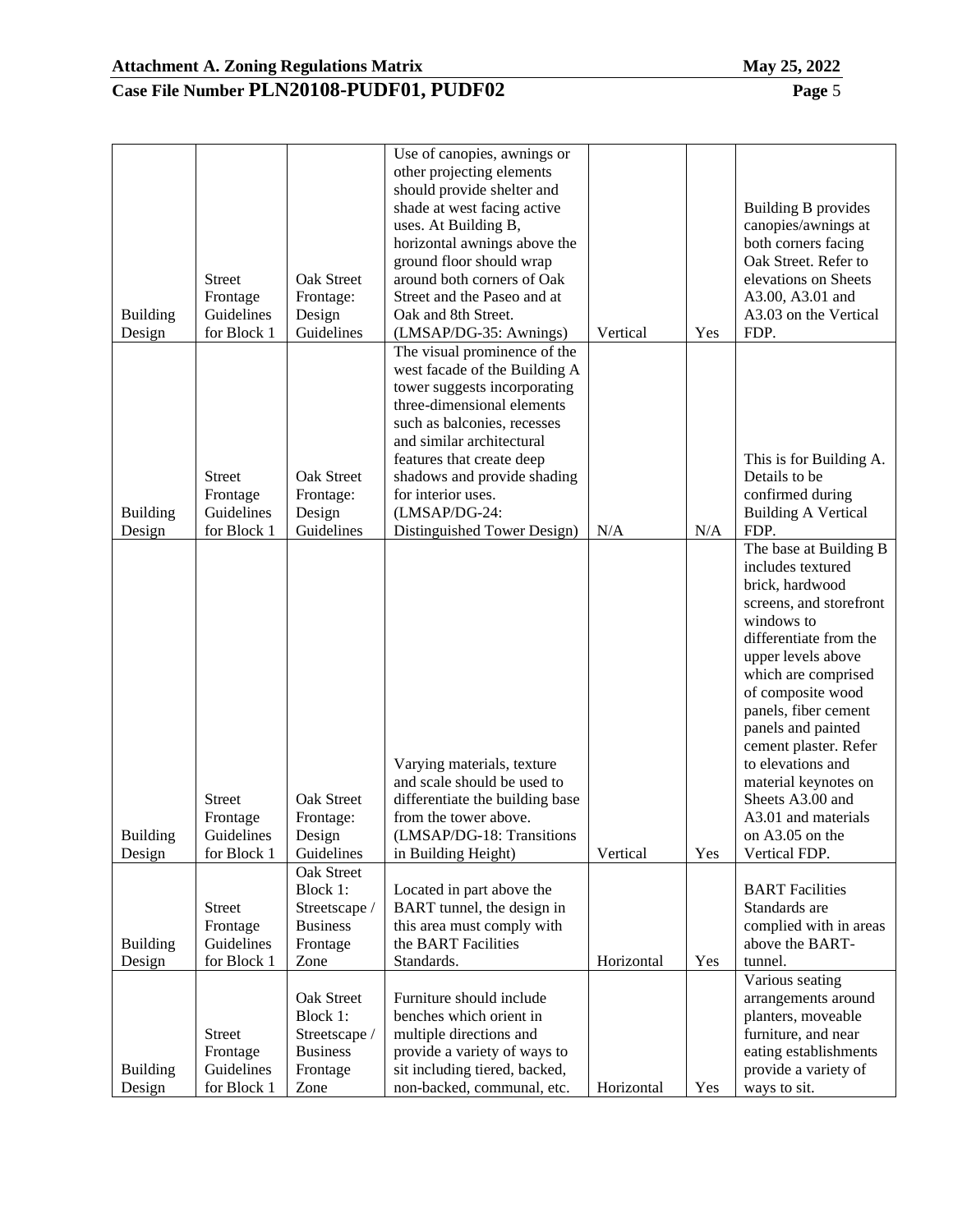|                 |               | Oak Street        | Furniture should also                               |            |     | Bike lockers, bike      |
|-----------------|---------------|-------------------|-----------------------------------------------------|------------|-----|-------------------------|
|                 |               | Block 1:          | accommodate all needs of                            |            |     | racks, lighting, and    |
|                 | <b>Street</b> | Streetscape /     | transit users and include bike                      |            |     | wayfinding signage      |
|                 | Frontage      | <b>Business</b>   | lockers, bike racks, lighting,                      |            |     | included to             |
| <b>Building</b> | Guidelines    | Frontage          | waste stations, and                                 |            |     | accommodate transit     |
| Design          | for Block 1   | Zone              | information kiosks/maps.                            | Horizontal | Yes | users.                  |
|                 |               | <b>Oak Street</b> |                                                     |            |     |                         |
|                 |               | Block 1:          |                                                     |            |     |                         |
|                 | Street        | Streetscape /     |                                                     |            |     |                         |
|                 | Frontage      | <b>Business</b>   | The Paseo pavements shall                           |            |     | Paseo paving pattern    |
| <b>Building</b> | Guidelines    | Frontage          | extend to surround the                              |            |     | extends around the      |
| Design          | for Block 1   | Zone              | skylight.                                           | Horizontal | Yes | skylight                |
|                 |               | <b>Oak Street</b> |                                                     |            |     |                         |
|                 |               | Block 1:          |                                                     |            |     |                         |
|                 | <b>Street</b> | Streetscape /     |                                                     |            |     |                         |
|                 | Frontage      | <b>Business</b>   |                                                     |            |     | Skylight is a focal     |
| <b>Building</b> | Guidelines    | Frontage          | The skylight should be<br>visible and iconic and at |            |     | point of the paseo      |
|                 |               |                   |                                                     |            |     |                         |
| Design          | for Block 1   | Zone              | night be lit for interest.                          | Horizontal | Yes | design.                 |
|                 |               |                   | Sidewalk concrete should be                         |            |     |                         |
|                 |               |                   | colored with the maximum                            |            |     |                         |
|                 |               |                   | amount of lamp black                                |            |     |                         |
|                 |               |                   | allowable by the City of                            |            |     |                         |
|                 |               |                   | Oakland standards. Concrete                         |            |     |                         |
|                 |               | Oak Street        | jointing should avoid a joint                       |            |     | Concrete Color and      |
|                 |               | Block 1:          | line at the center of the walk                      |            |     | Pattern to be complex,  |
|                 | <b>Street</b> | Streetscape /     | width if at all possible.                           |            |     | rich tones, and special |
|                 | Frontage      | Pedestrian        | Control joints should be                            |            |     | install. See page L6.1  |
| <b>Building</b> | Guidelines    | Pathway           | tooled at 1/4 inch wide using                       |            |     | of Horizontal FDP Set   |
| Design          | for Block 1   | Zone              | a radius of 1/8 inch each side.                     | Horizontal | Yes | with Civil for details. |
|                 |               | Oak Street        |                                                     |            |     |                         |
|                 |               | Block 1:          |                                                     |            |     |                         |
|                 | <b>Street</b> | Streetscape /     |                                                     |            |     |                         |
|                 | Frontage      | Pedestrian        | Corners of sidewalks should                         |            |     | Corners as designed     |
| <b>Building</b> | Guidelines    | Pathway           | be stamped with letters to                          |            |     | can accommodate         |
| Design          | for Block 1   | Zone              | show name of street.                                | Horizontal | Yes | stamped street names.   |
|                 |               |                   |                                                     |            |     | <b>BART</b> Facilities  |
|                 |               | Oak Street        | Located in part above the                           |            |     | Standards are           |
|                 |               | Block 1:          | BART tunnel, the furnishings                        |            |     | complied with in areas  |
|                 | <b>Street</b> | Streetscape /     | in this area must comply with                       |            |     | above the BART-         |
|                 | Frontage      | Pedestrian        | <b>BART</b> Facility Standards and                  |            |     | tunnel. Sightlines are  |
| <b>Building</b> | Guidelines    | Pathway           | should not block sightlines                         |            |     | preserved across the    |
| Design          | for Block 1   | Zone              | into the Paseo.                                     | Horizontal | Yes | paseo.                  |
|                 |               | Oak Street        |                                                     |            |     | Benches underneath      |
|                 |               | Block 1:          |                                                     |            |     | the bus canopy orient   |
|                 | <b>Street</b> | Streetscape /     | Furniture should include                            |            |     | towards Oak and         |
|                 | Frontage      | Pedestrian        | benches which orient towards                        |            |     | benches around the      |
|                 |               |                   |                                                     |            |     |                         |
| <b>Building</b> | Guidelines    | Pathway           | both the Paseo and Oak                              |            |     | skylight orient towards |
| Design          | for Block 1   | Zone              | Street.                                             | Horizontal | Yes | the paseo.              |
|                 |               | Oak Street        | The expression of Oak Street                        |            |     |                         |
|                 |               | Block 1:          | as a "green street"                                 |            |     |                         |
|                 | <b>Street</b> | Streetscape /     | encourages emphasizing                              |            |     | Planting is limited on  |
|                 | Frontage      | Pedestrian        | public transit and where                            |            |     | Oak Street given        |
| <b>Building</b> | Guidelines    | Pathway           | possible planting that does                         |            |     | subterranean            |
| Design          | for Block 1   | Zone              | not conflict with the transit                       | Horizontal | Yes | structures.             |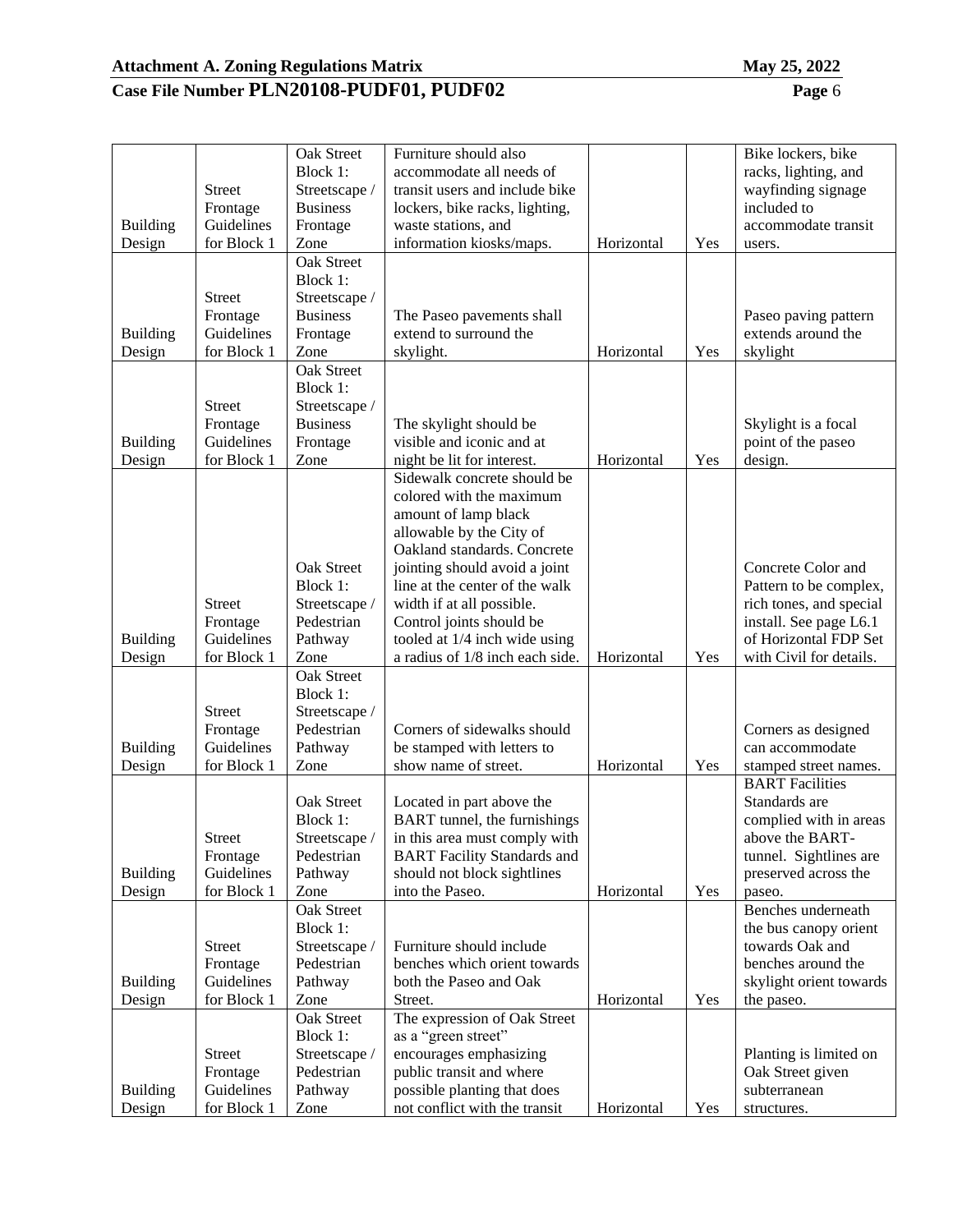| ഹ |  |
|---|--|

|                           |                           |                                   | program. (LMSAP/DG-128:<br><b>Streets with Special</b><br>Functions) |            |     |                                                |
|---------------------------|---------------------------|-----------------------------------|----------------------------------------------------------------------|------------|-----|------------------------------------------------|
|                           |                           |                                   |                                                                      |            |     |                                                |
|                           |                           |                                   | Street furnishings should be                                         |            |     |                                                |
|                           |                           |                                   | provided in transit waiting<br>areas and as needed to                |            |     | Benches underneath                             |
|                           |                           | <b>Oak Street</b>                 |                                                                      |            |     | the bus canopy orient                          |
|                           |                           | Block 1:                          | facilitate multi-modal                                               |            |     | towards Oak and are                            |
|                           | <b>Street</b>             | Streetscape /                     | transfers from bike or scooter                                       |            |     | directly adjacent to                           |
|                           | Frontage<br>Guidelines    | Pedestrian                        | or bus to BART.<br>(LMSAP/DG-131:                                    |            |     | scooter corals and bike<br>lockers and bike    |
| <b>Building</b><br>Design | for Block 1               | Pathway<br>Zone                   | Furnishings)                                                         | Horizontal | Yes | parking.                                       |
|                           |                           |                                   |                                                                      |            |     | This is for Building A.                        |
|                           | <b>Street</b>             | <b>Fallon Street</b>              |                                                                      |            |     | Details to be                                  |
|                           | Frontage                  | Frontage:                         | Parking uses shall include a                                         |            |     | confirmed during                               |
| <b>Building</b>           | Guidelines                | Design                            | minimum of 25% openings                                              |            |     | <b>Building A Vertical</b>                     |
| Design                    | for Block 1               | <b>Standards</b>                  | for natural ventilation.                                             | N/A        | N/A | FDP.                                           |
|                           |                           |                                   | A minimum six-foot deep                                              |            |     | This is for Building A.                        |
|                           | <b>Street</b>             | <b>Fallon Street</b>              | canopy shall be provided on                                          |            |     | Details to be                                  |
|                           | Frontage                  | Frontage:                         | Building A at the corner of                                          |            |     | confirmed during                               |
| <b>Building</b>           | Guidelines                | Design                            | Fallon and the Paseo above                                           |            |     | <b>Building A Vertical</b>                     |
| Design                    | for Block 1               | <b>Standards</b>                  | the pedestrian level.                                                | N/A        | N/A | FDP.                                           |
|                           |                           |                                   | Horizontal fins with a                                               |            |     | This is for Building A.                        |
|                           | Street                    | <b>Fallon Street</b>              | minimum depth of one foot                                            |            |     | Details to be                                  |
|                           | Frontage                  | Frontage:                         | shall be provided on                                                 |            |     | confirmed during                               |
| Building                  | Guidelines                | Design                            | alternating upper floors. See                                        |            |     | <b>Building A Vertical</b>                     |
| Design                    | for Block 1               | <b>Standards</b>                  | Figure 21.                                                           | N/A        | N/A | FDP.                                           |
|                           |                           |                                   | Emphasize the corner of 9th                                          |            |     |                                                |
|                           |                           |                                   | and Fallon Street as a                                               |            |     |                                                |
|                           |                           |                                   | prominent corner with                                                |            |     |                                                |
|                           |                           |                                   | architectural features and                                           |            |     |                                                |
|                           |                           |                                   | main residential entry.                                              |            |     | This is for Building A.                        |
|                           | <b>Street</b>             | <b>Fallon Street</b>              | (LMSAP/DG-7: Corner                                                  |            |     | Details to be                                  |
| <b>Building</b>           | Frontage<br>Guidelines    | Frontage:<br>Design               | <b>Building Design,</b><br>LMSAP/DG-30: Ground                       |            |     | confirmed during<br><b>Building A Vertical</b> |
| Design                    | for Block 1               | Guidelines                        | Floor Entries)                                                       | N/A        | N/A | FDP.                                           |
|                           |                           |                                   |                                                                      |            |     | <b>Building B</b>                              |
|                           |                           |                                   |                                                                      |            |     | emphasizes the corner                          |
|                           |                           |                                   |                                                                      |            |     | of Fallon and 9th by                           |
|                           |                           |                                   |                                                                      |            |     | providing a civic scale                        |
|                           |                           |                                   | Emphasize the corners of                                             |            |     | three-story height                             |
|                           |                           |                                   | Fallon Street and 8th and 9th                                        |            |     | covered entrance                               |
|                           |                           |                                   | Streets as gateways to the                                           |            |     | space with hanging art                         |
|                           |                           |                                   | Paseo and main residential                                           |            |     | and lighting and a                             |
|                           |                           |                                   | entrances as well as                                                 |            |     | public stairway                                |
|                           |                           |                                   | providing architectural                                              |            |     | leading into the Paseo.                        |
|                           |                           |                                   | details to define the corner                                         |            |     | Refer to Sheets                                |
|                           | <b>Street</b>             | <b>Fallon Street</b>              | and a vibrant pedestrian                                             |            |     | 1/A3.00, 1/A3.03 and                           |
|                           | Frontage                  | Frontage:                         | entry. (LMSAP/DG-7:                                                  |            |     | rendered view on                               |
| <b>Building</b>           | Guidelines                | Design                            | Corner Building Design, DG-                                          |            |     | G0.06, all on the                              |
| Design                    | for Block 1               | Guidelines                        | 30: Ground Floor Entries)                                            | Vertical   | Yes | Vertical FDP.                                  |
|                           |                           |                                   | Visual transparency should                                           |            |     | Building B includes                            |
| Building<br>Design        | <b>Street</b><br>Frontage | <b>Fallon Street</b><br>Frontage: | be used to create an active<br>and inviting public realm and         | Vertical   | Yes | transparent storefront<br>on the ground floor  |
|                           |                           |                                   |                                                                      |            |     |                                                |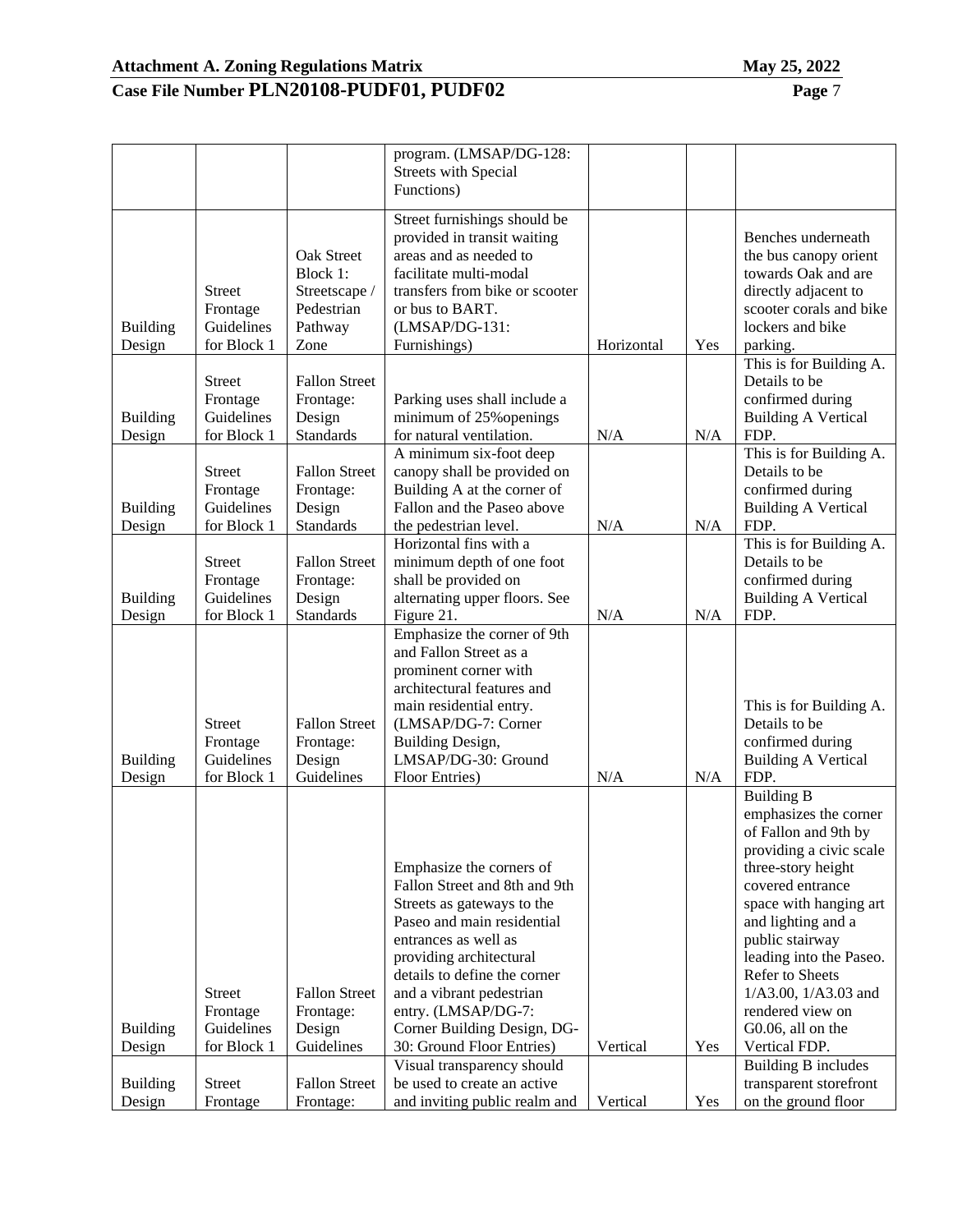|                           | Guidelines                | Design               | to connect the street life to                               |            |     | along 8th street and               |
|---------------------------|---------------------------|----------------------|-------------------------------------------------------------|------------|-----|------------------------------------|
|                           | for Block 1               | Guidelines           | the Paseo. (LMSAP/DG-32:                                    |            |     | the paseo. Refer to                |
|                           |                           |                      | Views of Indoor Spaces)                                     |            |     | elevations on A3.00                |
|                           |                           |                      |                                                             |            |     | and A3.03.                         |
|                           |                           |                      |                                                             |            |     | Building B provides a              |
|                           |                           |                      |                                                             |            |     | three-story height                 |
|                           |                           |                      |                                                             |            |     | covered space with                 |
|                           |                           |                      |                                                             |            |     |                                    |
|                           |                           |                      |                                                             |            |     | hanging art and                    |
|                           |                           |                      | Residential entries should be                               |            |     | lighting at the main               |
|                           |                           |                      | designed as prominent                                       |            |     | residential entry at 9th           |
|                           | <b>Street</b>             | <b>Fallon Street</b> | elements that reinforce and                                 |            |     | and Fallon. Refer to               |
|                           | Frontage                  | Frontage:            | activate street frontage.                                   |            |     | Sheets 1/A3.00 and                 |
| <b>Building</b>           | Guidelines                | Design               | (LMSAP/DG-30: Ground                                        |            |     | $1/A3.03$ on the                   |
| Design                    | for Block 1               | Guidelines           | Floor Entries)                                              | Vertical   | Yes | Vertical FDP.                      |
|                           |                           |                      |                                                             |            |     | Building B provides a              |
|                           |                           |                      |                                                             |            |     | recessed three-story               |
|                           |                           |                      |                                                             |            |     | height entry space                 |
|                           |                           |                      |                                                             |            |     | along Fallon. The                  |
|                           |                           |                      |                                                             |            |     | space includes                     |
|                           |                           |                      |                                                             |            |     | hanging art and                    |
|                           |                           |                      | The narrow corner at                                        |            |     | lighting and a public              |
|                           |                           |                      | Building B creates a dramatic                               |            |     | stairway leading into              |
|                           |                           |                      | frontage that should be                                     |            |     | the Paseo resembling               |
|                           |                           |                      | enhanced with a recessed                                    |            |     | civic spaces                       |
|                           |                           |                      | entry or other significant and                              |            |     | surrounding, including             |
|                           | <b>Street</b>             | <b>Fallon Street</b> | welcoming element that                                      |            |     | Laney Campus. Refer                |
|                           | Frontage                  | Frontage:            | provides a visual landmark                                  |            |     | to Sheets 1/A3.00 and              |
| <b>Building</b>           | Guidelines                | Design               | for Block 1 and relates to the                              |            |     | $1/A3.03$ on the                   |
| Design                    | for Block 1               | Guidelines           | scale of the Laney Campus.                                  | Vertical   | Yes | Vertical FDP.                      |
|                           |                           |                      |                                                             |            |     |                                    |
|                           |                           |                      |                                                             |            |     |                                    |
|                           |                           |                      |                                                             |            |     | Urban furniture                    |
|                           |                           |                      |                                                             |            |     | elements are planned               |
|                           |                           |                      |                                                             |            |     | to be provided around              |
|                           |                           |                      |                                                             |            |     | the lobby entrances                |
|                           |                           |                      |                                                             |            |     | along Fallon St. The               |
|                           |                           |                      |                                                             |            |     | Building B ground                  |
|                           |                           |                      |                                                             |            |     | floor community room               |
|                           |                           |                      |                                                             |            |     | will open up onto the              |
|                           |                           | Fallon               | Small urban furniture                                       |            |     | Paseo - which will                 |
|                           |                           | Street:              | elements including benches,                                 |            |     | also provide this lobby            |
|                           | <b>Street</b>             | Streetscape /        | container plants, and                                       |            |     | "extension". Please see            |
|                           | Frontage                  | <b>Business</b>      | extension of the lobby to the                               |            |     | Sheet L4.01 on the                 |
| Building                  | Guidelines                | Frontage             | outside should be                                           |            |     | Horizontal FDP for                 |
| Design                    | for Block 1               | Zone                 | encouraged.                                                 | Horizontal | Yes | more detail.                       |
|                           |                           |                      |                                                             |            |     | Design of massing and              |
|                           |                           |                      |                                                             |            |     | materials could be                 |
|                           |                           |                      |                                                             |            |     | further refined to                 |
|                           |                           |                      |                                                             |            |     | create "elegant"                   |
|                           |                           |                      |                                                             |            |     | vertical circulation and           |
|                           |                           | Fallon               |                                                             |            |     | pragmatic groundwork               |
|                           |                           | Street:              | Elegant vertical circulation                                |            |     | of later phased                    |
|                           | <b>Street</b>             | Streetscape /        | with clear sightlines to the                                |            |     | projects. The design               |
|                           | Frontage                  | <b>Business</b>      | Paseo should be maintained                                  |            |     | of the visual                      |
| <b>Building</b><br>Design | Guidelines<br>for Block 1 | Frontage<br>Zone     | at entry points mid-block in<br>the business frontage zone. | Horizontal | Yes | connection and<br>circulation from |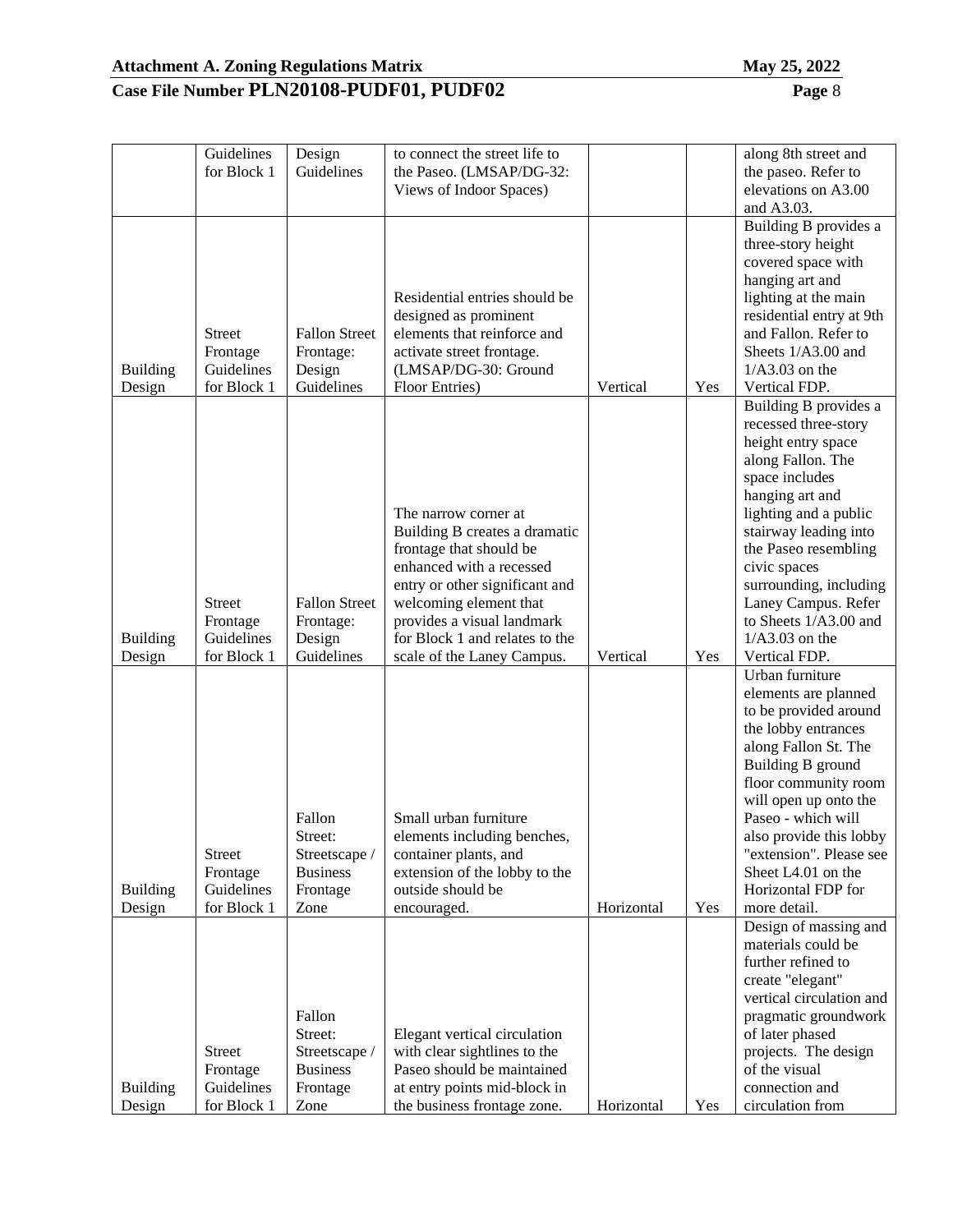|                           |                                                        |                                                                           |                                                                                                                                                                                                                                                                                                                                 |            |     | Fallon Street into the<br>Paseo is a priority.                                                                                                                                                                                                                    |
|---------------------------|--------------------------------------------------------|---------------------------------------------------------------------------|---------------------------------------------------------------------------------------------------------------------------------------------------------------------------------------------------------------------------------------------------------------------------------------------------------------------------------|------------|-----|-------------------------------------------------------------------------------------------------------------------------------------------------------------------------------------------------------------------------------------------------------------------|
|                           |                                                        |                                                                           |                                                                                                                                                                                                                                                                                                                                 |            |     |                                                                                                                                                                                                                                                                   |
|                           |                                                        |                                                                           |                                                                                                                                                                                                                                                                                                                                 |            |     |                                                                                                                                                                                                                                                                   |
| <b>Building</b><br>Design | <b>Street</b><br>Frontage<br>Guidelines<br>for Block 1 | Fallon<br>Street:<br>Streetscape /<br><b>Business</b><br>Frontage<br>Zone | Plantings that screen BART<br>structures and utilities are<br>desirable within the<br>constraints of the BART<br>Facilities Standards.                                                                                                                                                                                          | Horizontal | Yes | Ample planting is<br>proposed around the<br>existing BART vent<br>and egress staircase at<br>the east end of the<br>paseo to obscure these<br>structures from view<br>within the limitations<br>of BFS standards.<br>Planting also proposed<br>around headhouses. |
| <b>Building</b><br>Design | <b>Street</b><br>Frontage<br>Guidelines<br>for Block 1 | Fallon<br>Street:<br>Pedestrian<br>Pathway<br>Zone                        | Sidewalk should be colored<br>with maximum amount of<br>lamp black allowable by the<br>City of Oakland standards.<br>Concrete jointing should<br>avoid a joint line at the center<br>of the walk width if at all<br>possible. Control joints<br>should be tooled at 1/4 inch<br>wide using a radius of $1/8$<br>inch each side. | Horizontal | Yes | Concrete Color and<br>Pattern to be complex,<br>rich tones, and special<br>install. See page L6.1<br>of Horizontal FDP Set<br>with Civil for details.                                                                                                             |
| <b>Building</b><br>Design | <b>Street</b><br>Frontage<br>Guidelines<br>for Block 1 | Fallon<br>Street:<br>Pedestrian<br>Pathway<br>Zone                        | Corners of sidewalks should<br>be stamped with letters to<br>show name of street or text<br>connecting to cultural<br>identity of site such as poetry<br>or history.                                                                                                                                                            | Horizontal | Yes | Corners as designed<br>can accommodate<br>stamped street names.                                                                                                                                                                                                   |
| <b>Building</b><br>Design | <b>Street</b><br>Frontage<br>Guidelines<br>for Block 1 | Fallon<br>Street:<br>Pedestrian<br>Pathway<br>Zone                        | Public seating that can be<br>located at back of sidewalk or<br>near lobbies is encouraged.                                                                                                                                                                                                                                     | Horizontal | Yes | Promenade bench<br>seating proposed at the<br>entrance of Building B<br>at the corner of Fallon<br>and 8th as well as for<br>Building A at the<br>corner of Fallon &<br>9th.                                                                                      |
| <b>Building</b><br>Design | <b>Street</b><br>Frontage<br>Guidelines<br>for Block 1 | Fallon<br>Street:<br>Pedestrian<br>Pathway<br>Zone                        | New street trees and lush<br>plantings should be provided<br>along Fallon to connect the<br>Paseo with the campuses of<br>Laney College and the<br>OMCA. (LMSAP/DG-110:<br>Tree Planting and<br>Preservation)                                                                                                                   | Horizontal | Yes | Four new street trees<br>proposed along Fallon<br>Street which create a<br>green connection<br>towards OMCA and<br>Laney College.                                                                                                                                 |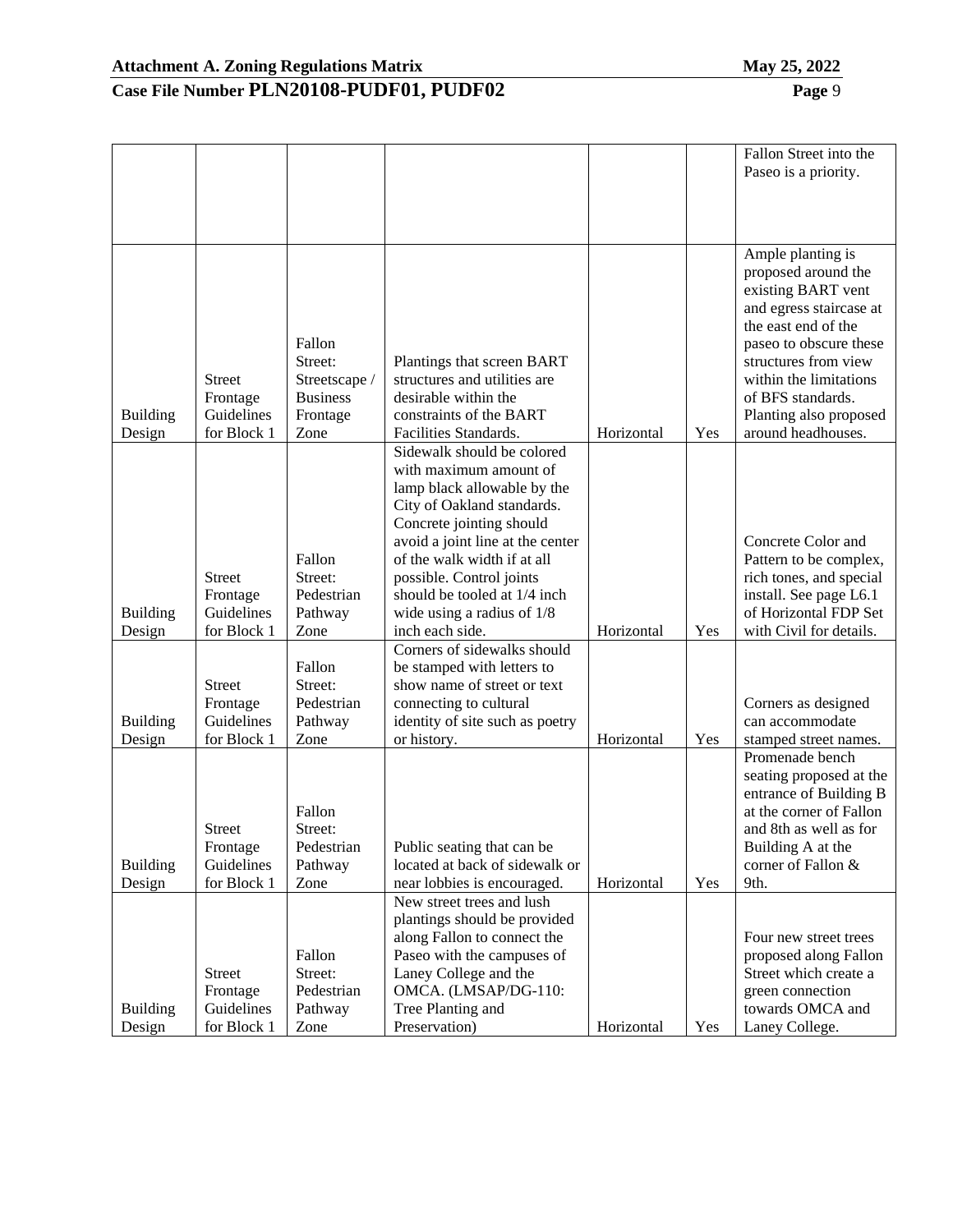Building Design

Street Frontage Guidelines for Block 1 Frontage (Building A): Design Guidelines

#### **Case File Number PLN20108-PUDF01, PUDF02 Page** 10

| <b>Building</b><br>Design | <b>Street</b><br>Frontage<br>Guidelines<br>for Block 1 | Fallon<br>Street:<br>Landscape<br>Furniture<br>Zone                   | volume for tree health within<br>structural constraints of curb<br>and sidewalk. Tree wells<br>should be designed to<br>achieve healthy plant growth<br>including the provision of<br>adequate drainage and quality<br>planting soil. Durable, non-<br>woody, evergreen plants<br>should be selected for areas<br>likely to be impacted by<br>human feet.              | Horizontal | Yes | Tree wells designed<br>for healthy tree growth<br>range from 2 to 3 ft in<br>depth.                                        |
|---------------------------|--------------------------------------------------------|-----------------------------------------------------------------------|------------------------------------------------------------------------------------------------------------------------------------------------------------------------------------------------------------------------------------------------------------------------------------------------------------------------------------------------------------------------|------------|-----|----------------------------------------------------------------------------------------------------------------------------|
|                           |                                                        |                                                                       | Furniture types include loop<br>bike racks, backed and non-<br>backed benches, and lights.                                                                                                                                                                                                                                                                             |            |     |                                                                                                                            |
| <b>Building</b><br>Design | <b>Street</b><br>Frontage<br>Guidelines<br>for Block 1 | Fallon<br>Street:<br>Landscape<br>Furniture<br>Zone                   | All products should be<br>selected to be durable for the<br>heavy impacts of an urban<br>site such as using thermally<br>modified woods, powder<br>coated or galvanized metals,<br>and concrete.                                                                                                                                                                       | Horizontal | Yes | Durable furniture, bike<br>racks, benches<br>selected. See Sheet<br>L4.03 of the<br>Horizontal FDP for<br>furniture specs. |
| <b>Building</b><br>Design | <b>Street</b><br>Frontage<br>Guidelines<br>for Block 1 | 9th Street<br>Frontage<br>(Building<br>A): Design<br><b>Standards</b> | The Building A tower shall<br>be setback from the base<br>building a minimum of 10<br>feet along the 9th Street<br>frontage. See Figure 29.                                                                                                                                                                                                                            | N/A        | N/A | This is for Building A.<br>Details to be<br>confirmed during<br><b>Building A Vertical</b><br>FDP.                         |
| <b>Building</b><br>Design | <b>Street</b><br>Frontage<br>Guidelines<br>for Block 1 | 9th Street<br>Frontage<br>(Building<br>A): Design<br><b>Standards</b> | Parking uses located in the<br>Building A podium shall be<br>wrapped in a porous screen<br>with minimum 25% openings<br>to allow for natural<br>ventilation. Screening<br>element to be integrated with<br>overall building design, or<br>consist of high-quality,<br>contrasting material to create<br>an architectural feature.<br>(LMSAP/DG-98: Integral<br>Design) | N/A        | N/A | This is for Building A.<br>Details to be<br>confirmed during<br><b>Building A Vertical</b><br>FDP.                         |
|                           |                                                        | 9th Street                                                            | Set back the ground floor two<br>to four feet from the public<br>right-of-way to create a wider<br>sidewalk with a minimum of<br>eight-foot clearance. Upper<br>levels of the building may<br>extend over the ground floor<br>set back to the public right-                                                                                                            |            |     | This is for Building A.                                                                                                    |

of-way, maintaining a 15 foot minimum height from the sidewalk. (LMSAP/DG-

125: Sidewalk Elements) N/A N/A

Tree wells should provide continuous depth of soil

Details to be confirmed during Building A Vertical

FDP.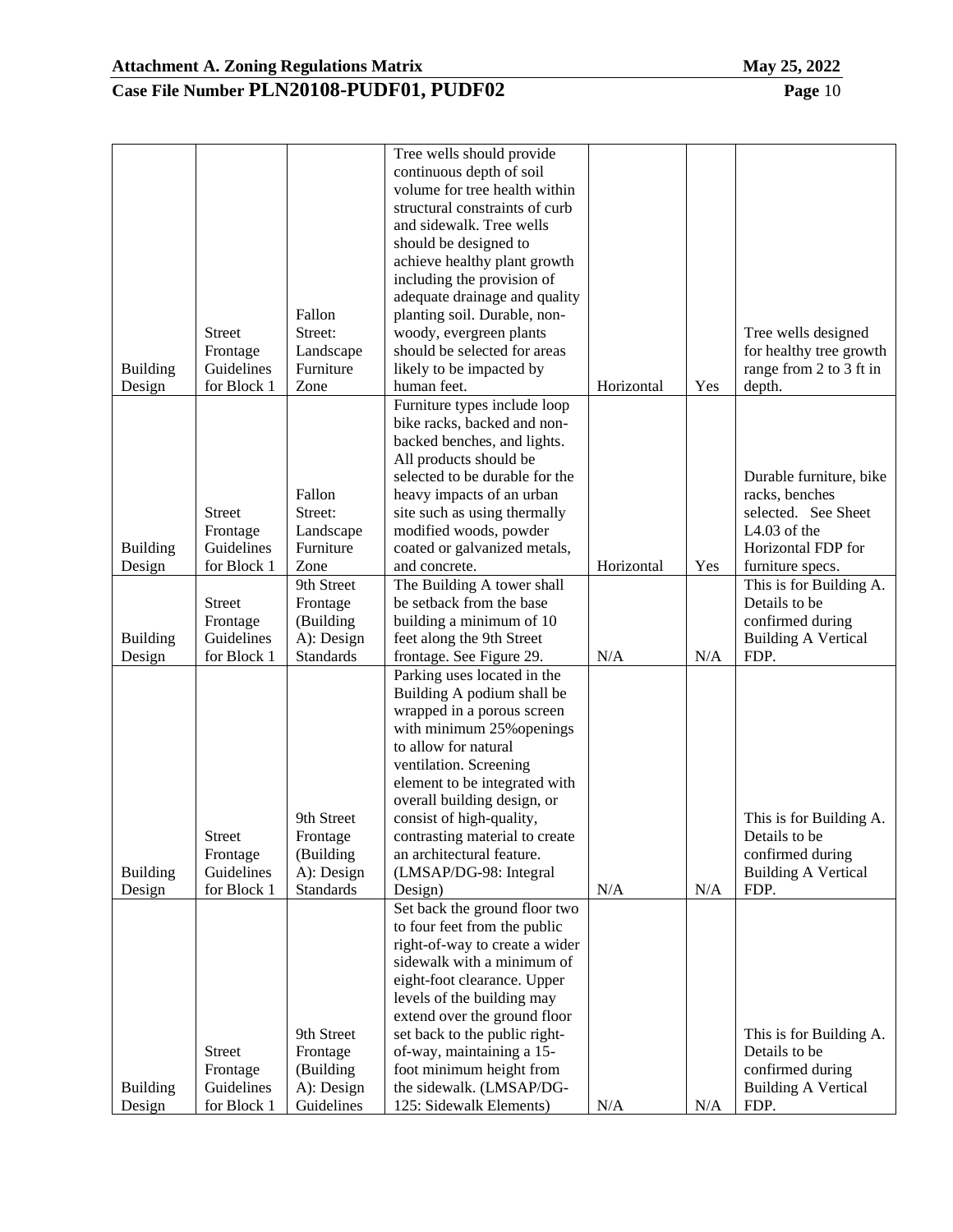|                           |                           |                          | Active ground floor uses<br>should be provided at the    |     |     |                                    |
|---------------------------|---------------------------|--------------------------|----------------------------------------------------------|-----|-----|------------------------------------|
|                           |                           |                          | building corners at Fallon<br>Street and Oak Street. The |     |     |                                    |
|                           |                           | 9th Street               | minimum length of the active                             |     |     | This is for Building A.            |
|                           | <b>Street</b>             | Frontage                 | frontage from each corner                                |     |     | Details to be                      |
|                           | Frontage                  | (Building                | should be not less than 30                               |     |     | confirmed during                   |
| <b>Building</b>           | Guidelines                | A): Design               | feet. (LMSAP/DG-8:                                       |     |     | <b>Building A Vertical</b>         |
| Design                    | for Block 1               | Guidelines               | Primary Lot Frontage)                                    | N/A | N/A | FDP.                               |
|                           |                           |                          | Transparent openings should                              |     |     |                                    |
|                           |                           |                          | be provided at active uses                               |     |     |                                    |
|                           |                           |                          | such that windows allow                                  |     |     |                                    |
|                           |                           | 9th Street               | views of indoor space                                    |     |     | This is for Building A.            |
|                           | <b>Street</b>             | Frontage                 | between two and nine feet                                |     |     | Details to be                      |
|                           | Frontage                  | (Building                | above the sidewalk.                                      |     |     | confirmed during                   |
| <b>Building</b>           | Guidelines                | A): Design               | (LMSAP/DG-32: Views of                                   |     |     | <b>Building A Vertical</b>         |
| Design                    | for Block 1               | Guidelines               | Indoor Space)                                            | N/A | N/A | FDP.                               |
|                           |                           | 9th Street               | The access for parking and                               |     |     | This is for Building A.            |
|                           | <b>Street</b>             | Frontage                 | loading areas should be as                               |     |     | Details to be                      |
|                           | Frontage                  | (Building                | narrow as functionally                                   |     |     | confirmed during                   |
| Building                  | Guidelines<br>for Block 1 | A): Design<br>Guidelines | possible. (LMSAP/DG-92:                                  | N/A | N/A | <b>Building A Vertical</b><br>FDP. |
| Design                    |                           |                          | Vehicular Access)<br>Set back garage and other           |     |     |                                    |
|                           |                           |                          | service access doors from the                            |     |     |                                    |
|                           |                           |                          | public right-of-way two to                               |     |     |                                    |
|                           |                           |                          | four feet to reduce                                      |     |     |                                    |
|                           |                           |                          | prominence. Access doors                                 |     |     |                                    |
|                           |                           |                          | should be fabricated from                                |     |     |                                    |
|                           |                           | 9th Street               | high-quality and easily                                  |     |     | This is for Building A.            |
|                           | <b>Street</b>             | Frontage                 | maintained materials, with                               |     |     | Details to be                      |
|                           | Frontage                  | (Building                | glazing incorporated where                               |     |     | confirmed during                   |
| <b>Building</b>           | Guidelines                | A): Design               | possible. (LMSAP/DG-93:                                  |     |     | <b>Building A Vertical</b>         |
| Design                    | for Block 1               | Guidelines               | Site Design)                                             | N/A | N/A | FDP.                               |
|                           |                           |                          | Non-active ground floor uses                             |     |     |                                    |
|                           |                           |                          | including service areas and                              |     |     |                                    |
|                           |                           |                          | parking facilities should be                             |     |     |                                    |
|                           |                           |                          | articulated with architectural                           |     |     |                                    |
|                           |                           |                          | elements such as a change in                             |     |     |                                    |
|                           |                           | 9th Street               | material and/or texture,                                 |     |     | This is for Building A.            |
|                           | Street                    | Frontage                 | screening elements,                                      |     |     | Details to be                      |
|                           | Frontage                  | (Building                | translucent windows and                                  |     |     | confirmed during                   |
| <b>Building</b><br>Design | Guidelines<br>for Block 1 | A): Design<br>Guidelines | plantings (LMSAP/DG-93:<br>Site Design)                  | N/A | N/A | <b>Building A Vertical</b><br>FDP. |
|                           |                           |                          | At the 9th Street frontage, the                          |     |     |                                    |
|                           |                           |                          | tower should be set back 10                              |     |     |                                    |
|                           |                           |                          | feet from the Building Base                              |     |     |                                    |
|                           |                           | 9th Street               | to reduce apparent scale and                             |     |     | This is for Building A.            |
|                           | <b>Street</b>             | Frontage                 | modulation of the podium                                 |     |     | Details to be                      |
|                           | Frontage                  | (Building                | facade. (LMSAP/DG-19:                                    |     |     | confirmed during                   |
| <b>Building</b>           | Guidelines                | A): Design               | Step Back Above the Podium                               |     |     | <b>Building A Vertical</b>         |
| Design                    | for Block 1               | Guidelines               | Height)                                                  | N/A | N/A | FDP.                               |
|                           |                           | 9th Street               | Step backs above the                                     |     |     | This is for Building A.            |
| <b>Building</b>           | Street                    | Frontage                 | Building Base should be                                  |     |     | Details to be                      |
| Design                    | Frontage                  | (Building                | utilized as roof gardens and                             | N/A | N/A | confirmed during                   |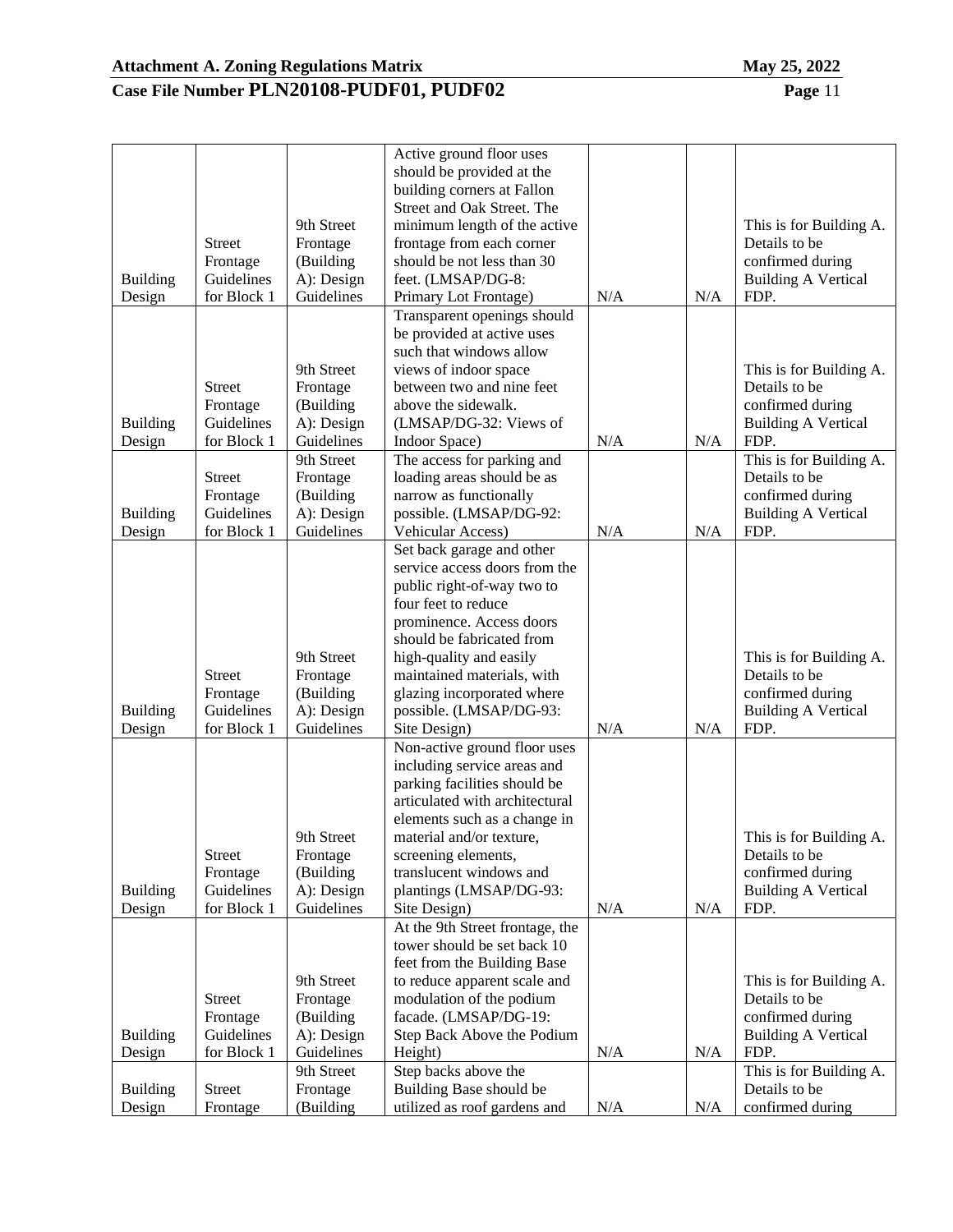|                           | Guidelines<br>for Block 1                              | A): Design<br>Guidelines                                                                              | active outdoor space.<br>(LMSAP/DG-27: Active                                                                                                                                                                                                                                                                                   |            |     | <b>Building A Vertical</b><br>FDP.                                                                                                                                                                                                                                                                                                                                                                                                  |
|---------------------------|--------------------------------------------------------|-------------------------------------------------------------------------------------------------------|---------------------------------------------------------------------------------------------------------------------------------------------------------------------------------------------------------------------------------------------------------------------------------------------------------------------------------|------------|-----|-------------------------------------------------------------------------------------------------------------------------------------------------------------------------------------------------------------------------------------------------------------------------------------------------------------------------------------------------------------------------------------------------------------------------------------|
|                           |                                                        |                                                                                                       | <b>Upper Stories</b> )                                                                                                                                                                                                                                                                                                          |            |     |                                                                                                                                                                                                                                                                                                                                                                                                                                     |
| <b>Building</b><br>Design | <b>Street</b><br>Frontage<br>Guidelines<br>for Block 1 | 9th Street<br>Frontage<br>(Building<br>$A)$ :<br>Streetscape /<br><b>Business</b><br>Frontage<br>Zone | Small urban furniture<br>elements including benches,<br>container plants, and signs<br>provide interest and rhythm<br>for pedestrians and should be<br>encouraged.                                                                                                                                                              | Horizontal | Yes | Street trees provide a<br>visual 3-block<br>connection towards<br>Chinatown. Bike<br>parking provided<br>along 9th street.<br>Historical signage<br>proposed at the corner<br>of 9th and Oak<br>provides historical<br>context (See Sheet<br>L9.1 of the Horizontal<br>FDP). Banner poles<br>along 8th and 9th<br>provide a clear<br>vocabulary along this<br>pedestrian<br>thoroughfare<br>connecting the station<br>to Chinatown. |
| <b>Building</b><br>Design | <b>Street</b><br>Frontage<br>Guidelines<br>for Block 1 | 9th Street<br>Frontage<br>(Building<br>$A)$ :<br>Streetscape /<br>Pedestrian<br>Pathway<br>Zone       | An overhead steel cable for<br>lighting elements should be<br>provided at each light pole<br>and at equal distances not to<br>exceed 18'-0" between poles.<br>Secured power should be<br>provided at the corner-most<br>light poles for the lighting<br>elements.                                                               | Horizontal | Yes | See Sheet L9.1 for<br>banner poles along 8th<br>and 9th Street. See<br>Sheet L5.1 for location<br>of street pole lights.<br>There are only two<br>pole lights on 9th<br>Street. See lantern<br>cable infrastructure on<br>Sheet L10.1 (Item<br>#18) of the Horizontal<br>FDP.                                                                                                                                                       |
| <b>Building</b><br>Design | <b>Street</b><br>Frontage<br>Guidelines<br>for Block 1 | 9th Street<br>Frontage<br>(Building<br>$A)$ :<br>Streetscape /<br>Pedestrian<br>Pathway<br>Zone       | Sidewalk should be colored<br>with maximum amount of<br>lamp black allowable by the<br>City of Oakland standards.<br>Concrete jointing should<br>avoid a joint line at the center<br>of the walk width if at all<br>possible. Control joints<br>should be tooled at 1/4 inch<br>wide using a radius of $1/8$<br>inch each side. | Horizontal | Yes | Concrete Color and<br>Pattern to be complex,<br>rich tones, and special<br>install. See page L6.1<br>of Horizontal FDP Set<br>with Civil for details.                                                                                                                                                                                                                                                                               |
| <b>Building</b><br>Design | <b>Street</b><br>Frontage<br>Guidelines<br>for Block 1 | 9th Street<br>Frontage<br>(Building<br>$A)$ :<br>Streetscape /<br>Pedestrian<br>Pathway<br>Zone       | Corners of sidewalks should<br>be stamped with letters to<br>show name of street and or<br>text connecting to cultural<br>identity of site such as poetry<br>or history.                                                                                                                                                        | Horizontal | Yes | Corners as designed<br>can accommodate<br>stamped street names.                                                                                                                                                                                                                                                                                                                                                                     |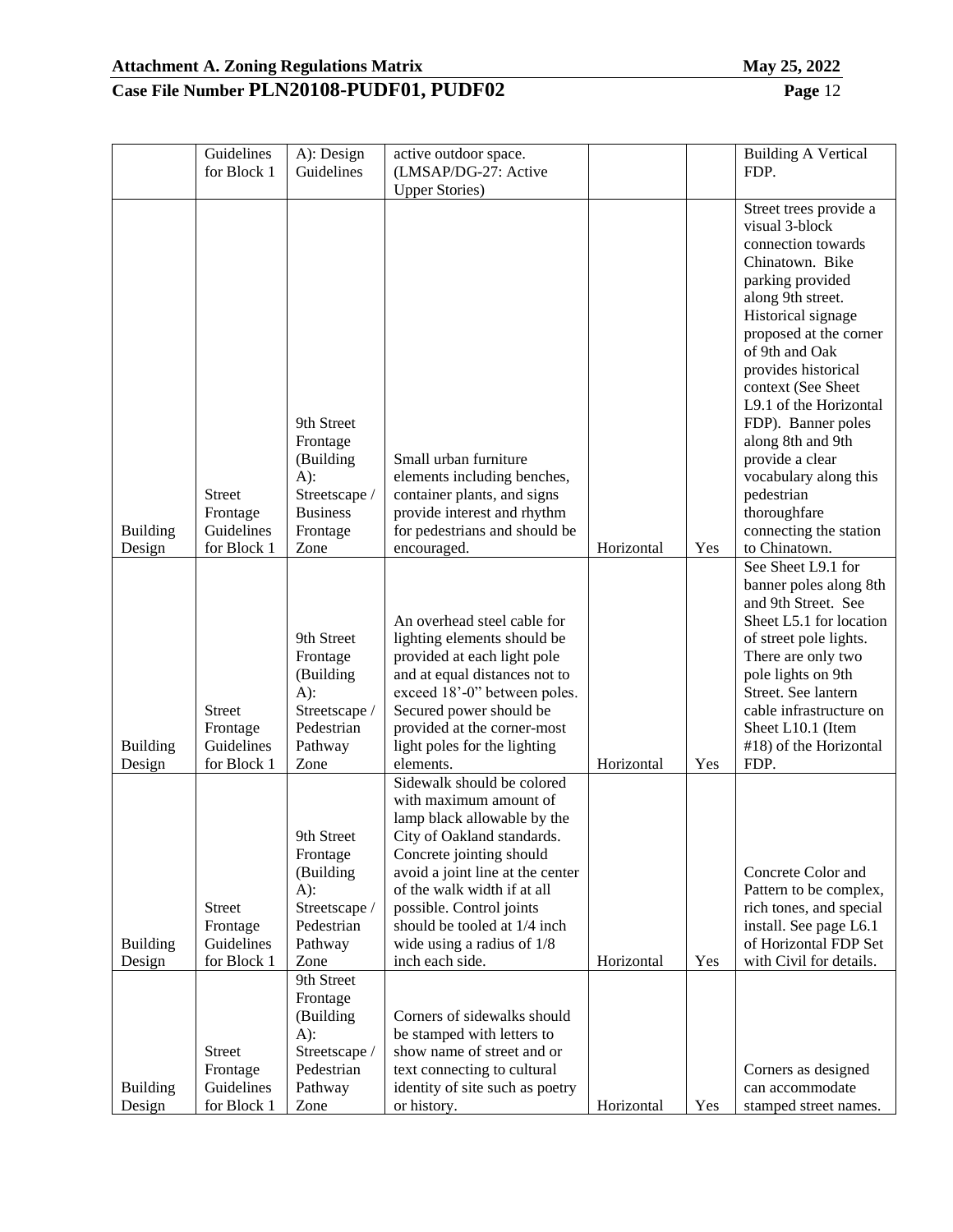|                 |               |               | New street trees that could be   |            |     | Eight new street trees   |
|-----------------|---------------|---------------|----------------------------------|------------|-----|--------------------------|
|                 |               |               | carried west to Madison Park     |            |     | (Quercus Suber 36")      |
|                 |               | 9th Street    | should be provided along 9th     |            |     | proposed along 9th       |
|                 |               | Frontage      | to connect to the campuses of    |            |     | Street create a green    |
|                 |               | (Building     | Laney College and OMCA,          |            |     | connection towards       |
|                 |               | $A)$ :        | strengthen its identity as a     |            |     | Madison Park and         |
|                 | <b>Street</b> | Streetscape / | green street, and increase       |            |     | OMCA and Laney.          |
|                 | Frontage      | Pedestrian    | livability. (LMSAP/DG-110:       |            |     | See Sheet L7.3 & L7.4    |
| <b>Building</b> | Guidelines    | Pathway       | Tree Planting and                |            |     | for Planting Plan of     |
| Design          | for Block 1   | Zone          | Preservation)                    | Horizontal | Yes | the Horizontal FDP.      |
|                 |               |               | Tree wells should provide        |            |     |                          |
|                 |               |               | continuous depth of soil         |            |     |                          |
|                 |               |               | volume for tree health within    |            |     |                          |
|                 |               |               | structural constraints of curb   |            |     |                          |
|                 |               |               | and sidewalk. Tree wells         |            |     |                          |
|                 |               |               | should be designed to            |            |     |                          |
|                 |               | 9th Street    | achieve healthy plant growth     |            |     |                          |
|                 |               | Frontage      | including the provision of       |            |     |                          |
|                 |               | (Building     | adequate drainage and quality    |            |     |                          |
|                 |               | $A)$ :        | planting soil. Durable, non-     |            |     |                          |
|                 | <b>Street</b> | Streetscape / | woody, evergreen plants          |            |     | Tree wells designed      |
|                 | Frontage      | Landscape     | should be selected for areas     |            |     | for healthy tree growth  |
| <b>Building</b> | Guidelines    | Furniture     | likely to be impacted by         |            |     | range from 2 to 3 ft in  |
| Design          | for Block 1   | Zone          | human feet.                      | Horizontal | Yes | depth.                   |
|                 |               |               | Between tree wells concrete      |            |     |                          |
|                 |               | 9th Street    | unit pavers, stamped             |            |     |                          |
|                 |               | Frontage      | concrete, or cobblestones        |            |     |                          |
|                 |               | (Building     | should be used to unify the      |            |     |                          |
|                 |               | $A)$ :        | three blocks of 8th and 9th at   |            |     |                          |
|                 | <b>Street</b> | Streetscape / | the curb edge. Stamp design      |            |     | Decorative edge at 8th   |
|                 | Frontage      | Landscape     | could be created with an         |            |     | and 9th Street shown     |
| <b>Building</b> | Guidelines    | Furniture     | artist to be culturally relevant |            |     | on Sheet L4.03 of the    |
| Design          | for Block 1   | Zone          | to Chinatown.                    | Horizontal | Yes | Horizontal FDP.          |
|                 |               |               | Furniture types include loop     |            |     |                          |
|                 |               |               | bike racks, backed and non-      |            |     |                          |
|                 |               |               | backed benches, and lights.      |            |     |                          |
|                 |               |               | All products should be           |            |     |                          |
|                 |               |               | selected to be durable for the   |            |     |                          |
|                 |               |               | heavy impacts of an urban        |            |     |                          |
|                 |               |               | site such as using thermally     |            |     |                          |
|                 |               |               | modified woods, powder           |            |     |                          |
|                 |               |               | coated or galvanized metals,     |            |     |                          |
|                 |               |               | concrete, and other suitable     |            |     |                          |
|                 |               | 9th Street    | materials. For 8th and 9th       |            |     |                          |
|                 |               | Frontage      | these selections should          |            |     |                          |
|                 |               | (Building     | extend to three block open       |            |     | Durable furniture, bike  |
|                 |               | $A)$ :        | space and should be colorful     |            |     | racks, benches           |
|                 | <b>Street</b> | Streetscape / | or otherwise stand out to        |            |     | selected. See Sheet      |
|                 | Frontage      | Landscape     | reinforce the frame of the       |            |     | L <sub>4.03</sub> of the |
| <b>Building</b> | Guidelines    | Furniture     | open space on 8th and 9th        |            |     | Horizontal FDP for       |
| Design          | for Block 1   | Zone          | Streets.                         | Horizontal | Yes | furniture specs.         |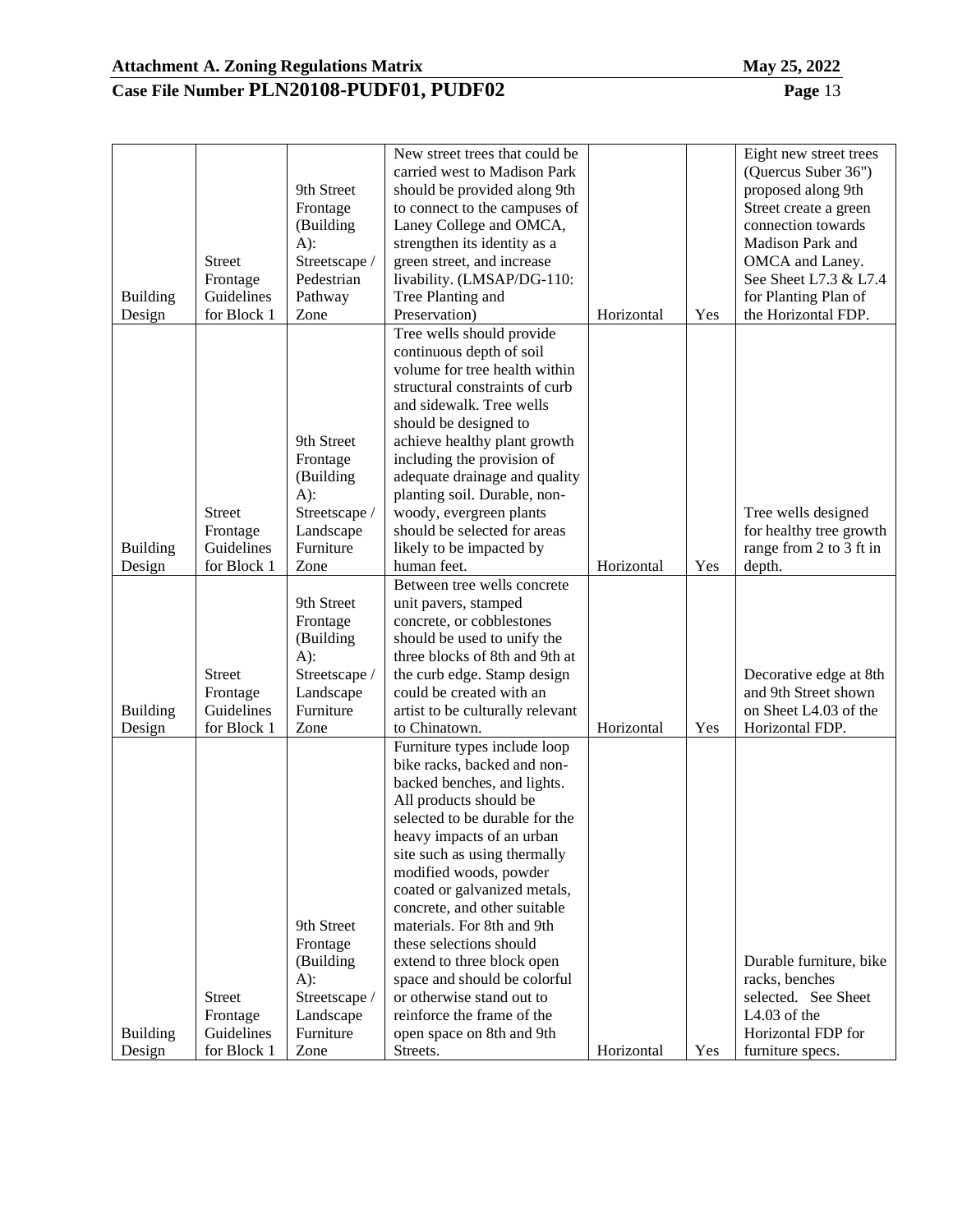|                 |                           |                       | 8th Street is considered a<br>Principal Street and serves as<br>an important connector for<br>auto, bicycle and pedestrian<br>traffic. It is designated as a<br>pedestrian-oriented spine, a<br>priority lighting corridor, a<br>commercial corridor and |             |     | 8th Street: Bike land<br>and transit loading<br>emphasized on 8th<br>Street to fulfill the<br>City's objective of 8th<br>being a priority<br>lighting, transit, and<br>commercial corridor.<br>The commercial<br>kitchen on 8th Street<br>faces out towards 8th<br>with large picture<br>windows to emphasize<br>retail activity. |
|-----------------|---------------------------|-----------------------|----------------------------------------------------------------------------------------------------------------------------------------------------------------------------------------------------------------------------------------------------------|-------------|-----|-----------------------------------------------------------------------------------------------------------------------------------------------------------------------------------------------------------------------------------------------------------------------------------------------------------------------------------|
|                 |                           |                       | transit preferential street. The<br>Oak Street corner is the                                                                                                                                                                                             |             |     | Oak St Corner: Retail<br>is currently                                                                                                                                                                                                                                                                                             |
|                 |                           |                       | priority location for active                                                                                                                                                                                                                             |             |     | programmed at                                                                                                                                                                                                                                                                                                                     |
|                 |                           |                       | retail uses on Block 1 and<br>provides an important                                                                                                                                                                                                      |             |     | Building A and<br>Building B facing Oak                                                                                                                                                                                                                                                                                           |
|                 |                           |                       | gateway to the public open                                                                                                                                                                                                                               |             |     | Street and the BART                                                                                                                                                                                                                                                                                                               |
|                 |                           |                       | spaces at the BART Plaza<br>and the Paseo. The Fallon                                                                                                                                                                                                    |             |     | plaza.                                                                                                                                                                                                                                                                                                                            |
|                 |                           |                       | Street corner is also highly                                                                                                                                                                                                                             |             |     | Fallon St Corner:                                                                                                                                                                                                                                                                                                                 |
|                 |                           |                       | prominent due to the narrow                                                                                                                                                                                                                              |             |     | Ground floor services                                                                                                                                                                                                                                                                                                             |
|                 |                           |                       | building footprint and also                                                                                                                                                                                                                              |             |     | are located far from                                                                                                                                                                                                                                                                                                              |
|                 |                           |                       | provides an important<br>gateway to the Paseo.                                                                                                                                                                                                           |             |     | the Fallon Street                                                                                                                                                                                                                                                                                                                 |
|                 |                           |                       | Necessary ground floor                                                                                                                                                                                                                                   |             |     | corner to promote<br>traffic into the paseo                                                                                                                                                                                                                                                                                       |
|                 |                           |                       | services are located on 8th                                                                                                                                                                                                                              |             |     | and activation at both                                                                                                                                                                                                                                                                                                            |
|                 |                           | 8th Street            | Street frontage to avoid                                                                                                                                                                                                                                 |             |     | residential entrances to                                                                                                                                                                                                                                                                                                          |
|                 | <b>Street</b>             | Frontage              | impacting the Fallon Street                                                                                                                                                                                                                              |             |     | Building A and B                                                                                                                                                                                                                                                                                                                  |
|                 | Frontage                  | (Building             | frontage and public spaces at                                                                                                                                                                                                                            |             |     | which are accessed on                                                                                                                                                                                                                                                                                                             |
| <b>Building</b> | Guidelines                | B): Design            | the Paseo and BART                                                                                                                                                                                                                                       |             |     | opposite corners of                                                                                                                                                                                                                                                                                                               |
| Design          | for Block 1               | <b>Standards</b>      | entrance areas.<br>To allow for an eight-foot                                                                                                                                                                                                            | <b>Both</b> | Yes | Fallon.<br>Yes, the ground floor                                                                                                                                                                                                                                                                                                  |
|                 |                           |                       | minimum clear width at                                                                                                                                                                                                                                   |             |     | of Building B is                                                                                                                                                                                                                                                                                                                  |
|                 |                           |                       | sidewalk, the ground floor                                                                                                                                                                                                                               |             |     | setback at least at an                                                                                                                                                                                                                                                                                                            |
|                 |                           |                       | should be setback an average                                                                                                                                                                                                                             |             |     | average depth of two                                                                                                                                                                                                                                                                                                              |
|                 |                           |                       | depth of two to four feet from                                                                                                                                                                                                                           |             |     | to four feet from the                                                                                                                                                                                                                                                                                                             |
|                 |                           |                       | the public right-of-way for                                                                                                                                                                                                                              |             |     | public right-of-way for                                                                                                                                                                                                                                                                                                           |
|                 |                           |                       | the entire frontage length.<br>Upper levels of the building                                                                                                                                                                                              |             |     | the entire frontage<br>length. Potential                                                                                                                                                                                                                                                                                          |
|                 |                           |                       | may extend over the ground                                                                                                                                                                                                                               |             |     | locations for public art                                                                                                                                                                                                                                                                                                          |
|                 |                           |                       | floor setback to the public                                                                                                                                                                                                                              |             |     | and planting along this                                                                                                                                                                                                                                                                                                           |
|                 |                           |                       | right-of-way, maintaining a                                                                                                                                                                                                                              |             |     | frontage are starting to                                                                                                                                                                                                                                                                                                          |
|                 |                           |                       | 15-foot-minimum height                                                                                                                                                                                                                                   |             |     | be identified -                                                                                                                                                                                                                                                                                                                   |
|                 |                           |                       | from the sidewalk. The                                                                                                                                                                                                                                   |             |     | particularly to reduce                                                                                                                                                                                                                                                                                                            |
|                 |                           |                       | ground floor setback may                                                                                                                                                                                                                                 |             |     | the amount of blank                                                                                                                                                                                                                                                                                                               |
|                 |                           | 8th Street            | also provide room for                                                                                                                                                                                                                                    |             |     | wall near service                                                                                                                                                                                                                                                                                                                 |
|                 | <b>Street</b><br>Frontage | Frontage<br>(Building | planting treatments to reduce<br>blank wall impacts where                                                                                                                                                                                                |             |     | rooms. See Sheet<br>$L10.3$ on the                                                                                                                                                                                                                                                                                                |
| <b>Building</b> | Guidelines                | B): Design            | blank walls are unavoidable.                                                                                                                                                                                                                             |             |     | Horizontal FDP (8th                                                                                                                                                                                                                                                                                                               |
| Design          | for Block 1               | Guidelines            | See Figure 36. (LMSAP/DG-                                                                                                                                                                                                                                | Vertical    | Yes | St. cross section at                                                                                                                                                                                                                                                                                                              |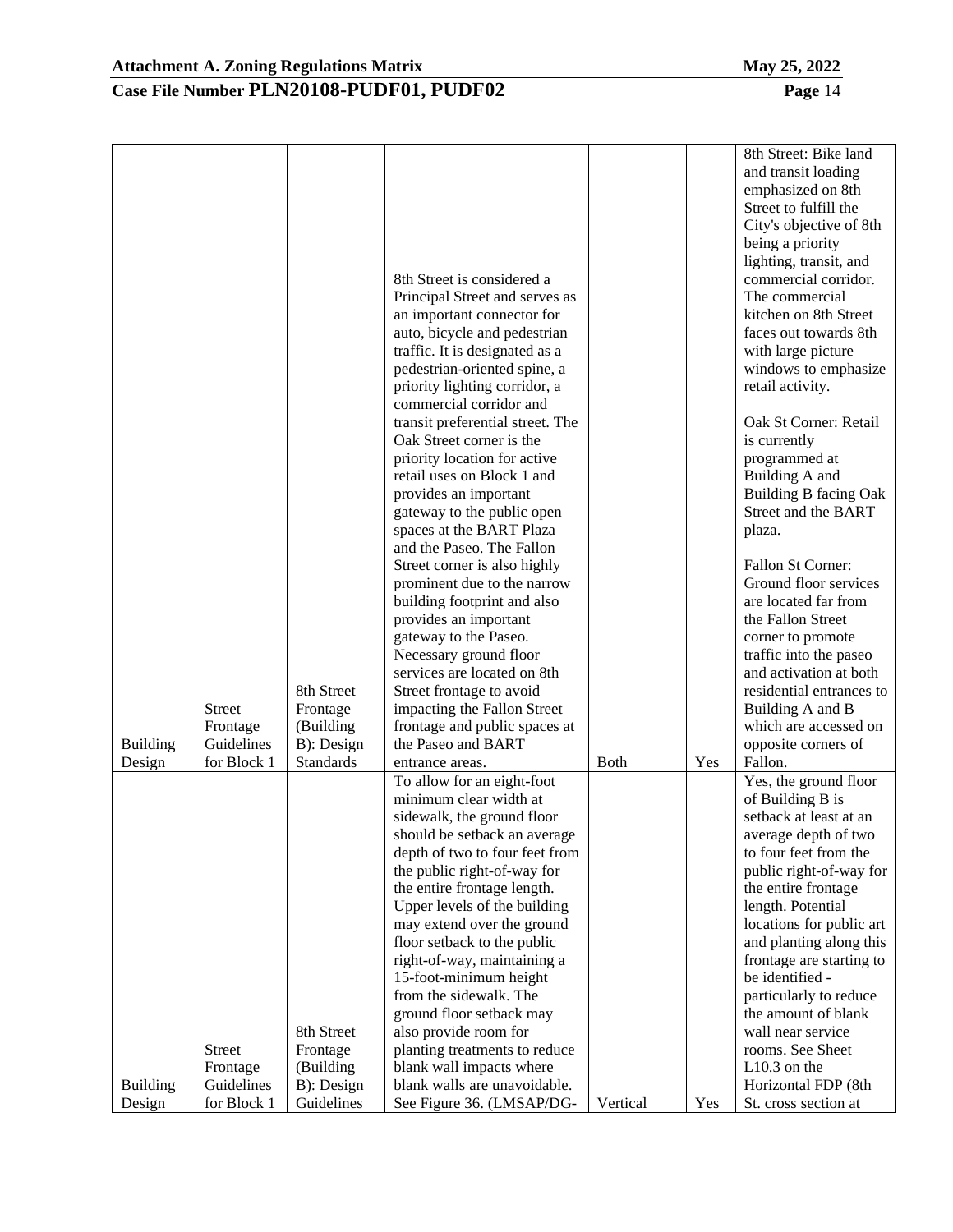|                           |                                                        |                                                                 | 29: Distinct Ground Floor,<br>DG-38: Blank Wall<br>Limitations)                                                                                                                                                                                                                                                                                                                                                                                                                                                                           |          |     | Block 1), as well as<br>Sheet A3.01 on the<br><b>Vertical FDP</b><br>(Building B 8th St.<br>elevation) for more<br>detail.                                                                                                                                                                                                                                                                                                          |
|---------------------------|--------------------------------------------------------|-----------------------------------------------------------------|-------------------------------------------------------------------------------------------------------------------------------------------------------------------------------------------------------------------------------------------------------------------------------------------------------------------------------------------------------------------------------------------------------------------------------------------------------------------------------------------------------------------------------------------|----------|-----|-------------------------------------------------------------------------------------------------------------------------------------------------------------------------------------------------------------------------------------------------------------------------------------------------------------------------------------------------------------------------------------------------------------------------------------|
| <b>Building</b><br>Design | <b>Street</b><br>Frontage<br>Guidelines<br>for Block 1 | 8th Street<br>Frontage<br>(Building<br>B): Design<br>Guidelines | Use massing breaks and<br>architectural elements to<br>reduce the apparent building<br>bulk along 8th Street. The<br>massing breaks could<br>correspond to the internal<br>function of the building.<br>(LMSAP/DG-16: Three-<br>dimensional Articulation)                                                                                                                                                                                                                                                                                 | Vertical | Yes | The Building B<br>elevation along 8th<br>Street is articulated<br>with recessed and<br>projecting elements<br>and various materials<br>to break up the<br>building mass. Refer<br>to rendering on G0.06,<br>elevations on A3.01<br>and A3.04, and<br>materials on A3.05.                                                                                                                                                            |
| <b>Building</b><br>Design | <b>Street</b><br>Frontage<br>Guidelines<br>for Block 1 | 8th Street<br>Frontage<br>(Building<br>B): Design<br>Guidelines | Building design should take<br>advantage of the south facing<br>frontage on 8th Street to<br>create visually interesting<br>patterns of lights and<br>shadows. Provide regular<br>rhythms of elements such as<br>awnings, metal canopies,<br>sunshades and bays, and/or<br>recessed windows to create<br>playful light and shadow<br>patterns. Consider use of<br>awnings, canopies, and other<br>details over 'back of house'<br>activities to create a more<br>interesting facade.<br>(LMSAP/DG-16: Three-<br>dimensional Articulation) | Vertical | Yes | The Building B south<br>elevation along 8th<br>Street is articulated<br>with recessed and<br>projecting elements<br>and perforated<br>sunshades to provide<br>rough, staccato rhythm<br>and visually<br>interesting lights and<br>shadows - however<br>rhythm would be<br>improved by<br>simplifying the pattern<br>and materials. Refer to<br>elevations on A3.01<br>and A3.04, and<br>materials on A3.05, of<br>the Vertical FDP. |
| <b>Building</b><br>Design | <b>Street</b><br>Frontage<br>Guidelines<br>for Block 1 | 8th Street<br>Frontage<br>(Building<br>B): Design<br>Guidelines | Active ground floor<br>commercial spaces should be<br>provided at the Oak Street<br>corner with a recommended<br>minimum length on 8th<br>Street of not less than 30 feet,<br>utilizing large glazing and<br>horizontal awnings that fully<br>wrap the corner of this<br>façade. The minimum height<br>of the ground floor<br>commercial space from the<br>8th Street sidewalk should be<br>no less than 15 feet and no<br>colonnades are allowed in<br>front of the commercial                                                           | Vertical | Yes | Building B is designed<br>to provide an active<br>ground floor<br>commercial space<br>along the entire Oak<br>Street elevation. The<br>commercial kitchen is<br>lined with storefront to<br>allow for visibility<br>into the active space.<br>Refer to L1 Plan on<br>A2.00 and elevations<br>on A3.00 and A3.01<br>for heights, on the<br>Vertical FDP.                                                                             |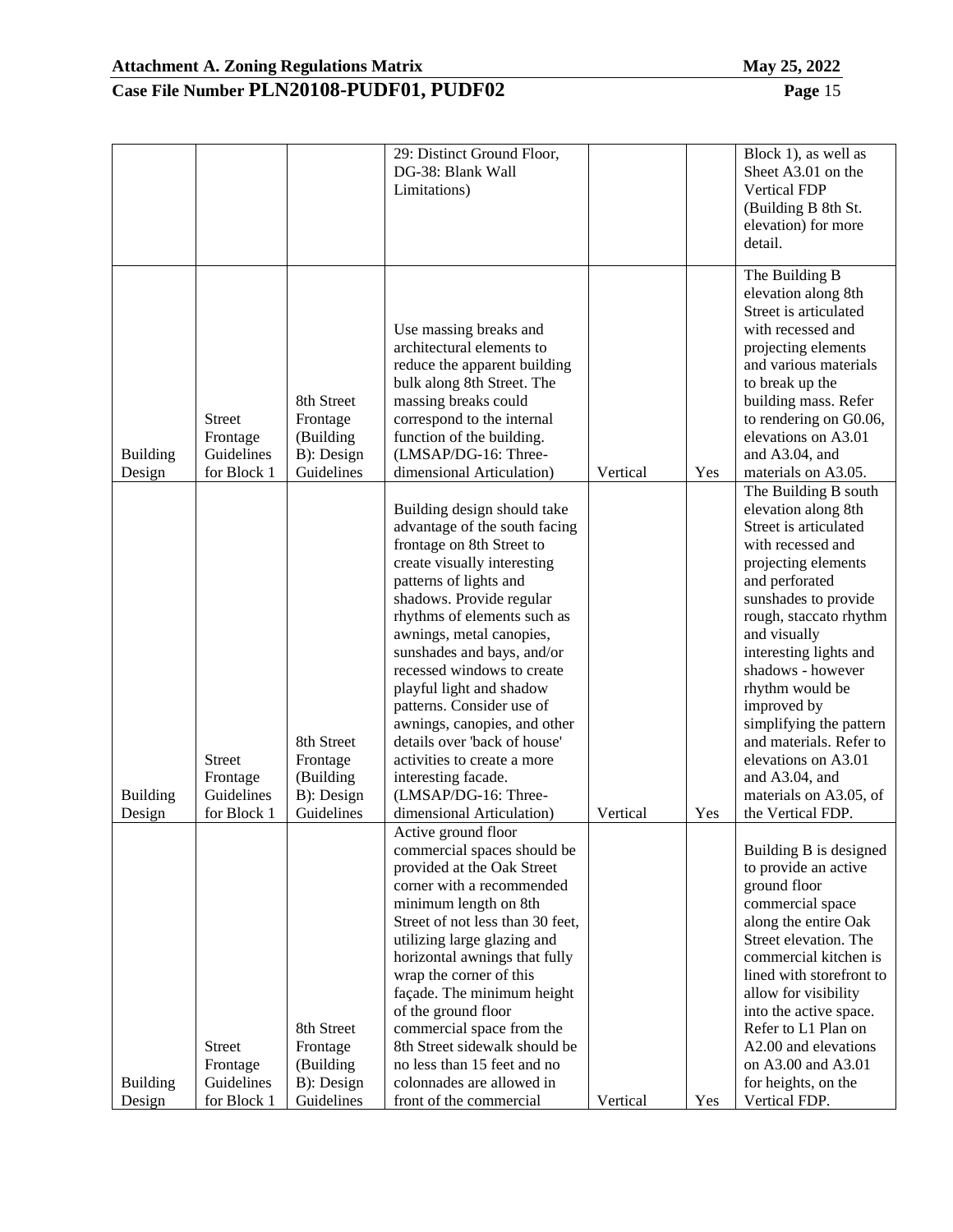|                 |               |            | space. (LMSAP/DG-32:           |          |     |                             |
|-----------------|---------------|------------|--------------------------------|----------|-----|-----------------------------|
|                 |               |            | Views of Indoor Spaces, DG-    |          |     |                             |
|                 |               |            | 7: Corner Building Design,     |          |     |                             |
|                 |               |            | DG-6: Avoid Colonnades)        |          |     |                             |
|                 |               |            | Emphasize and highlight the    |          |     |                             |
|                 |               |            | building corner at Oak Street  |          |     | The building corner at      |
|                 |               |            | and 8th Street by              |          |     | 8th and Oak Street are      |
|                 |               |            | architectural forms and        |          |     | articulated with large      |
|                 |               |            | features such as change in the |          |     | storefront windows          |
|                 |               |            | height, roof form, different   |          |     | and awnings to allow        |
|                 |               |            | material, and recessed or      |          |     | pedestrians a look into     |
|                 |               | 8th Street | projected architectural        |          |     | the active space. Refer     |
|                 | <b>Street</b> | Frontage   | elements, to visually define   |          |     | to elevations on            |
|                 | Frontage      | (Building  | and animate the intersection.  |          |     | A3.01, A3.04 and            |
| <b>Building</b> | Guidelines    | B): Design | (LMSAP/DG-7: Corner            |          |     | materials on A3.05, on      |
| Design          | for Block 1   | Guidelines | <b>Building Design)</b>        | Vertical | Yes | the Vertical FDP.           |
|                 |               |            |                                |          |     | The ground floor at         |
|                 |               |            |                                |          |     | Building B along            |
|                 |               |            |                                |          |     | Fallon and 8th Street       |
|                 |               |            |                                |          |     | consists of active          |
|                 |               |            |                                |          |     | common spaces               |
|                 |               |            |                                |          |     | including the               |
|                 |               |            |                                |          |     | residential lobby,          |
|                 |               |            |                                |          |     | lounge, and                 |
|                 |               |            |                                |          |     | community room              |
|                 |               |            | Provide active ground floor    |          |     | which total more than       |
|                 |               |            | uses at Fallon Street corner   |          |     | 30-ft of the 8th Street     |
|                 |               |            | with a minimum length on       |          |     | frontage. The spaces        |
|                 |               |            | 8th Street of not less than 30 |          |     | are lined with              |
|                 |               |            | feet. Active uses at this      |          |     | storefront to allow for     |
|                 |               | 8th Street | location should include        |          |     | visibility. Refer to L1     |
|                 | Street        | Frontage   | residential lobby entrance or  |          |     | Plan on A2.00 and           |
|                 | Frontage      | (Building  | residential amenity spaces.    |          |     | elevations on A3.00         |
| <b>Building</b> | Guidelines    | B): Design | (LMSAP/DG-32: Views of         |          |     | and A3.01, on the           |
| Design          | for Block 1   | Guidelines | Indoor Spaces)                 | Vertical | Yes | Vertical FDP.               |
|                 |               |            | Provide windows on both        |          |     | <b>Building B community</b> |
|                 |               |            | sides of the community room    |          |     | room and lobby are          |
|                 |               |            | and lobby to allow views       |          |     | lined with storefront       |
|                 |               |            | from 8th Street frontage to    |          |     | on both 8th street and      |
|                 |               |            | the Paseo. This would          |          |     | Paseo elevations to         |
|                 |               |            | activate the street frontage   |          |     | create a visual             |
|                 |               |            | and also create visual         |          |     | connection between          |
|                 |               | 8th Street | connections between 8th        |          |     | the two. Refer to L1        |
|                 | <b>Street</b> | Frontage   | Street and the Paseo.          |          |     | Plan on A2.00 and           |
|                 | Frontage      | (Building  | (LMSAP/DG-1: Public            |          |     | elevations on A3.00         |
| <b>Building</b> | Guidelines    | B): Design | Perception, DG-32: Views of    |          |     | and A3.01, on the           |
| Design          | for Block 1   | Guidelines | <b>Indoor Spaces</b> )         | Vertical | Yes | Vertical FDP.               |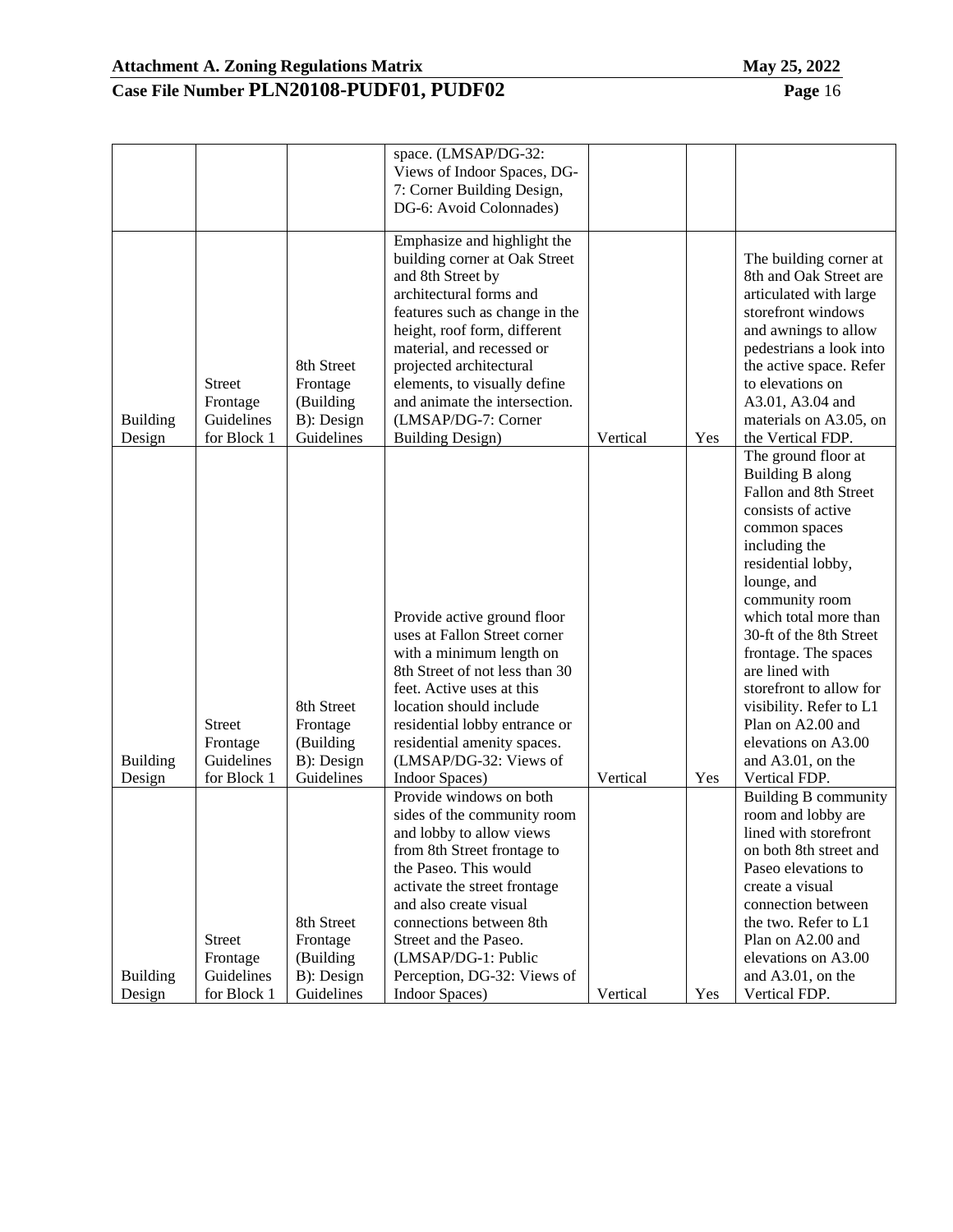| <b>Building</b>           | <b>Street</b><br>Frontage<br>Guidelines                | 8th Street<br>Frontage<br>(Building<br>B): Design               | Provide a minimum of 50%                                                                                                                                                                                                                                                                                                                                                                               |          |     | The majority of<br>Building B ground<br>floor is active ground<br>floor space along all 4<br>frontages. Refer to L1<br>plan on A2.00.<br>Also refer to sheet<br>G0.17, #9: L1 - Active<br>Ground Floor<br>Diagram, on the                                                                                                                                                                                                                                                                                                                         |
|---------------------------|--------------------------------------------------------|-----------------------------------------------------------------|--------------------------------------------------------------------------------------------------------------------------------------------------------------------------------------------------------------------------------------------------------------------------------------------------------------------------------------------------------------------------------------------------------|----------|-----|---------------------------------------------------------------------------------------------------------------------------------------------------------------------------------------------------------------------------------------------------------------------------------------------------------------------------------------------------------------------------------------------------------------------------------------------------------------------------------------------------------------------------------------------------|
| Design<br><b>Building</b> | for Block 1<br><b>Street</b><br>Frontage<br>Guidelines | Guidelines<br>8th Street<br>Frontage<br>(Building<br>B): Design | active ground floor frontage.<br>Provide a ground floor<br>setback at the Fallon Street<br>corner to enhance public<br>access and views to the Paseo<br>from 8th Street. Upper levels<br>of the building may extend<br>over the corner setback to the<br>public right-of-way. The<br>corner ground floor setback<br>should be a minimum of two<br>stories. (LMSAP/DG-29:<br>Distinct Ground Floor, DG- | Vertical | Yes | Vertical FDP.<br>The first three floors<br>of the Building B<br>corner at 8th Street<br>and Fallon St are set<br>back at an angle to<br>provide public access<br>and views to the<br>paseo. Refer to L1<br>plan on A2.00, on the                                                                                                                                                                                                                                                                                                                  |
| Design                    | for Block 1                                            | Guidelines                                                      | 26: Pedestrian Scale)<br>Limit blank walls, service<br>doors and other non-active<br>elements to a maximum of<br>30% of the linear ground<br>floor frontage on 8th Street.                                                                                                                                                                                                                             | Vertical | Yes | <b>Vertical FDP</b><br>The majority of<br>Building B ground<br>floor frontage at 8th<br>street is active and<br>articulated by<br>storefront and textured<br>materials. Service<br>spaces are limited to a<br>small portion and will<br>be masked by<br>architectural features<br>and potentially public<br>art. Refer to elevation<br>on A3.01 and A3.04.<br>on the Vertical FDP.<br>Per Design Guidelines<br>for Lake Merritt<br><b>BART</b> Project,<br>Section B4 - 8th St.<br>Frontage (Bldg. B): A<br>minimum of 50%<br>active ground floor |
| <b>Building</b><br>Design | <b>Street</b><br>Frontage<br>Guidelines<br>for Block 1 | 8th Street<br>Frontage<br>(Building<br>B): Design<br>Guidelines | Consider use of windows,<br>architectural details,<br>landscaping, or art details at<br>these non-active elements.<br>(LMSAP/DG-38: Blank<br>Walls)                                                                                                                                                                                                                                                    | Vertical | Yes | frontage is required."<br>Please refer to Vertical<br>FDP sheet G0.17, #9<br>Level 1 - Active<br>Frontage Diagram. We                                                                                                                                                                                                                                                                                                                                                                                                                             |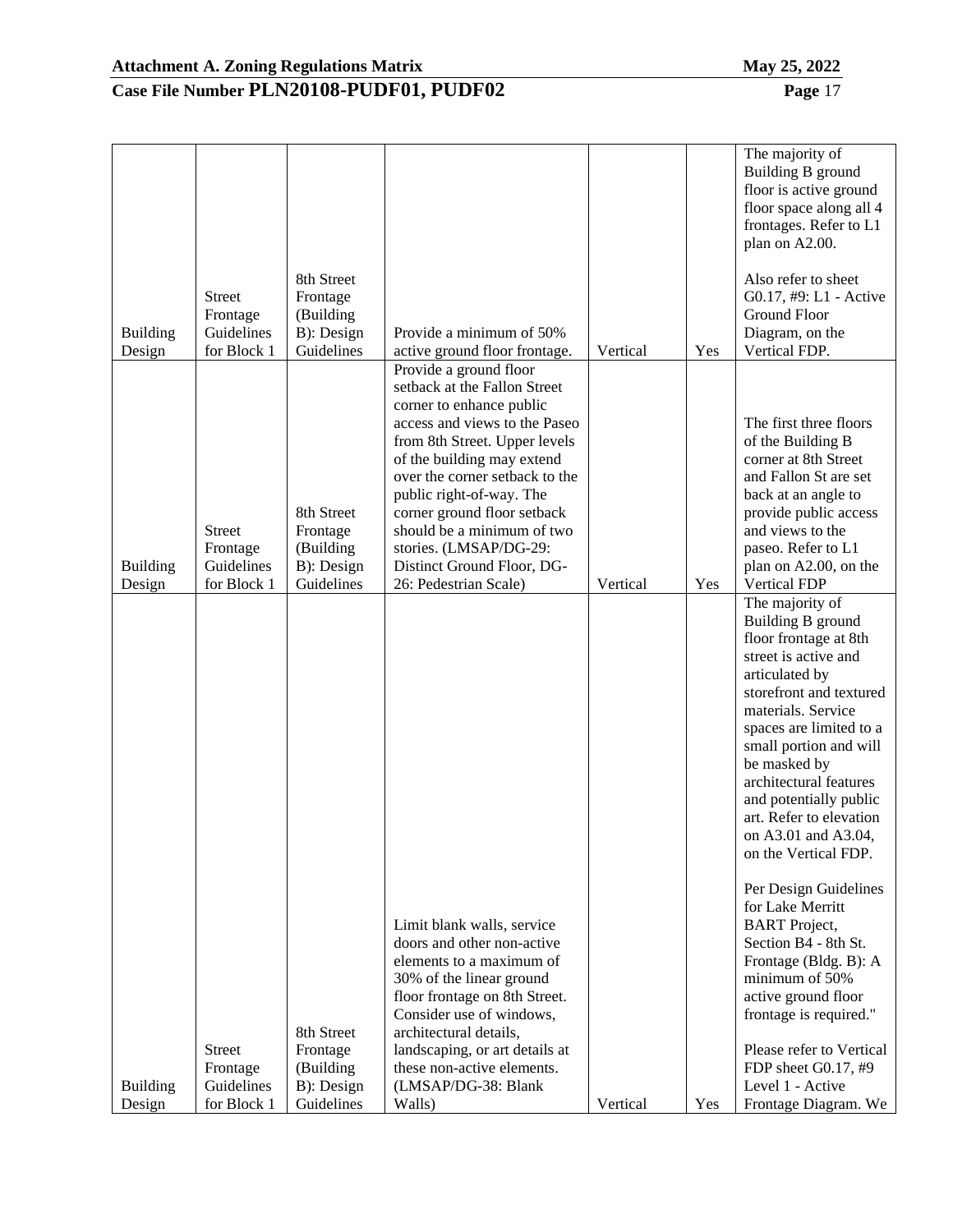|                           |                                                        |                                                                                                       |                                                                                                                                                                                           |            |     | are providing 52%<br>active frontage at<br>ground floor and the<br>service frontage is<br>27% of the linear<br>ground floor frontage<br>on 8th Street.                                                                                                                                                                                                                                                                              |
|---------------------------|--------------------------------------------------------|-------------------------------------------------------------------------------------------------------|-------------------------------------------------------------------------------------------------------------------------------------------------------------------------------------------|------------|-----|-------------------------------------------------------------------------------------------------------------------------------------------------------------------------------------------------------------------------------------------------------------------------------------------------------------------------------------------------------------------------------------------------------------------------------------|
| <b>Building</b><br>Design | <b>Street</b><br>Frontage<br>Guidelines<br>for Block 1 | 8th Street<br>Frontage<br>(Building<br>B): Design<br>Guidelines                                       | New street trees should be<br>provided along 8th to<br>reinforce its role as a green<br>street and provide additional<br>livability. (LMSAP/DG-110:<br>Tree Planting and<br>Preservation) | Horizontal | Yes | Trees/planting will be<br>placed along the 8th<br>Street sidewalk. Refer<br>to landscape plan<br>L $4.01$ and L $7.1$ in<br>Horizontal FDP set.                                                                                                                                                                                                                                                                                     |
| <b>Building</b><br>Design | <b>Street</b><br>Frontage<br>Guidelines<br>for Block 1 | 8th Street<br>Frontage<br>(Building<br>$B)$ :<br>Streetscape /<br><b>Business</b><br>Frontage<br>Zone | The building wall of 8th<br>Street is experienced head on<br>by those arriving from the<br>south and east and as such<br>should be memorable.                                             | Vertical   | Yes | The Building B<br>elevation along 8th<br>street is articulated<br>with recessed and<br>projecting elements<br>and various materials<br>to create visual<br>interest for those<br>approaching from<br>south and east. Refer<br>to rendering on G0.06,<br>elevations on A3.01<br>and A3.04, and<br>materials on A3.05, of<br>the Vertical FDP.                                                                                        |
| <b>Building</b><br>Design | <b>Street</b><br>Frontage<br>Guidelines<br>for Block 1 | 8th Street<br>Frontage<br>(Building<br>$B)$ :<br>Streetscape /<br><b>Business</b><br>Frontage<br>Zone | Small urban furniture<br>elements including benches,<br>container plants, and signs<br>provide interest and rhythm<br>for pedestrians and should be<br>encouraged.                        | Horizontal | Yes | Street trees provide a<br>visual 3-block<br>connection towards<br>Chinatown. Bike<br>parking provided<br>along 9th street.<br>Historical signage<br>proposed at the corner<br>of 8th and Oak<br>provides historical<br>context (See Sheet<br>L9.1 of the Horizontal<br>FDP). Banner poles<br>along 8th and 9th<br>provide a clear<br>vocabulary along this<br>pedestrian<br>thoroughfare<br>connecting the station<br>to Chinatown. |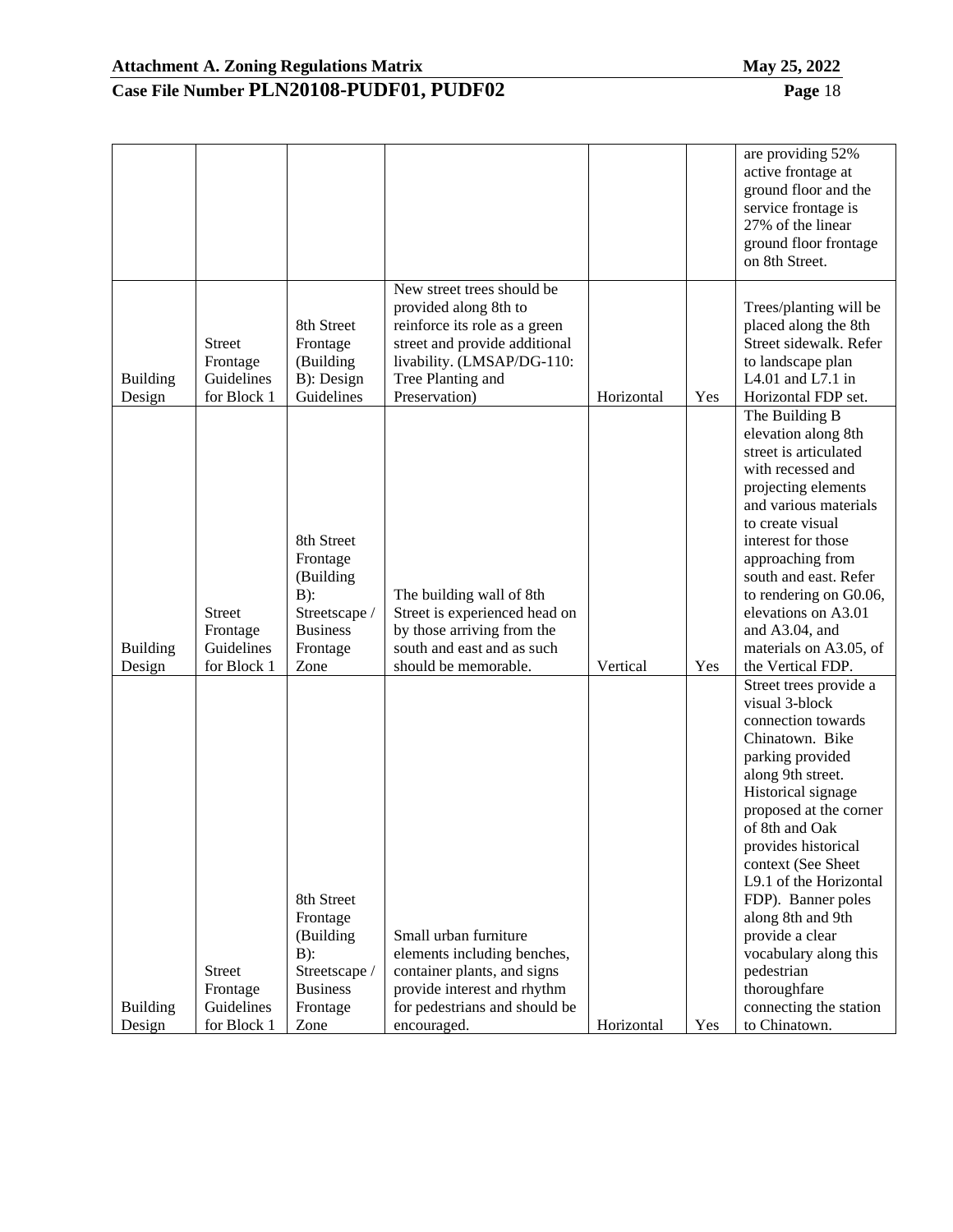|                                     | <b>Street</b><br>Frontage                                               | 8th Street<br>Frontage<br>(Building<br>$B)$ :<br>Streetscape /<br>Pedestrian                                                                                      | An overhead steel cable for<br>lantern elements should be<br>provided at each light pole<br>and at equal distances not to<br>exceed 18'-0" between poles.<br>Secured power should be<br>provided at the corner-most                                                                                                                                                                                                                                 |                          |            | On the Horizontal<br>FDP, see Sheet L11.1<br>for banner poles along<br>8th and 9th Street. See<br>Sheet L11.2 for<br>location of street pole<br>lights. There are only<br>two pole lights on 9th<br>Street. See lantern<br>cable infrastructure on |
|-------------------------------------|-------------------------------------------------------------------------|-------------------------------------------------------------------------------------------------------------------------------------------------------------------|-----------------------------------------------------------------------------------------------------------------------------------------------------------------------------------------------------------------------------------------------------------------------------------------------------------------------------------------------------------------------------------------------------------------------------------------------------|--------------------------|------------|----------------------------------------------------------------------------------------------------------------------------------------------------------------------------------------------------------------------------------------------------|
| <b>Building</b><br>Design           | Guidelines<br>for Block 1                                               | Pathway<br>Zone                                                                                                                                                   | light poles for the lantern<br>elements                                                                                                                                                                                                                                                                                                                                                                                                             | Horizontal               | Yes        | Sheet L11.2 (Item<br>#18)                                                                                                                                                                                                                          |
| <b>Building</b><br>Design           | <b>Street</b><br>Frontage<br>Guidelines<br>for Block 1<br><b>Street</b> | 8th Street<br>Frontage<br>(Building<br>$B)$ :<br>Streetscape /<br>Pedestrian<br>Pathway<br>Zone<br>8th Street<br>Frontage<br>(Building<br>$B)$ :<br>Streetscape / | Sidewalk should be colored<br>with maximum amount of<br>lamp black allowable by the<br>City of Oakland standards.<br>Concrete jointing should<br>avoid a joint line at the center<br>of the walk width if at all<br>possible. Joints should be<br>tooled at 1/4 inch wide using<br>a radius of 1/8 inch each side.                                                                                                                                  | Horizontal               | Yes        | Concrete Color and<br>Pattern to be complex,<br>rich tones, and special<br>install. See page L6.1<br>of Horizontal FDP Set<br>with Civil for details.                                                                                              |
| <b>Building</b>                     | Frontage<br>Guidelines                                                  | Pedestrian<br>Pathway                                                                                                                                             | Corners of sidewalks should<br>be stamped with letters to                                                                                                                                                                                                                                                                                                                                                                                           |                          |            | Corners as designed<br>can accommodate                                                                                                                                                                                                             |
| Design<br><b>Building</b>           | for Block 1<br><b>Street</b><br>Frontage<br>Guidelines                  | Zone<br>8th Street<br>Frontage<br>(Building<br>$B)$ :<br>Streetscape /<br>Pedestrian<br>Pathway                                                                   | show name of street.<br>Extended space for<br>pedestrians and transition<br>from shuttles and cars to<br><b>BART</b> is provided outside                                                                                                                                                                                                                                                                                                            | Horizontal               | Yes        | stamped street names.<br>Additional loading for<br>shuttles, passengers,<br>paratransit, provided<br>on 8th Street with<br>additional sidewalk<br>width to accommodate                                                                             |
| Design<br><b>Building</b><br>Design | for Block 1<br><b>Street</b><br>Frontage<br>Guidelines<br>for Block 1   | Zone<br>8th Street<br>Frontage<br>(Building<br>$B)$ :<br>Streetscape /<br>Landscape<br>Furniture<br>Zone                                                          | the landscape furnishing zone<br>Tree wells should provide<br>continuous depth of soil<br>volume for tree health within<br>structural constraints of curb<br>and sidewalk. Tree wells<br>should be designed to<br>achieve healthy plant growth<br>including the provision of<br>adequate drainage and quality<br>planting soil. Durable, non-<br>woody, evergreen plants<br>should be selected for areas<br>likely to be impacted by<br>human feet. | Horizontal<br>Horizontal | Yes<br>Yes | pedestrians.<br>Tree wells designed<br>for healthy tree growth<br>range from 2 to 3 ft in<br>depth.                                                                                                                                                |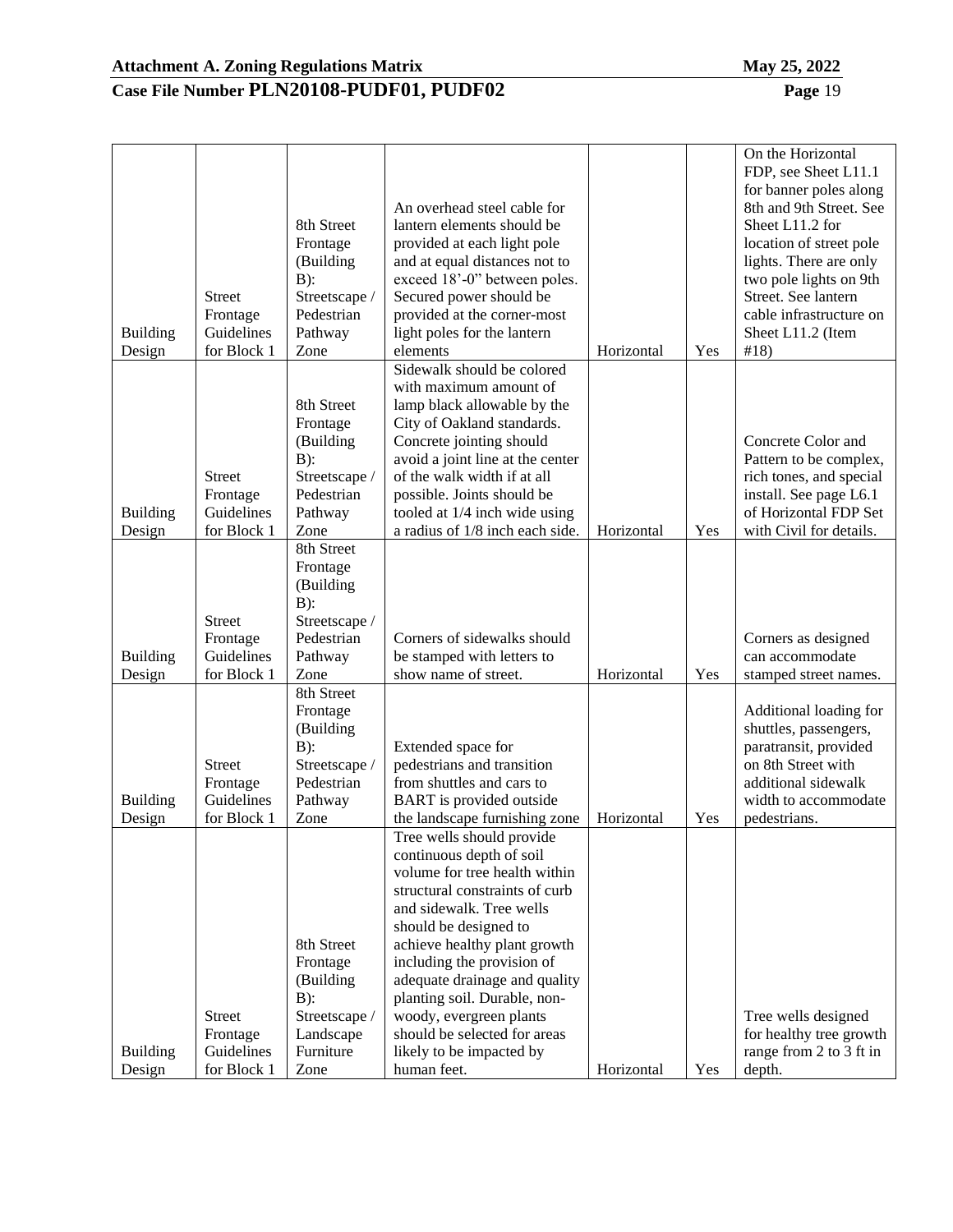|                           |                           |                        |                                                               |            |     | Decorative edge at 8th<br>and 9th Street shown |
|---------------------------|---------------------------|------------------------|---------------------------------------------------------------|------------|-----|------------------------------------------------|
|                           |                           |                        |                                                               |            |     | on Sheet L4.03. Seven                          |
|                           |                           |                        |                                                               |            |     | new street trees                               |
|                           |                           |                        | Between tree wells concrete                                   |            |     | (Quercus Suber 36")                            |
|                           |                           | 8th Street             | unit pavers, stamped                                          |            |     | proposed along 8th                             |
|                           |                           | Frontage               | concrete, or cobblestones                                     |            |     | Street create a green                          |
|                           |                           | (Building              | should be used to unify the                                   |            |     | connection towards                             |
|                           |                           | $B)$ :                 | three blocks of 8th and 9th at                                |            |     | Madison Park and                               |
|                           | <b>Street</b>             | Streetscape /          | the curb edge. Stamp design                                   |            |     | OMCA and Laney.                                |
|                           | Frontage<br>Guidelines    | Landscape<br>Furniture | could be created with an                                      |            |     | See Sheet L7.1 for<br>Planting Plan on the     |
| <b>Building</b><br>Design | for Block 1               | Zone                   | artist to be culturally relevant<br>to Chinatown.             | Horizontal | Yes | Horizontal FDP.                                |
|                           |                           |                        | Furniture types include loop                                  |            |     |                                                |
|                           |                           |                        | bike racks, backed and non-                                   |            |     |                                                |
|                           |                           |                        | backed benches that face two                                  |            |     |                                                |
|                           |                           |                        | directions, and lights. All                                   |            |     |                                                |
|                           |                           |                        | products should be selected                                   |            |     |                                                |
|                           |                           |                        | to be durable for the heavy                                   |            |     |                                                |
|                           |                           |                        | impacts of an urban site such                                 |            |     |                                                |
|                           |                           |                        | as using thermally modified                                   |            |     |                                                |
|                           |                           |                        | woods, powder coated or                                       |            |     |                                                |
|                           |                           | 8th Street             | galvanized metals, concrete,<br>and other suitable materials. |            |     |                                                |
|                           |                           | Frontage               | For 8th and 9th these                                         |            |     |                                                |
|                           |                           | (Building              | selections should extend to a                                 |            |     | Durable furniture, bike                        |
|                           |                           | $B)$ :                 | three-block open space and                                    |            |     | racks, benches                                 |
|                           | <b>Street</b>             | Streetscape /          | should be colorful or                                         |            |     | selected. See Sheet                            |
|                           | Frontage                  | Landscape              | otherwise stand out to                                        |            |     | L4.03 for preliminary                          |
| <b>Building</b>           | Guidelines                | Furniture              | reinforce the frame of the                                    |            |     | furniture ideas, further                       |
| Design                    | for Block 1               | Zone                   | open space on 8th and 9th.                                    | Horizontal | Yes | details are still needed.                      |
|                           |                           | Paseo                  |                                                               |            |     |                                                |
|                           |                           | Frontage               |                                                               |            |     | This is for Building A.<br>Details to be       |
|                           | <b>Street</b><br>Frontage | (Building A<br>$&B$ :  | Building A tower shall be                                     |            |     | confirmed during                               |
| <b>Building</b>           | Guidelines                | Design                 | setback from the building                                     |            |     | <b>Building A Vertical</b>                     |
| Design                    | for Block 1               | <b>Standards</b>       | base                                                          | N/A        | N/A | FDP.                                           |
|                           |                           |                        | Parking uses located in the                                   |            |     |                                                |
|                           |                           |                        | Building A podium shall be                                    |            |     |                                                |
|                           |                           |                        | wrapped in a porous screen                                    |            |     |                                                |
|                           |                           |                        | with minimum 25% openings                                     |            |     |                                                |
|                           |                           |                        | to allow for natural                                          |            |     |                                                |
|                           |                           |                        | ventilation. Screening                                        |            |     |                                                |
|                           |                           |                        | element to be integrated with                                 |            |     |                                                |
|                           |                           | Paseo<br>Frontage      | overall building design, or<br>consist of high-quality,       |            |     |                                                |
|                           | <b>Street</b>             | (Building A            | contrasting material to create                                |            |     | This is for Building A.<br>Details to be       |
|                           | Frontage                  | $&B$ :                 | an architectural feature.                                     |            |     | confirmed during                               |
| <b>Building</b>           | Guidelines                | Design                 | (LMSAP/DG-98: Integral                                        |            |     | <b>Building A Vertical</b>                     |
| Design                    | for Block 1               | <b>Standards</b>       | Design)                                                       | N/A        | N/A | FDP.                                           |
|                           | Street                    | Paseo                  |                                                               |            |     |                                                |
|                           | Frontage                  | Frontage               | A canopy at least four feet in                                |            |     | This is for Building A.                        |
| <b>Building</b>           | Guidelines                | (Building A            | width shall be located above                                  |            |     | Details to be                                  |
| Design                    | for Block 1               | $&B$ :                 | pedestrian level at the corner                                | N/A        | N/A | confirmed during                               |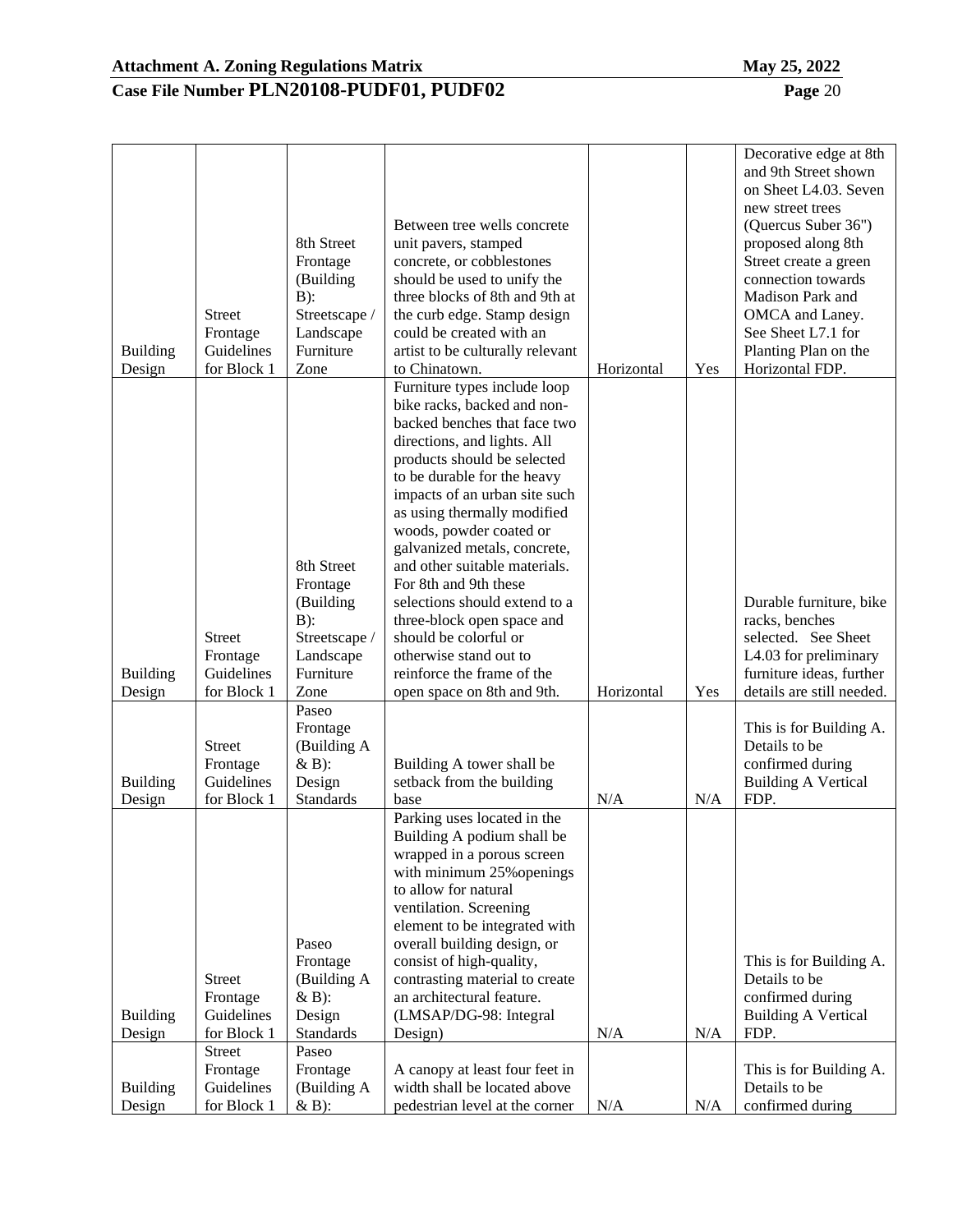| Mav | $\cdot$ . | 202 |
|-----|-----------|-----|
|     |           |     |

|                           |                                                        | Design<br><b>Standards</b>                                            | of the Paseo and Oak Street.<br>See Figure 13.                                                                                                                                                                                                        |          |     | <b>Building A Vertical</b><br>FDP.                                                                                                                                                                                                                                                                                                                                                                                                                                                                                                                                                                                                                         |
|---------------------------|--------------------------------------------------------|-----------------------------------------------------------------------|-------------------------------------------------------------------------------------------------------------------------------------------------------------------------------------------------------------------------------------------------------|----------|-----|------------------------------------------------------------------------------------------------------------------------------------------------------------------------------------------------------------------------------------------------------------------------------------------------------------------------------------------------------------------------------------------------------------------------------------------------------------------------------------------------------------------------------------------------------------------------------------------------------------------------------------------------------------|
| <b>Building</b><br>Design | <b>Street</b><br>Frontage<br>Guidelines<br>for Block 1 | Paseo<br>Frontage<br>(Building A<br>$&B$ :<br>Design<br>Guidelines    | At the Paseo-fronting<br>facades, visually interesting<br>architectural features should<br>be employed to encourage<br>interactions with passersby<br>and highlight focal points.<br>(LMSAP/DG-26: Pedestrian<br>Scale)                               | Vertical | Yes | The Building B façade<br>fronting the Paseo is<br>articulated with<br>various materials<br>including textured<br>brick, hardwood<br>screens, Juliet-<br>balconies at upper-<br>level residential units<br>and transparent<br>storefront to allow for<br>a visual connection<br>between passersby and<br>the residential<br>building. Refer to<br>elevations on A3.00,<br>A3.03, and materials<br>on A3.05 of the<br>Vertical FDP. Visual<br>interest would be<br>improved by<br>refinement of<br>materials and<br>generation of material<br>language that could be<br>carried over to the<br>later phased market<br>rate units/ Building A<br>-- See A3.05 |
| <b>Building</b><br>Design | Street<br>Frontage<br>Guidelines<br>for Block 1        | Paseo<br>Frontage<br>(Building A<br>$&B$ :<br>Design<br>Guidelines    | Active uses such as<br>storefronts, dining and<br>building entrances should be<br>located at the ground floor<br>frontage on both sides of the<br>Paseo to create a destination<br>and active public space.<br>(LMSAP/DG-39:<br>Storefronts)          | Vertical | Yes | The Building B<br>ground floor includes<br>entries into the<br>residential community<br>room as well as<br>entrance and signage<br>for the commercial<br>kitchen space. Refer to<br>L1 plan on A2.00 and<br>elevations on A3.00-<br>A3.05 of the Vertical<br>FDP.                                                                                                                                                                                                                                                                                                                                                                                          |
| <b>Building</b><br>Design | <b>Street</b><br>Frontage<br>Guidelines<br>for Block 1 | Paseo<br>Frontage<br>(Building A<br>$\& B)$ :<br>Design<br>Guidelines | Use pedestrian-scale<br>articulation such as<br>overhangs, recesses,<br>enhanced lighting, and<br>increased transparency to<br>create an active and inviting<br>public scale. (LMSAP/DG-<br>26: Pedestrian Scale, DG-78:<br><b>Building Lighting)</b> | Vertical | Yes | The Building B façade<br>fronting the Paseo is<br>articulated with<br>various materials<br>including textured<br>brick, hardwood<br>screens, transparent<br>storefront, and<br>awnings to create a<br>pedestrian scale                                                                                                                                                                                                                                                                                                                                                                                                                                     |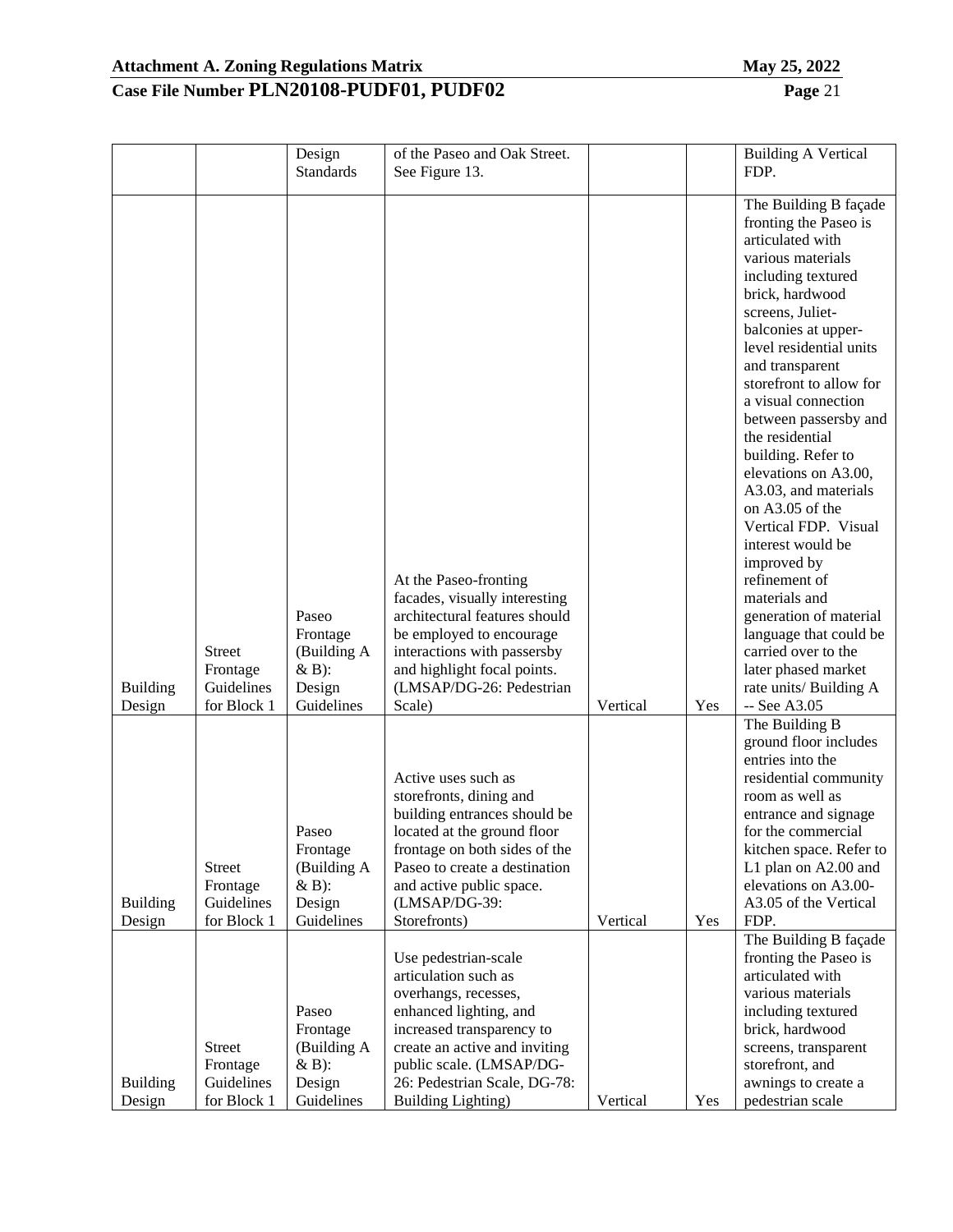|                           |                                                        |                                                                    |                                                                                                                                                                                                                                                                              |          |     | experience. Refer to<br>elevations on A3.00,<br>A3.03, and materials<br>on A3.05 of the<br>Vertical FDP.                                                                                                                                                                                                                                                                                                                                                                                        |
|---------------------------|--------------------------------------------------------|--------------------------------------------------------------------|------------------------------------------------------------------------------------------------------------------------------------------------------------------------------------------------------------------------------------------------------------------------------|----------|-----|-------------------------------------------------------------------------------------------------------------------------------------------------------------------------------------------------------------------------------------------------------------------------------------------------------------------------------------------------------------------------------------------------------------------------------------------------------------------------------------------------|
| <b>Building</b><br>Design | <b>Street</b><br>Frontage<br>Guidelines<br>for Block 1 | Paseo<br>Frontage<br>(Building A<br>$&B$ :<br>Design<br>Guidelines | Ensure that awnings and<br>canopies are in scale with the<br>building and complement the<br>overall design while<br>providing protection from<br>weather and sun.<br>(LMSAP/DG-35: Awnings)                                                                                  | Vertical | Yes | The Building B<br>awnings and canopies<br>along the paseo are<br>designed to provide<br>protection from the<br>elements and are sized<br>to create an inviting<br>pedestrian scale<br>experience. Refer to<br>elevation on A3.00<br>and A3.01 of the<br>Vertical FDP.                                                                                                                                                                                                                           |
| <b>Building</b><br>Design | <b>Street</b><br>Frontage<br>Guidelines<br>for Block 1 | Paseo<br>Frontage<br>(Building A<br>$&B$ :<br>Design<br>Guidelines | Where blank walls are<br>unavoidable, their facades<br>should be articulated with<br>architectural elements such as<br>a change in material and/or<br>texture, screening elements,<br>translucent windows, public<br>art, and/or plantings.<br>(LMSAP/DG-38: Blank<br>Walls) | Vertical | Yes | Blank wall areas on<br>the Building B ground<br>floor have been<br>reduced as much as<br>possible. At these<br>areas use of textured<br>brick, hardwood<br>screens, signage and<br>public art will<br>articulate these areas.<br>Refer to elevations on<br>A3.00, A3.03, and<br>materials on A3.05.                                                                                                                                                                                             |
| <b>Building</b><br>Design | <b>Street</b><br>Frontage<br>Guidelines<br>for Block 1 | Paseo<br>Frontage<br>(Building A<br>$&B$ :<br>Design<br>Guidelines | Activate the roofs of the<br>adjacent podium building(s)<br>on the Paseo with shared<br>amenities and other tenant<br>uses to increase vibrancy of<br>the pedestrian experience.                                                                                             | Vertical | Yes | Building B will<br>include a roof deck on<br>the 7th Floor that<br>overlooks the BART<br>transit plaza on the<br>Oak St. and 8th St.<br>frontage, and beyond<br>towards core<br>commercial<br>Chinatown. This will<br>include a community<br>room and laundry<br>room with generous<br>windows and doors<br>that open up to a deck<br>with ample seating<br>and planting, for<br>residents to enjoy.<br>More details can be<br>found on the Vertical<br>FDP set sheet L1.0 -<br>L2.0 and A2.03. |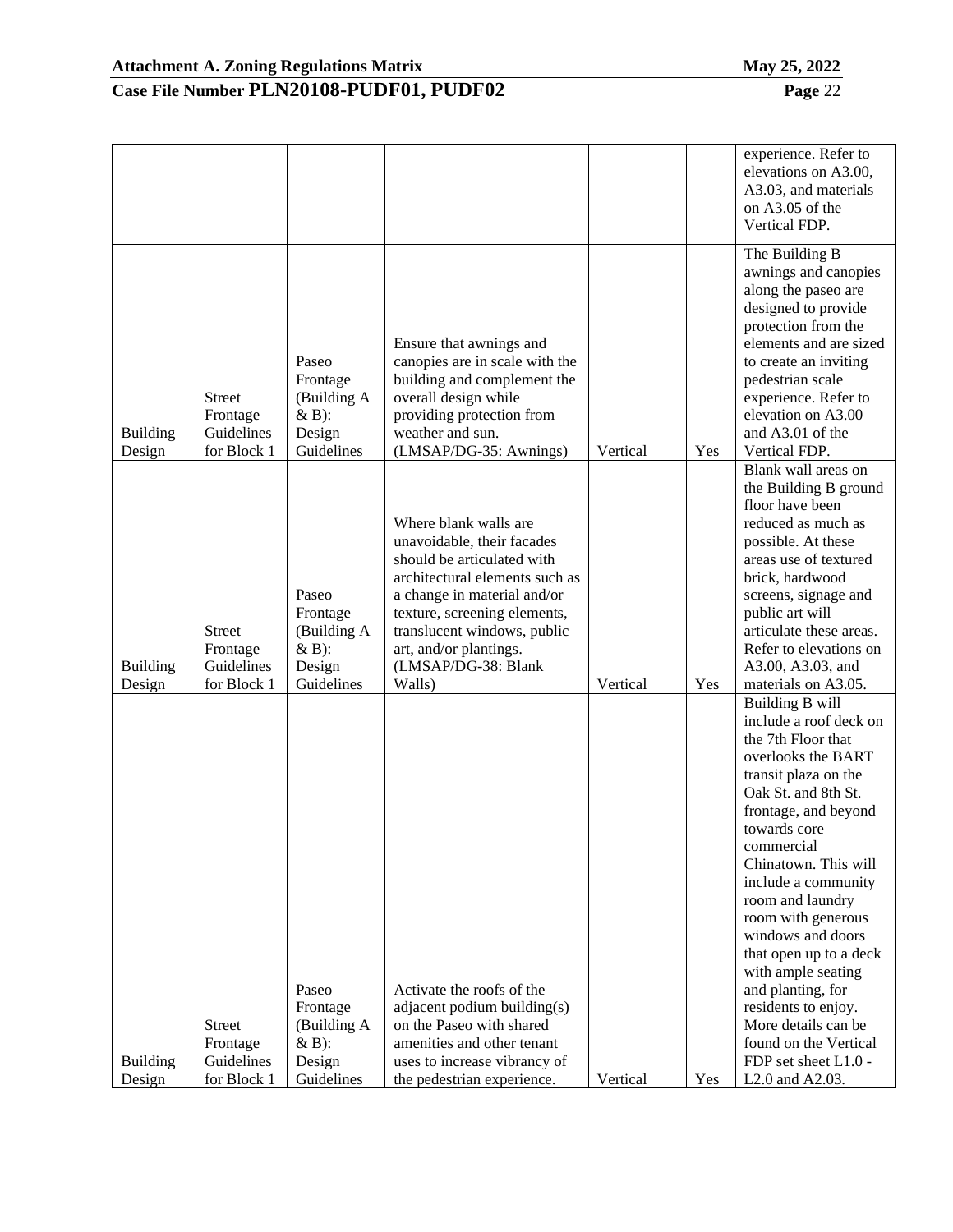| inch minimum clear width at<br>sidewalk, set back the ground<br>floor an average depth of two<br>to four feet from the public<br>right-of-way for the entire<br>frontage length. The depth of<br>this ground floor step back<br>8th Street<br>may vary. Upper levels of the<br>building may extend over the<br>Frontage<br>This is for Building C<br>ground floor set back to the<br>& D. Details to be<br><b>Street</b><br>(Building C<br>public right-of-way.<br>confirmed during<br>Frontage<br>$&D$ :<br>Guidelines<br>Design<br>(LMSAP/DG-29: Distinct<br>Building C & D<br><b>Building</b><br>for Block 2<br>Guidelines<br>Ground Floor)<br>N/A<br>N/A<br>Vertical FDPs.<br>Design<br>Architectural articulations<br>and landmark features should<br>be used to highlight and<br>8th Street<br>emphasize the building<br>corners at Madison and Oak<br>Frontage<br>This is for Building C<br>Street to define and animate<br>& D. Details to be<br><b>Street</b><br>(Building C<br>& D):<br>confirmed during<br>Frontage<br>the intersections.<br>Guidelines<br>Design<br>(LMSAP/DG-7: Corner<br><b>Building</b><br>Building C & D<br>for Block 2<br>Guidelines<br>N/A<br>Vertical FDPs.<br>Design<br><b>Building Design)</b><br>N/A<br>Active ground floor uses with<br>high transparency should be<br>provided for the entire 8th<br>Street frontage. Active uses<br>may include building entries,<br>residential amenities,<br>childcare space or other<br>community serving uses and<br>retail. Office and<br>8th Street<br>Frontage<br>administrative uses at the<br>This is for Building C<br>(Building C<br>& D. Details to be<br><b>Street</b><br>ground floor should not<br>Frontage<br>$&D$ :<br>exceed 25% of the length of<br>confirmed during<br>Guidelines<br>Design<br>the frontage. (LMSAP/DG-<br>Building $C & D$<br><b>Building</b><br>for Block 2<br>32: Views of Indoor Spaces)<br>N/A<br>Vertical FDPs.<br>Guidelines<br>N/A<br>Design<br>At the Oak Street corner,<br>Building C should provide an<br>active use that wraps the<br>corner on to Oak Street with<br>large windows and other<br>architectural features that<br>create a strong relationship to<br>the BART entrances and to<br>Block 1. A flexible retail use<br>8th Street<br>with possible connection to<br>Frontage<br>the office lobby should be<br>This is for Building C<br><b>Street</b><br>(Building C<br>& D. Details to be<br>explored. (LMSAP/DG-32:<br>Frontage<br>$&D$ :<br>Views of Indoor Spaces, DG-<br>confirmed during<br>Design<br>42: Flexible Commercial<br><b>Building</b><br>Guidelines<br>Building $C & D$ |        |             |            | To allow for a five-foot six- |     |     |                |
|------------------------------------------------------------------------------------------------------------------------------------------------------------------------------------------------------------------------------------------------------------------------------------------------------------------------------------------------------------------------------------------------------------------------------------------------------------------------------------------------------------------------------------------------------------------------------------------------------------------------------------------------------------------------------------------------------------------------------------------------------------------------------------------------------------------------------------------------------------------------------------------------------------------------------------------------------------------------------------------------------------------------------------------------------------------------------------------------------------------------------------------------------------------------------------------------------------------------------------------------------------------------------------------------------------------------------------------------------------------------------------------------------------------------------------------------------------------------------------------------------------------------------------------------------------------------------------------------------------------------------------------------------------------------------------------------------------------------------------------------------------------------------------------------------------------------------------------------------------------------------------------------------------------------------------------------------------------------------------------------------------------------------------------------------------------------------------------------------------------------------------------------------------------------------------------------------------------------------------------------------------------------------------------------------------------------------------------------------------------------------------------------------------------------------------------------------------------------------------------------------------------------------------------------------------------------------------------------------------------------------|--------|-------------|------------|-------------------------------|-----|-----|----------------|
|                                                                                                                                                                                                                                                                                                                                                                                                                                                                                                                                                                                                                                                                                                                                                                                                                                                                                                                                                                                                                                                                                                                                                                                                                                                                                                                                                                                                                                                                                                                                                                                                                                                                                                                                                                                                                                                                                                                                                                                                                                                                                                                                                                                                                                                                                                                                                                                                                                                                                                                                                                                                                              |        |             |            |                               |     |     |                |
|                                                                                                                                                                                                                                                                                                                                                                                                                                                                                                                                                                                                                                                                                                                                                                                                                                                                                                                                                                                                                                                                                                                                                                                                                                                                                                                                                                                                                                                                                                                                                                                                                                                                                                                                                                                                                                                                                                                                                                                                                                                                                                                                                                                                                                                                                                                                                                                                                                                                                                                                                                                                                              |        |             |            |                               |     |     |                |
|                                                                                                                                                                                                                                                                                                                                                                                                                                                                                                                                                                                                                                                                                                                                                                                                                                                                                                                                                                                                                                                                                                                                                                                                                                                                                                                                                                                                                                                                                                                                                                                                                                                                                                                                                                                                                                                                                                                                                                                                                                                                                                                                                                                                                                                                                                                                                                                                                                                                                                                                                                                                                              |        |             |            |                               |     |     |                |
|                                                                                                                                                                                                                                                                                                                                                                                                                                                                                                                                                                                                                                                                                                                                                                                                                                                                                                                                                                                                                                                                                                                                                                                                                                                                                                                                                                                                                                                                                                                                                                                                                                                                                                                                                                                                                                                                                                                                                                                                                                                                                                                                                                                                                                                                                                                                                                                                                                                                                                                                                                                                                              |        |             |            |                               |     |     |                |
|                                                                                                                                                                                                                                                                                                                                                                                                                                                                                                                                                                                                                                                                                                                                                                                                                                                                                                                                                                                                                                                                                                                                                                                                                                                                                                                                                                                                                                                                                                                                                                                                                                                                                                                                                                                                                                                                                                                                                                                                                                                                                                                                                                                                                                                                                                                                                                                                                                                                                                                                                                                                                              |        |             |            |                               |     |     |                |
|                                                                                                                                                                                                                                                                                                                                                                                                                                                                                                                                                                                                                                                                                                                                                                                                                                                                                                                                                                                                                                                                                                                                                                                                                                                                                                                                                                                                                                                                                                                                                                                                                                                                                                                                                                                                                                                                                                                                                                                                                                                                                                                                                                                                                                                                                                                                                                                                                                                                                                                                                                                                                              |        |             |            |                               |     |     |                |
|                                                                                                                                                                                                                                                                                                                                                                                                                                                                                                                                                                                                                                                                                                                                                                                                                                                                                                                                                                                                                                                                                                                                                                                                                                                                                                                                                                                                                                                                                                                                                                                                                                                                                                                                                                                                                                                                                                                                                                                                                                                                                                                                                                                                                                                                                                                                                                                                                                                                                                                                                                                                                              |        |             |            |                               |     |     |                |
|                                                                                                                                                                                                                                                                                                                                                                                                                                                                                                                                                                                                                                                                                                                                                                                                                                                                                                                                                                                                                                                                                                                                                                                                                                                                                                                                                                                                                                                                                                                                                                                                                                                                                                                                                                                                                                                                                                                                                                                                                                                                                                                                                                                                                                                                                                                                                                                                                                                                                                                                                                                                                              |        |             |            |                               |     |     |                |
|                                                                                                                                                                                                                                                                                                                                                                                                                                                                                                                                                                                                                                                                                                                                                                                                                                                                                                                                                                                                                                                                                                                                                                                                                                                                                                                                                                                                                                                                                                                                                                                                                                                                                                                                                                                                                                                                                                                                                                                                                                                                                                                                                                                                                                                                                                                                                                                                                                                                                                                                                                                                                              |        |             |            |                               |     |     |                |
|                                                                                                                                                                                                                                                                                                                                                                                                                                                                                                                                                                                                                                                                                                                                                                                                                                                                                                                                                                                                                                                                                                                                                                                                                                                                                                                                                                                                                                                                                                                                                                                                                                                                                                                                                                                                                                                                                                                                                                                                                                                                                                                                                                                                                                                                                                                                                                                                                                                                                                                                                                                                                              |        |             |            |                               |     |     |                |
|                                                                                                                                                                                                                                                                                                                                                                                                                                                                                                                                                                                                                                                                                                                                                                                                                                                                                                                                                                                                                                                                                                                                                                                                                                                                                                                                                                                                                                                                                                                                                                                                                                                                                                                                                                                                                                                                                                                                                                                                                                                                                                                                                                                                                                                                                                                                                                                                                                                                                                                                                                                                                              |        |             |            |                               |     |     |                |
|                                                                                                                                                                                                                                                                                                                                                                                                                                                                                                                                                                                                                                                                                                                                                                                                                                                                                                                                                                                                                                                                                                                                                                                                                                                                                                                                                                                                                                                                                                                                                                                                                                                                                                                                                                                                                                                                                                                                                                                                                                                                                                                                                                                                                                                                                                                                                                                                                                                                                                                                                                                                                              |        |             |            |                               |     |     |                |
|                                                                                                                                                                                                                                                                                                                                                                                                                                                                                                                                                                                                                                                                                                                                                                                                                                                                                                                                                                                                                                                                                                                                                                                                                                                                                                                                                                                                                                                                                                                                                                                                                                                                                                                                                                                                                                                                                                                                                                                                                                                                                                                                                                                                                                                                                                                                                                                                                                                                                                                                                                                                                              |        |             |            |                               |     |     |                |
|                                                                                                                                                                                                                                                                                                                                                                                                                                                                                                                                                                                                                                                                                                                                                                                                                                                                                                                                                                                                                                                                                                                                                                                                                                                                                                                                                                                                                                                                                                                                                                                                                                                                                                                                                                                                                                                                                                                                                                                                                                                                                                                                                                                                                                                                                                                                                                                                                                                                                                                                                                                                                              |        |             |            |                               |     |     |                |
|                                                                                                                                                                                                                                                                                                                                                                                                                                                                                                                                                                                                                                                                                                                                                                                                                                                                                                                                                                                                                                                                                                                                                                                                                                                                                                                                                                                                                                                                                                                                                                                                                                                                                                                                                                                                                                                                                                                                                                                                                                                                                                                                                                                                                                                                                                                                                                                                                                                                                                                                                                                                                              |        |             |            |                               |     |     |                |
|                                                                                                                                                                                                                                                                                                                                                                                                                                                                                                                                                                                                                                                                                                                                                                                                                                                                                                                                                                                                                                                                                                                                                                                                                                                                                                                                                                                                                                                                                                                                                                                                                                                                                                                                                                                                                                                                                                                                                                                                                                                                                                                                                                                                                                                                                                                                                                                                                                                                                                                                                                                                                              |        |             |            |                               |     |     |                |
|                                                                                                                                                                                                                                                                                                                                                                                                                                                                                                                                                                                                                                                                                                                                                                                                                                                                                                                                                                                                                                                                                                                                                                                                                                                                                                                                                                                                                                                                                                                                                                                                                                                                                                                                                                                                                                                                                                                                                                                                                                                                                                                                                                                                                                                                                                                                                                                                                                                                                                                                                                                                                              |        |             |            |                               |     |     |                |
|                                                                                                                                                                                                                                                                                                                                                                                                                                                                                                                                                                                                                                                                                                                                                                                                                                                                                                                                                                                                                                                                                                                                                                                                                                                                                                                                                                                                                                                                                                                                                                                                                                                                                                                                                                                                                                                                                                                                                                                                                                                                                                                                                                                                                                                                                                                                                                                                                                                                                                                                                                                                                              |        |             |            |                               |     |     |                |
|                                                                                                                                                                                                                                                                                                                                                                                                                                                                                                                                                                                                                                                                                                                                                                                                                                                                                                                                                                                                                                                                                                                                                                                                                                                                                                                                                                                                                                                                                                                                                                                                                                                                                                                                                                                                                                                                                                                                                                                                                                                                                                                                                                                                                                                                                                                                                                                                                                                                                                                                                                                                                              |        |             |            |                               |     |     |                |
|                                                                                                                                                                                                                                                                                                                                                                                                                                                                                                                                                                                                                                                                                                                                                                                                                                                                                                                                                                                                                                                                                                                                                                                                                                                                                                                                                                                                                                                                                                                                                                                                                                                                                                                                                                                                                                                                                                                                                                                                                                                                                                                                                                                                                                                                                                                                                                                                                                                                                                                                                                                                                              |        |             |            |                               |     |     |                |
|                                                                                                                                                                                                                                                                                                                                                                                                                                                                                                                                                                                                                                                                                                                                                                                                                                                                                                                                                                                                                                                                                                                                                                                                                                                                                                                                                                                                                                                                                                                                                                                                                                                                                                                                                                                                                                                                                                                                                                                                                                                                                                                                                                                                                                                                                                                                                                                                                                                                                                                                                                                                                              |        |             |            |                               |     |     |                |
|                                                                                                                                                                                                                                                                                                                                                                                                                                                                                                                                                                                                                                                                                                                                                                                                                                                                                                                                                                                                                                                                                                                                                                                                                                                                                                                                                                                                                                                                                                                                                                                                                                                                                                                                                                                                                                                                                                                                                                                                                                                                                                                                                                                                                                                                                                                                                                                                                                                                                                                                                                                                                              |        |             |            |                               |     |     |                |
|                                                                                                                                                                                                                                                                                                                                                                                                                                                                                                                                                                                                                                                                                                                                                                                                                                                                                                                                                                                                                                                                                                                                                                                                                                                                                                                                                                                                                                                                                                                                                                                                                                                                                                                                                                                                                                                                                                                                                                                                                                                                                                                                                                                                                                                                                                                                                                                                                                                                                                                                                                                                                              |        |             |            |                               |     |     |                |
|                                                                                                                                                                                                                                                                                                                                                                                                                                                                                                                                                                                                                                                                                                                                                                                                                                                                                                                                                                                                                                                                                                                                                                                                                                                                                                                                                                                                                                                                                                                                                                                                                                                                                                                                                                                                                                                                                                                                                                                                                                                                                                                                                                                                                                                                                                                                                                                                                                                                                                                                                                                                                              |        |             |            |                               |     |     |                |
|                                                                                                                                                                                                                                                                                                                                                                                                                                                                                                                                                                                                                                                                                                                                                                                                                                                                                                                                                                                                                                                                                                                                                                                                                                                                                                                                                                                                                                                                                                                                                                                                                                                                                                                                                                                                                                                                                                                                                                                                                                                                                                                                                                                                                                                                                                                                                                                                                                                                                                                                                                                                                              |        |             |            |                               |     |     |                |
|                                                                                                                                                                                                                                                                                                                                                                                                                                                                                                                                                                                                                                                                                                                                                                                                                                                                                                                                                                                                                                                                                                                                                                                                                                                                                                                                                                                                                                                                                                                                                                                                                                                                                                                                                                                                                                                                                                                                                                                                                                                                                                                                                                                                                                                                                                                                                                                                                                                                                                                                                                                                                              |        |             |            |                               |     |     |                |
|                                                                                                                                                                                                                                                                                                                                                                                                                                                                                                                                                                                                                                                                                                                                                                                                                                                                                                                                                                                                                                                                                                                                                                                                                                                                                                                                                                                                                                                                                                                                                                                                                                                                                                                                                                                                                                                                                                                                                                                                                                                                                                                                                                                                                                                                                                                                                                                                                                                                                                                                                                                                                              |        |             |            |                               |     |     |                |
|                                                                                                                                                                                                                                                                                                                                                                                                                                                                                                                                                                                                                                                                                                                                                                                                                                                                                                                                                                                                                                                                                                                                                                                                                                                                                                                                                                                                                                                                                                                                                                                                                                                                                                                                                                                                                                                                                                                                                                                                                                                                                                                                                                                                                                                                                                                                                                                                                                                                                                                                                                                                                              |        |             |            |                               |     |     |                |
|                                                                                                                                                                                                                                                                                                                                                                                                                                                                                                                                                                                                                                                                                                                                                                                                                                                                                                                                                                                                                                                                                                                                                                                                                                                                                                                                                                                                                                                                                                                                                                                                                                                                                                                                                                                                                                                                                                                                                                                                                                                                                                                                                                                                                                                                                                                                                                                                                                                                                                                                                                                                                              |        |             |            |                               |     |     |                |
|                                                                                                                                                                                                                                                                                                                                                                                                                                                                                                                                                                                                                                                                                                                                                                                                                                                                                                                                                                                                                                                                                                                                                                                                                                                                                                                                                                                                                                                                                                                                                                                                                                                                                                                                                                                                                                                                                                                                                                                                                                                                                                                                                                                                                                                                                                                                                                                                                                                                                                                                                                                                                              |        |             |            |                               |     |     |                |
|                                                                                                                                                                                                                                                                                                                                                                                                                                                                                                                                                                                                                                                                                                                                                                                                                                                                                                                                                                                                                                                                                                                                                                                                                                                                                                                                                                                                                                                                                                                                                                                                                                                                                                                                                                                                                                                                                                                                                                                                                                                                                                                                                                                                                                                                                                                                                                                                                                                                                                                                                                                                                              |        |             |            |                               |     |     |                |
|                                                                                                                                                                                                                                                                                                                                                                                                                                                                                                                                                                                                                                                                                                                                                                                                                                                                                                                                                                                                                                                                                                                                                                                                                                                                                                                                                                                                                                                                                                                                                                                                                                                                                                                                                                                                                                                                                                                                                                                                                                                                                                                                                                                                                                                                                                                                                                                                                                                                                                                                                                                                                              |        |             |            |                               |     |     |                |
|                                                                                                                                                                                                                                                                                                                                                                                                                                                                                                                                                                                                                                                                                                                                                                                                                                                                                                                                                                                                                                                                                                                                                                                                                                                                                                                                                                                                                                                                                                                                                                                                                                                                                                                                                                                                                                                                                                                                                                                                                                                                                                                                                                                                                                                                                                                                                                                                                                                                                                                                                                                                                              |        |             |            |                               |     |     |                |
|                                                                                                                                                                                                                                                                                                                                                                                                                                                                                                                                                                                                                                                                                                                                                                                                                                                                                                                                                                                                                                                                                                                                                                                                                                                                                                                                                                                                                                                                                                                                                                                                                                                                                                                                                                                                                                                                                                                                                                                                                                                                                                                                                                                                                                                                                                                                                                                                                                                                                                                                                                                                                              |        |             |            |                               |     |     |                |
|                                                                                                                                                                                                                                                                                                                                                                                                                                                                                                                                                                                                                                                                                                                                                                                                                                                                                                                                                                                                                                                                                                                                                                                                                                                                                                                                                                                                                                                                                                                                                                                                                                                                                                                                                                                                                                                                                                                                                                                                                                                                                                                                                                                                                                                                                                                                                                                                                                                                                                                                                                                                                              |        |             |            |                               |     |     |                |
|                                                                                                                                                                                                                                                                                                                                                                                                                                                                                                                                                                                                                                                                                                                                                                                                                                                                                                                                                                                                                                                                                                                                                                                                                                                                                                                                                                                                                                                                                                                                                                                                                                                                                                                                                                                                                                                                                                                                                                                                                                                                                                                                                                                                                                                                                                                                                                                                                                                                                                                                                                                                                              |        |             |            |                               |     |     |                |
|                                                                                                                                                                                                                                                                                                                                                                                                                                                                                                                                                                                                                                                                                                                                                                                                                                                                                                                                                                                                                                                                                                                                                                                                                                                                                                                                                                                                                                                                                                                                                                                                                                                                                                                                                                                                                                                                                                                                                                                                                                                                                                                                                                                                                                                                                                                                                                                                                                                                                                                                                                                                                              |        |             |            |                               |     |     |                |
|                                                                                                                                                                                                                                                                                                                                                                                                                                                                                                                                                                                                                                                                                                                                                                                                                                                                                                                                                                                                                                                                                                                                                                                                                                                                                                                                                                                                                                                                                                                                                                                                                                                                                                                                                                                                                                                                                                                                                                                                                                                                                                                                                                                                                                                                                                                                                                                                                                                                                                                                                                                                                              |        |             |            |                               |     |     |                |
|                                                                                                                                                                                                                                                                                                                                                                                                                                                                                                                                                                                                                                                                                                                                                                                                                                                                                                                                                                                                                                                                                                                                                                                                                                                                                                                                                                                                                                                                                                                                                                                                                                                                                                                                                                                                                                                                                                                                                                                                                                                                                                                                                                                                                                                                                                                                                                                                                                                                                                                                                                                                                              |        |             |            |                               |     |     |                |
|                                                                                                                                                                                                                                                                                                                                                                                                                                                                                                                                                                                                                                                                                                                                                                                                                                                                                                                                                                                                                                                                                                                                                                                                                                                                                                                                                                                                                                                                                                                                                                                                                                                                                                                                                                                                                                                                                                                                                                                                                                                                                                                                                                                                                                                                                                                                                                                                                                                                                                                                                                                                                              |        |             |            |                               |     |     |                |
|                                                                                                                                                                                                                                                                                                                                                                                                                                                                                                                                                                                                                                                                                                                                                                                                                                                                                                                                                                                                                                                                                                                                                                                                                                                                                                                                                                                                                                                                                                                                                                                                                                                                                                                                                                                                                                                                                                                                                                                                                                                                                                                                                                                                                                                                                                                                                                                                                                                                                                                                                                                                                              |        |             |            |                               |     |     |                |
|                                                                                                                                                                                                                                                                                                                                                                                                                                                                                                                                                                                                                                                                                                                                                                                                                                                                                                                                                                                                                                                                                                                                                                                                                                                                                                                                                                                                                                                                                                                                                                                                                                                                                                                                                                                                                                                                                                                                                                                                                                                                                                                                                                                                                                                                                                                                                                                                                                                                                                                                                                                                                              |        |             |            |                               |     |     |                |
|                                                                                                                                                                                                                                                                                                                                                                                                                                                                                                                                                                                                                                                                                                                                                                                                                                                                                                                                                                                                                                                                                                                                                                                                                                                                                                                                                                                                                                                                                                                                                                                                                                                                                                                                                                                                                                                                                                                                                                                                                                                                                                                                                                                                                                                                                                                                                                                                                                                                                                                                                                                                                              |        |             |            |                               |     |     |                |
|                                                                                                                                                                                                                                                                                                                                                                                                                                                                                                                                                                                                                                                                                                                                                                                                                                                                                                                                                                                                                                                                                                                                                                                                                                                                                                                                                                                                                                                                                                                                                                                                                                                                                                                                                                                                                                                                                                                                                                                                                                                                                                                                                                                                                                                                                                                                                                                                                                                                                                                                                                                                                              |        |             |            |                               |     |     |                |
|                                                                                                                                                                                                                                                                                                                                                                                                                                                                                                                                                                                                                                                                                                                                                                                                                                                                                                                                                                                                                                                                                                                                                                                                                                                                                                                                                                                                                                                                                                                                                                                                                                                                                                                                                                                                                                                                                                                                                                                                                                                                                                                                                                                                                                                                                                                                                                                                                                                                                                                                                                                                                              |        |             |            |                               |     |     |                |
|                                                                                                                                                                                                                                                                                                                                                                                                                                                                                                                                                                                                                                                                                                                                                                                                                                                                                                                                                                                                                                                                                                                                                                                                                                                                                                                                                                                                                                                                                                                                                                                                                                                                                                                                                                                                                                                                                                                                                                                                                                                                                                                                                                                                                                                                                                                                                                                                                                                                                                                                                                                                                              |        |             |            |                               |     |     |                |
|                                                                                                                                                                                                                                                                                                                                                                                                                                                                                                                                                                                                                                                                                                                                                                                                                                                                                                                                                                                                                                                                                                                                                                                                                                                                                                                                                                                                                                                                                                                                                                                                                                                                                                                                                                                                                                                                                                                                                                                                                                                                                                                                                                                                                                                                                                                                                                                                                                                                                                                                                                                                                              |        |             |            |                               |     |     |                |
|                                                                                                                                                                                                                                                                                                                                                                                                                                                                                                                                                                                                                                                                                                                                                                                                                                                                                                                                                                                                                                                                                                                                                                                                                                                                                                                                                                                                                                                                                                                                                                                                                                                                                                                                                                                                                                                                                                                                                                                                                                                                                                                                                                                                                                                                                                                                                                                                                                                                                                                                                                                                                              |        |             |            |                               |     |     |                |
|                                                                                                                                                                                                                                                                                                                                                                                                                                                                                                                                                                                                                                                                                                                                                                                                                                                                                                                                                                                                                                                                                                                                                                                                                                                                                                                                                                                                                                                                                                                                                                                                                                                                                                                                                                                                                                                                                                                                                                                                                                                                                                                                                                                                                                                                                                                                                                                                                                                                                                                                                                                                                              |        |             |            |                               |     |     |                |
|                                                                                                                                                                                                                                                                                                                                                                                                                                                                                                                                                                                                                                                                                                                                                                                                                                                                                                                                                                                                                                                                                                                                                                                                                                                                                                                                                                                                                                                                                                                                                                                                                                                                                                                                                                                                                                                                                                                                                                                                                                                                                                                                                                                                                                                                                                                                                                                                                                                                                                                                                                                                                              |        |             |            |                               |     |     |                |
|                                                                                                                                                                                                                                                                                                                                                                                                                                                                                                                                                                                                                                                                                                                                                                                                                                                                                                                                                                                                                                                                                                                                                                                                                                                                                                                                                                                                                                                                                                                                                                                                                                                                                                                                                                                                                                                                                                                                                                                                                                                                                                                                                                                                                                                                                                                                                                                                                                                                                                                                                                                                                              |        |             |            |                               |     |     |                |
|                                                                                                                                                                                                                                                                                                                                                                                                                                                                                                                                                                                                                                                                                                                                                                                                                                                                                                                                                                                                                                                                                                                                                                                                                                                                                                                                                                                                                                                                                                                                                                                                                                                                                                                                                                                                                                                                                                                                                                                                                                                                                                                                                                                                                                                                                                                                                                                                                                                                                                                                                                                                                              | Design | for Block 2 | Guidelines | Space)                        | N/A | N/A | Vertical FDPs. |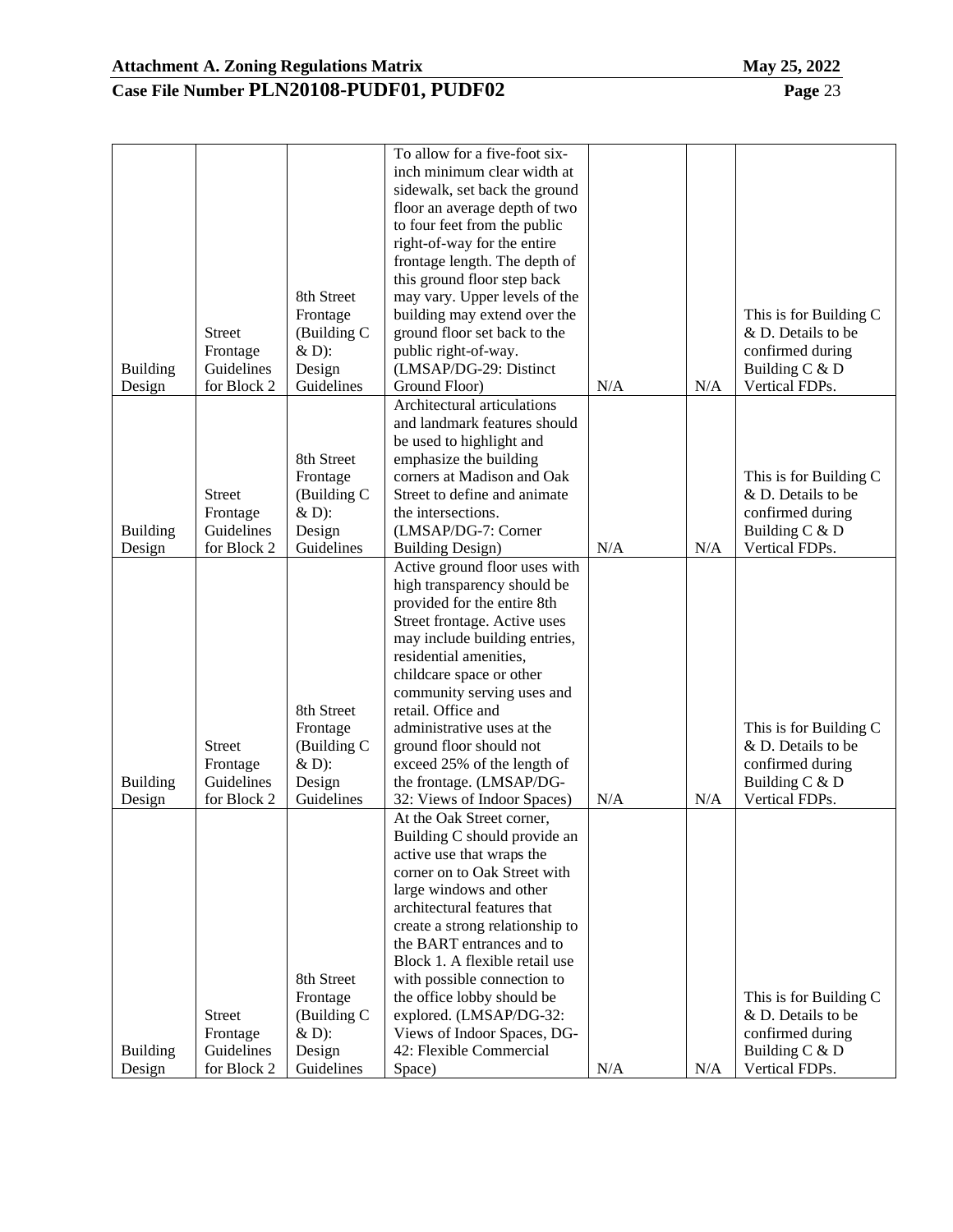Building Design

Guidelines for Block 2 Design Guidelines

#### **Case File Number PLN20108-PUDF01, PUDF02 Page** 24

| <b>Building</b><br>Design | <b>Street</b><br>Frontage<br>Guidelines<br>for Block 2 | 8th Street<br>Frontage<br>(Building C<br>$&D$ :<br>Design<br>Guidelines | open space should be<br>provided at or near the<br>juncture of Building C and<br>Building D. This mid-block<br>break should be designed as a<br>welcoming "front porch" to<br>accommodate a primary entry<br>or entries for one or both<br>buildings. (LMSAP/DG-32:<br>Views of Indoor Spaces, DG-<br>48: Entry)                                                                                                               | N/A | N/A | This is for Building C<br>& D. Details to be<br>confirmed during<br>Building C & D<br>Vertical FDPs.   |
|---------------------------|--------------------------------------------------------|-------------------------------------------------------------------------|--------------------------------------------------------------------------------------------------------------------------------------------------------------------------------------------------------------------------------------------------------------------------------------------------------------------------------------------------------------------------------------------------------------------------------|-----|-----|--------------------------------------------------------------------------------------------------------|
| <b>Building</b><br>Design | <b>Street</b><br>Frontage<br>Guidelines<br>for Block 2 | 8th Street<br>Frontage<br>(Building C<br>$&D$ :<br>Design<br>Guidelines | The Tower at Building C<br>should be stepped back from<br>the interior lot line at<br>Building D to provide a mid-<br>block massing break between<br>Building C and Building D.<br>This setback should be a<br>minimum 10 feet for a<br>minimum of 50% of tower<br>perimeter, measured from the<br>public right-of-way. It is<br>recommended that this<br>massing break be coordinated<br>with the street level open<br>space. | N/A | N/A | This is for Building C<br>& D. Details to be<br>confirmed during<br>Building C & D<br>Vertical FDPs.   |
| <b>Building</b><br>Design | <b>Street</b><br>Frontage<br>Guidelines<br>for Block 2 | 8th Street<br>Frontage<br>(Building C<br>$&D$ :<br>Design<br>Guidelines | The design of the high-rise<br>Building C and the mid-rise<br>Building D should be<br>coordinated to create a<br>cohesive frontage and to<br>reinforce the overall sense of<br>identity for the block. This<br>coordinated design may take<br>the form of a similar<br>vocabulary of forms,<br>openings and materials.                                                                                                         | N/A | N/A | This is for Building C<br>& D. Details to be<br>confirmed during<br>Building $C & D$<br>Vertical FDPs. |
| <b>Building</b><br>Design | <b>Street</b><br>Frontage<br>Guidelines<br>for Block 2 | 8th Street<br>Frontage<br>(Building C<br>$&D$ :<br>Design<br>Guidelines | At the 8th Street frontage, the<br>tower should be stepped back<br>up to 10 feet minimum from<br>the building base to reduce<br>the apparent scale of the<br>tower.                                                                                                                                                                                                                                                            | N/A | N/A | This is for Building C<br>& D. Details to be<br>confirmed during<br>Building C & D<br>Vertical FDPs.   |
|                           | <b>Street</b><br>Frontage                              | 8th Street<br>Frontage<br>(Building C<br>$&D$ :                         | The tower massing should<br>employ articulation strategies<br>such as massing breaks,<br>tapering and sculpted corners<br>and roofline to reduce<br>apparent mass and create a                                                                                                                                                                                                                                                 |     |     | This is for Building C<br>& D. Details to be<br>confirmed during                                       |

distinctive profile on the

skyline. (LMSAP/DG-22:  $\vert$  N/A  $\vert$  N/A

A small plaza, building recess or other street level

Building C & D Vertical FDPs.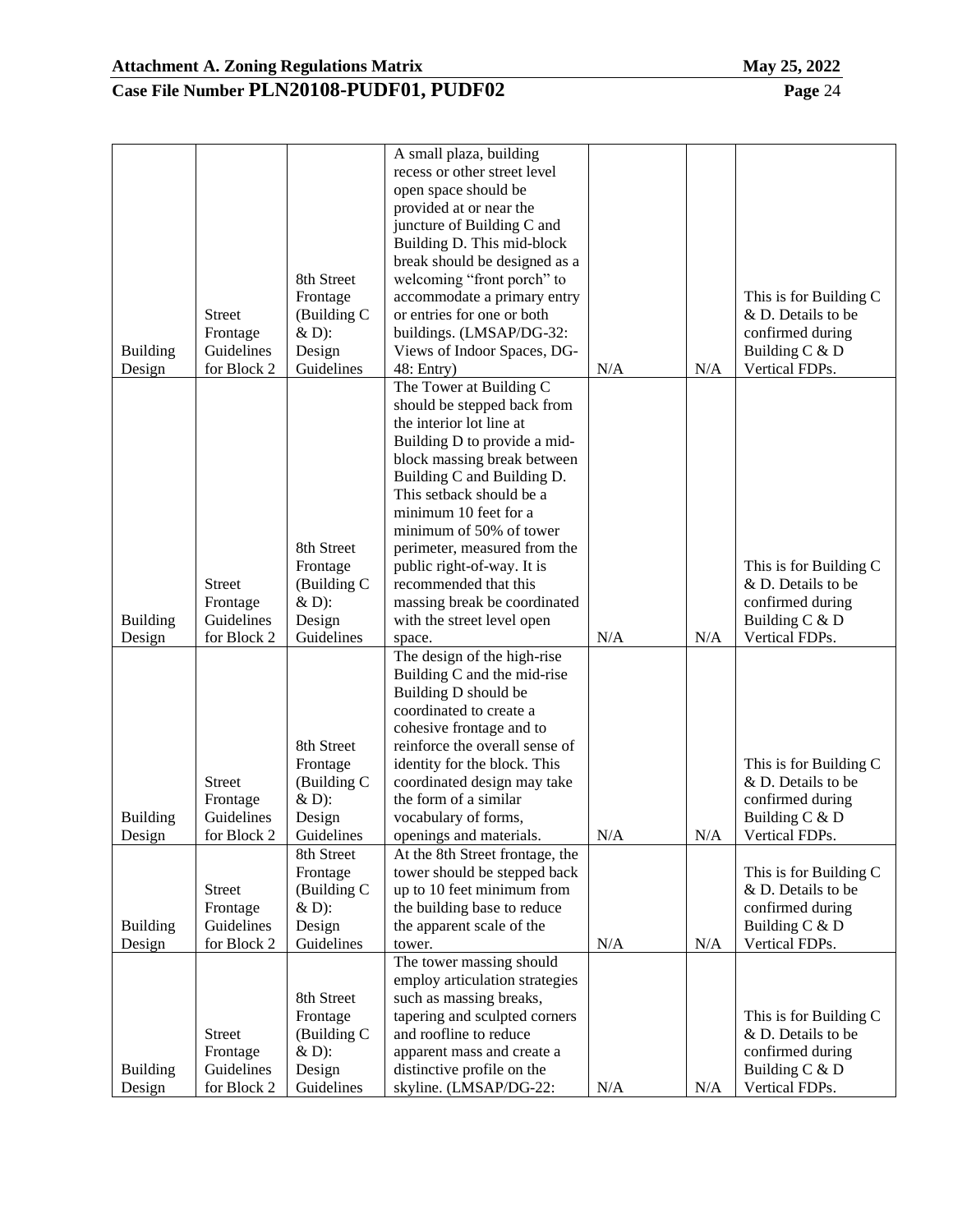| ┚┷ |  |  |  |
|----|--|--|--|
|    |  |  |  |
|    |  |  |  |
|    |  |  |  |

|                                     |                                                                         |                                                                                               | Slender Towers, DG-24:                                                                                                                                                                                                                                                                                             |            |            |                                                                                                                                                                                                                                                                                                                                                                          |
|-------------------------------------|-------------------------------------------------------------------------|-----------------------------------------------------------------------------------------------|--------------------------------------------------------------------------------------------------------------------------------------------------------------------------------------------------------------------------------------------------------------------------------------------------------------------|------------|------------|--------------------------------------------------------------------------------------------------------------------------------------------------------------------------------------------------------------------------------------------------------------------------------------------------------------------------------------------------------------------------|
|                                     |                                                                         |                                                                                               | Distinguished Tower Design)                                                                                                                                                                                                                                                                                        |            |            |                                                                                                                                                                                                                                                                                                                                                                          |
| <b>Building</b><br>Design           | <b>Street</b><br>Frontage<br>Guidelines<br>for Block 2                  | 8th Street<br>Frontage<br>(Building C<br>$&D$ :<br>Design<br>Guidelines                       | Open spaces should be<br>provided at step backs and<br>roof tops facing 8th Street to<br>take advantage of views to<br><b>BART Plaza, Lake Merritt</b><br>and to downtown Oakland.                                                                                                                                 | N/A        | N/A        | This is for Building C<br>& D. Details to be<br>confirmed during<br>Building C & D<br>Vertical FDPs.                                                                                                                                                                                                                                                                     |
| <b>Building</b>                     | <b>Street</b><br>Frontage<br>Guidelines                                 | 8th Street<br>Frontage<br>(Building C<br>& D):<br>Design                                      | Blank walls, service doors<br>and other non-active<br>elements should be limited to<br>a maximum of 15% of the<br>linear ground floor frontage<br>on 8th Street. (LMSAP/DG-                                                                                                                                        |            |            | This is for Building C<br>& D. Details to be<br>confirmed during<br>Building C & D                                                                                                                                                                                                                                                                                       |
| Design<br><b>Building</b><br>Design | for Block 2<br><b>Street</b><br>Frontage<br>Guidelines<br>for Block 2   | Guidelines<br>8th Street<br>Frontage<br>(Building C<br>$&D$ :<br>Design<br>Guidelines         | 38: Blank Walls)<br>Where blank walls or service<br>doors occur at the ground<br>level, consider incorporating<br>artwork to enhance the 8th<br>Street as the primary frontage<br>for Block 2.                                                                                                                     | N/A<br>N/A | N/A<br>N/A | Vertical FDPs.<br>This is for Building C<br>& D. Details to be<br>confirmed during<br>Building C & D<br>Vertical FDPs.                                                                                                                                                                                                                                                   |
| <b>Building</b><br>Design           | <b>Street</b><br>Frontage<br>Guidelines<br>for Block 2                  | 8th Street:<br>Streetscape /<br><b>Business</b><br>Frontage<br>Zone                           | Small urban furniture<br>elements including benches,<br>container plants, and signs<br>provide interest and rhythm<br>for pedestrians and should be<br>encouraged.                                                                                                                                                 | Horizontal | Yes        | The Building B 8th<br>street façade is<br>articulated with<br>building signage, refer<br>to signage on G0.18.<br>The sidewalk along<br>8th street is also lined<br>with sidewalk<br>planting, and a green<br>space with a bench,<br>refer to landscape<br>plans on L4.1 and<br>L7.1 in Horizontal<br>FDP set. Sign Permit<br>will be pursued under<br>a separate permit. |
| <b>Building</b><br>Design           | <b>Street</b><br>Frontage<br>Guidelines<br>for Block 2<br><b>Street</b> | 8th Street:<br>Streetscape /<br>Pedestrian<br>Pathway<br>Zone<br>8th Street:<br>Streetscape / | Sidewalk should be colored<br>with maximum amount of<br>lamp black allowable by the<br>City of Oakland standards.<br>Concrete jointing should<br>avoid a joint line at the center<br>of the walk width if at all<br>possible. Joints should be<br>tooled at 1/4 inch wide using<br>a radius of 1/8 inch each side. | Horizontal | Yes        | Concrete Color and<br>Pattern to be complex,<br>rich tones, and special<br>install. See page L6.1<br>of Horizontal FDP Set<br>with Civil for details.                                                                                                                                                                                                                    |
| <b>Building</b><br>Design           | Frontage<br>Guidelines<br>for Block 2                                   | Pedestrian<br>Pathway<br>Zone                                                                 | Corners of sidewalks should<br>be stamped with letters to<br>show name of street.                                                                                                                                                                                                                                  | Horizontal | Yes        | Corners as designed<br>can accommodate<br>stamped street names.                                                                                                                                                                                                                                                                                                          |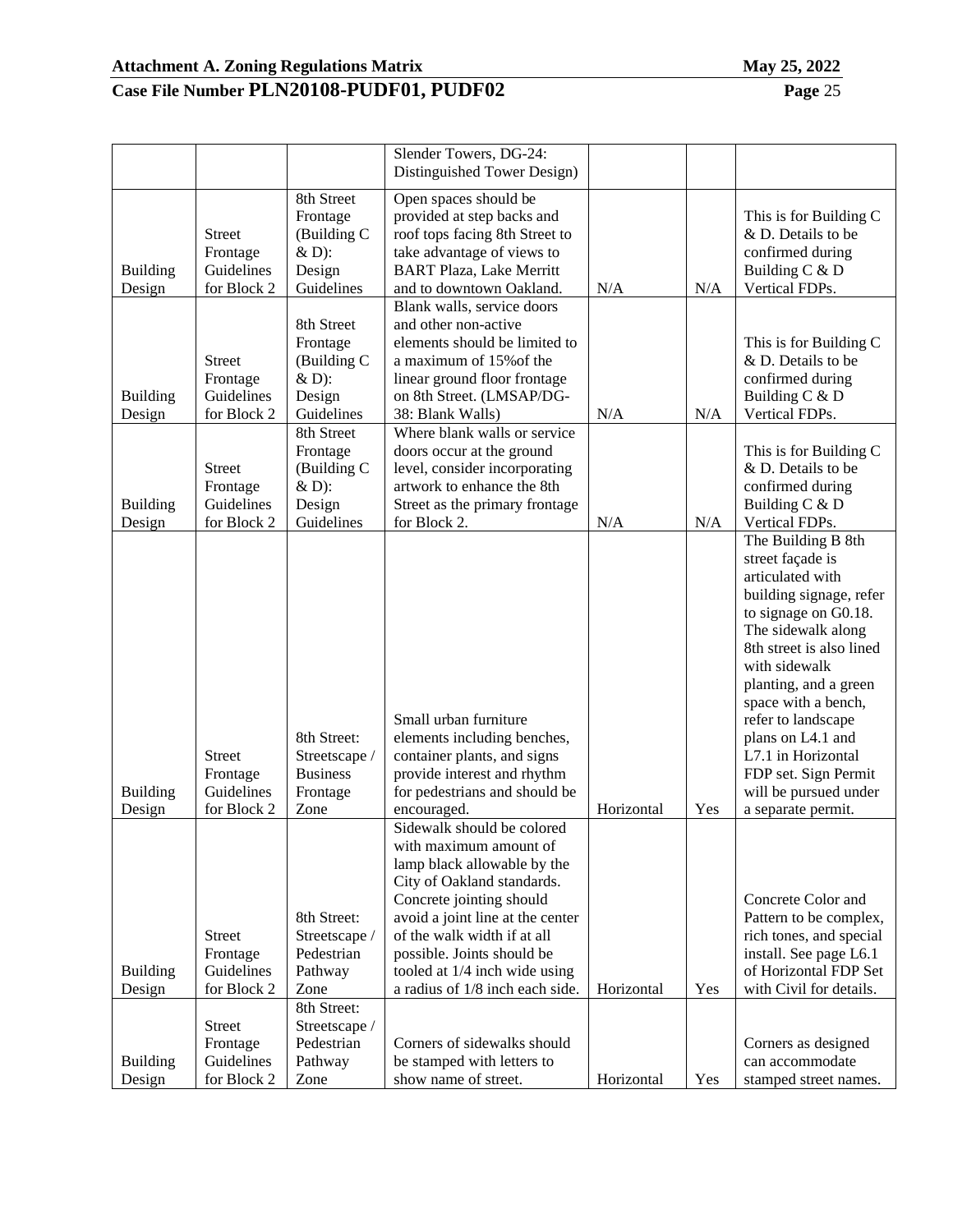|                 |               |               | Tree wells should provide      |            |     |                            |
|-----------------|---------------|---------------|--------------------------------|------------|-----|----------------------------|
|                 |               |               | continuous depth of soil       |            |     |                            |
|                 |               |               | volume for tree health within  |            |     |                            |
|                 |               |               | structural constraints of curb |            |     |                            |
|                 |               |               |                                |            |     |                            |
|                 |               |               | and sidewalk. Tree wells       |            |     |                            |
|                 |               |               | should be designed to          |            |     |                            |
|                 |               |               | achieve healthy plant growth   |            |     |                            |
|                 |               |               | including the provision of     |            |     |                            |
|                 |               |               | adequate drainage and quality  |            |     |                            |
|                 |               | 8th Street:   | planting soil. Durable, non-   |            |     | Tree well and soil         |
|                 | <b>Street</b> | Streetscape / | woody, evergreen plants        |            |     | depth will be noted in     |
|                 | Frontage      | Landscape     | should be selected for areas   |            |     | detailed drawings and      |
|                 | Guidelines    | Furniture     |                                |            |     |                            |
| <b>Building</b> |               |               | likely to be impacted by       |            |     | specifications at a later  |
| Design          | for Block 2   | Zone          | human feet.                    | Horizontal | Yes | phase.                     |
|                 |               |               | Furniture types include loop   |            |     |                            |
|                 |               |               | bike racks, backed and non-    |            |     |                            |
|                 |               |               | backed benches that face two   |            |     |                            |
|                 |               |               | directions, and lights. All    |            |     |                            |
|                 |               |               | products should be selected    |            |     | Furnishings noted in       |
|                 |               |               | to be durable for the heavy    |            |     | drawings on L4.03 and      |
|                 |               | 8th Street:   | impacts of an urban site such  |            |     | L5.1 in Horizontal         |
|                 | <b>Street</b> | Streetscape / | as using thermally modified    |            |     | FDP set as well as         |
|                 | Frontage      | Landscape     | woods, powder coated or        |            |     | preliminary lighting       |
|                 |               | Furniture     |                                |            |     | on L11.1 of Horizontal     |
| <b>Building</b> | Guidelines    |               | galvanized metals, concrete,   |            |     |                            |
| Design          | for Block 2   | Zone          | and other suitable materials.  | Horizontal | Yes | FDP set.                   |
|                 |               |               | Set back parts of the ground   |            |     |                            |
|                 |               |               | floor to allow for additional  |            |     |                            |
|                 |               |               | width at the sidewalk. The     |            |     |                            |
|                 |               |               | depth of the ground floor      |            |     |                            |
|                 |               |               | setback may vary but cannot    |            |     |                            |
|                 |               |               | exceed five feet. Where        |            |     |                            |
|                 |               |               | upper levels of the building   |            |     |                            |
|                 |               |               | extend over the ground floor   |            |     |                            |
|                 |               |               | setback, a generous 15-foot    |            |     |                            |
|                 |               |               | minimum clear height should    |            |     |                            |
|                 |               |               |                                |            |     |                            |
|                 |               |               | be provided, and the setback   |            |     |                            |
|                 |               |               | be free of columns to          |            |     |                            |
|                 |               |               | increase visibility between    |            |     |                            |
|                 |               |               | the interior and the public    |            |     |                            |
|                 |               | Oak Street    | way. (LMSAP/DG-6: Avoid        |            |     | This is for Building C.    |
|                 | <b>Street</b> | Frontage      | Colonnades, DG-32: Views       |            |     | Details to be              |
|                 | Frontage      | (Building     | of Indoor Spaces, DG-128:      |            |     | confirmed during           |
| <b>Building</b> | Guidelines    | $C$ : Design  | <b>Streets with Special</b>    |            |     | <b>Building C Vertical</b> |
| Design          | for Block 2   | Guidelines    | Functions)                     | N/A        | N/A | FDP.                       |
|                 |               |               | Active ground floor uses       |            |     |                            |
|                 |               |               | should be provided along the   |            |     |                            |
|                 |               |               | entire Oak Street frontage.    |            |     |                            |
|                 |               |               | Active uses may include        |            |     |                            |
|                 |               |               |                                |            |     |                            |
|                 |               |               | building entries, a maker      |            |     |                            |
|                 |               | Oak Street    | space or retail use. Multiple  |            |     | This is for Building C.    |
|                 | <b>Street</b> | Frontage      | entries are encouraged where   |            |     | Details to be              |
|                 | Frontage      | (Building     | feasible. Office and           |            |     | confirmed during           |
| <b>Building</b> | Guidelines    | $C$ : Design  | administrative uses at the     |            |     | <b>Building C Vertical</b> |
| Design          | for Block 2   | Guidelines    | ground floor should not        | N/A        | N/A | FDP.                       |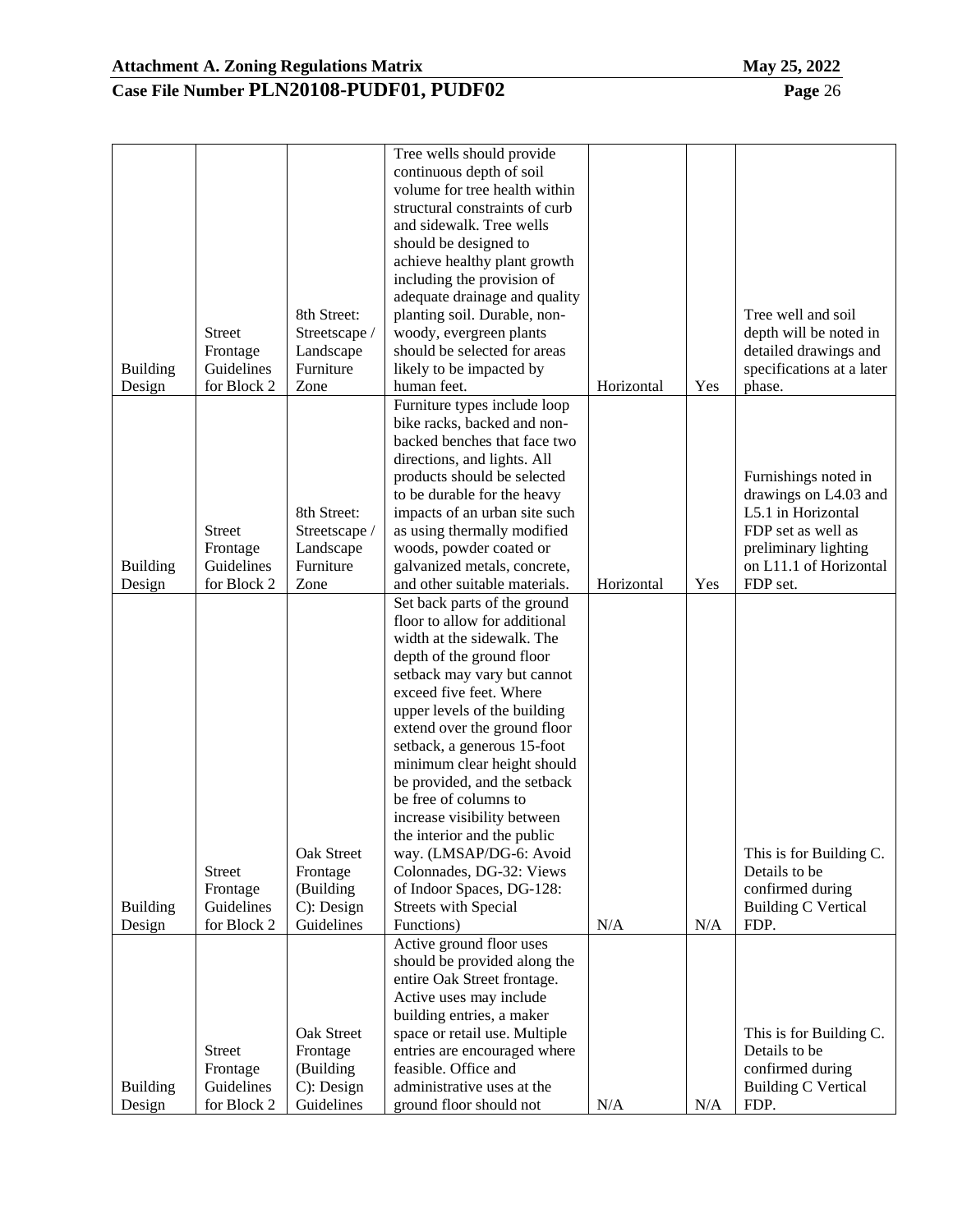| . .<br>. . | . |
|------------|---|
| .          |   |

|                           |                           |                          | exceed 25% of the length of<br>the frontage. (LMSAP/DG-      |     |     |                                    |
|---------------------------|---------------------------|--------------------------|--------------------------------------------------------------|-----|-----|------------------------------------|
|                           |                           |                          | 30: Ground Floor Entrances)                                  |     |     |                                    |
|                           |                           |                          | Architectural articulations<br>and landmark features should  |     |     |                                    |
|                           |                           |                          | be used to highlight and                                     |     |     |                                    |
|                           |                           |                          | emphasize the building                                       |     |     |                                    |
|                           |                           |                          | corners at 8th Street and 7th                                |     |     |                                    |
|                           |                           | <b>Oak Street</b>        | Street, including sculpted                                   |     |     | This is for Building C.            |
|                           | <b>Street</b>             | Frontage                 | corners, changes in material                                 |     |     | Details to be                      |
|                           | Frontage                  | (Building                | and other features.                                          |     |     | confirmed during                   |
| <b>Building</b>           | Guidelines                | C): Design               | (LMSAP/DG-7: Corner                                          |     |     | <b>Building C Vertical</b>         |
| Design                    | for Block 2               | Guidelines               | <b>Building Design)</b>                                      | N/A | N/A | FDP.                               |
|                           |                           |                          | At the 8th Street corner,                                    |     |     |                                    |
|                           |                           |                          | Building C should provide an<br>active ground floor use that |     |     |                                    |
|                           |                           |                          | wraps the corner onto 8th                                    |     |     |                                    |
|                           |                           |                          | Street with large windows                                    |     |     |                                    |
|                           |                           |                          | and other architectural                                      |     |     |                                    |
|                           |                           |                          | features to create a strong                                  |     |     |                                    |
|                           |                           | Oak Street               | relationship to the BART                                     |     |     | This is for Building C.            |
|                           | <b>Street</b>             | Frontage                 | Plaza and to Block 1.                                        |     |     | Details to be                      |
|                           | Frontage                  | (Building                | (LMSAP/DG-32: Views of                                       |     |     | confirmed during                   |
| <b>Building</b>           | Guidelines                | C): Design               | Indoor Spaces, DG-42:                                        |     |     | <b>Building C Vertical</b>         |
| Design                    | for Block 2               | Guidelines               | Flexible Commercial Space)<br>At the 7th Street corner,      | N/A | N/A | FDP.                               |
|                           |                           |                          | Building C should provide an                                 |     |     |                                    |
|                           |                           |                          | active ground floor use that                                 |     |     |                                    |
|                           |                           |                          | wraps the corner onto 7th                                    |     |     |                                    |
|                           |                           |                          | Street with architectural                                    |     |     |                                    |
|                           |                           |                          | features to create a                                         |     |     |                                    |
|                           |                           |                          | welcoming gateway element                                    |     |     |                                    |
|                           |                           | <b>Oak Street</b>        | and a transition in scale to                                 |     |     | This is for Building C.            |
|                           | <b>Street</b>             | Frontage                 | adjacent residential uses.                                   |     |     | Details to be                      |
|                           | Frontage                  | (Building                | (LMSAP/DG-32: Views of                                       |     |     | confirmed during                   |
| <b>Building</b><br>Design | Guidelines<br>for Block 2 | C): Design<br>Guidelines | Indoor Spaces, DG-42:<br>Flexible Commercial Space)          | N/A | N/A | <b>Building C Vertical</b><br>FDP. |
|                           |                           |                          | The tower at Building C                                      |     |     |                                    |
|                           |                           |                          | should be stepped back from                                  |     |     |                                    |
|                           |                           | Oak Street               | the building base a minimum                                  |     |     | This is for Building C.            |
|                           | <b>Street</b>             | Frontage                 | of 10 feet to reduce the                                     |     |     | Details to be                      |
|                           | Frontage                  | (Building                | apparent scale of the tower.                                 |     |     | confirmed during                   |
| <b>Building</b>           | Guidelines                | C): Design               | (LMSAP/DG-19: Step Back                                      |     |     | <b>Building C Vertical</b>         |
| Design                    | for Block 2               | Guidelines               | Above the Podium Height)                                     | N/A | N/A | FDP.                               |
|                           |                           |                          | Limit blank walls, service<br>doors and other non-active     |     |     |                                    |
|                           |                           | Oak Street               | elements to a maximum of                                     |     |     | This is for Building C.            |
|                           | <b>Street</b>             | Frontage                 | 15% of the linear ground                                     |     |     | Details to be                      |
|                           | Frontage                  | (Building                | floor frontage on Oak Street.                                |     |     | confirmed during                   |
| <b>Building</b>           | Guidelines                | C): Design               | (LMSAP/DG-38: Blank Wall                                     |     |     | <b>Building C Vertical</b>         |
| Design                    | for Block 2               | Guidelines               | Limitation)                                                  | N/A | N/A | FDP.                               |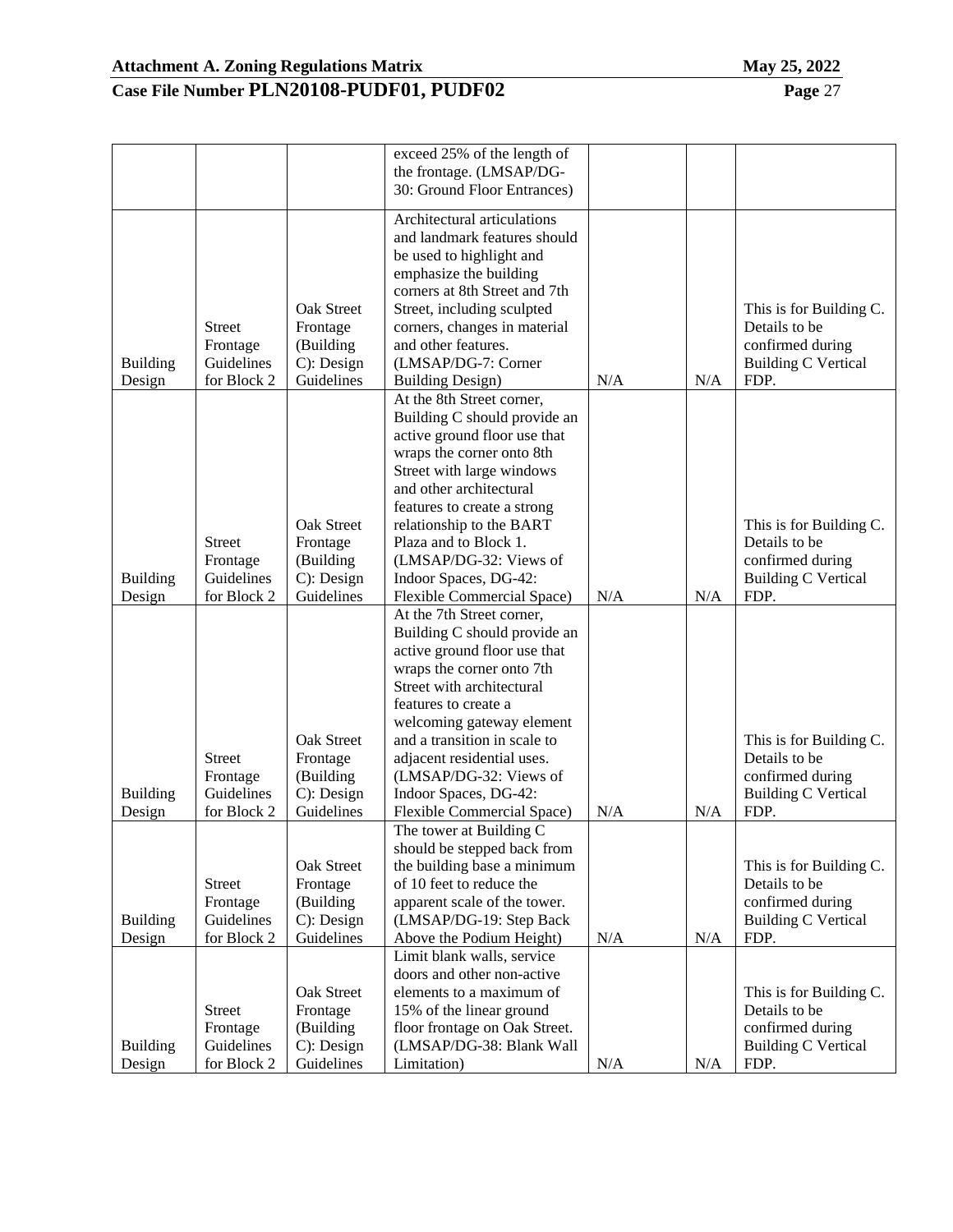|  | Pag |
|--|-----|
|  |     |

|                           |                           |                   | Where blank walls or service                                     |            |     |                                                  |
|---------------------------|---------------------------|-------------------|------------------------------------------------------------------|------------|-----|--------------------------------------------------|
|                           |                           |                   | doors are unavoidable at the                                     |            |     |                                                  |
|                           |                           |                   | ground level, consider                                           |            |     |                                                  |
|                           |                           |                   | incorporating artwork to                                         |            |     |                                                  |
|                           |                           | Oak Street        | reinforce Oak Street as a                                        |            |     | This is for Building C.                          |
|                           | <b>Street</b>             | Frontage          |                                                                  |            |     | Details to be                                    |
|                           |                           |                   | gateway to the Lake Merritt                                      |            |     |                                                  |
|                           | Frontage                  | (Building         | <b>BART</b> Project.                                             |            |     | confirmed during                                 |
| <b>Building</b>           | Guidelines                | C): Design        | (LMSAP/DG-38: Blank Wall                                         |            |     | <b>Building C Vertical</b>                       |
| Design                    | for Block 2               | Guidelines        | Limitation)                                                      | N/A        | N/A | FDP.                                             |
|                           |                           |                   | New street trees and lush                                        |            |     |                                                  |
|                           |                           |                   | planting should be provided                                      |            |     |                                                  |
|                           |                           | <b>Oak Street</b> | along Oak to reinforce its                                       |            |     | This is for Building C.                          |
|                           | <b>Street</b>             | Frontage          | role as a green street and                                       |            |     | Details to be                                    |
|                           | Frontage                  | (Building         | provide additional livability.                                   |            |     | confirmed during                                 |
| <b>Building</b>           | Guidelines                | C): Design        | (LMSAP/DG-110: Tree                                              |            |     | <b>Building C Vertical</b>                       |
| Design                    | for Block 2               | Guidelines        | Planting and Preservation)                                       | N/A        | N/A | FDP.                                             |
|                           |                           |                   | The Oak St. facade should be                                     |            |     |                                                  |
|                           |                           |                   | designed in response to                                          |            |     |                                                  |
|                           |                           |                   | existing buildings that form                                     |            |     |                                                  |
|                           |                           | Oak Street        | part of the 7th St/Harrison                                      |            |     | This is for Building C.                          |
|                           | <b>Street</b>             | Frontage          | API by considering the use of                                    |            |     | Details to be                                    |
|                           |                           |                   |                                                                  |            |     |                                                  |
|                           | Frontage                  | (Building         | step-backs, texture and/or                                       |            |     | confirmed during                                 |
| <b>Building</b>           | Guidelines                | C): Design        | scale at the base of the                                         |            |     | <b>Building C Vertical</b>                       |
| Design                    | for Block 2               | Guidelines        | building.                                                        | N/A        | N/A | FDP.                                             |
|                           |                           | <b>Oak Street</b> |                                                                  |            |     |                                                  |
|                           |                           | Frontage:         | Setbacks at portions of the                                      |            |     | This is for Building C.                          |
|                           | <b>Street</b>             | Streetscape /     | frontage of the ground floor                                     |            |     | Details to be                                    |
|                           | Frontage                  | <b>Business</b>   | provide space for the                                            |            |     | confirmed during                                 |
| <b>Building</b>           | Guidelines                | Frontage          | extension of the lobby                                           |            |     | <b>Building C Vertical</b>                       |
| Design                    | for Block 2               | Zone              | program outside                                                  | N/A        | N/A | FDP.                                             |
|                           |                           |                   |                                                                  |            |     | Promenade bench                                  |
|                           |                           |                   |                                                                  |            |     | seating is provided on                           |
|                           |                           |                   |                                                                  |            |     | 8th Street at the corner                         |
|                           |                           |                   |                                                                  |            |     | of Oak Street in front                           |
|                           |                           |                   |                                                                  |            |     | of Building C.                                   |
|                           |                           |                   |                                                                  |            |     | Uniform street trees                             |
|                           |                           |                   |                                                                  |            |     |                                                  |
|                           |                           | Oak Street        | Small urban furniture                                            |            |     | provide a visual 3-                              |
|                           |                           | Frontage:         | elements including benches,                                      |            |     | block connection,                                |
|                           | <b>Street</b>             | Streetscape /     | container plants, and signs                                      |            |     | rhythm towards                                   |
|                           | Frontage                  | <b>Business</b>   | provide interest and rhythm                                      |            |     | Chinatown. Bike                                  |
| <b>Building</b>           | Guidelines                | Frontage          | for pedestrians and should be                                    |            |     | parking provided                                 |
| Design                    | for Block 2               | Zone              | encouraged.                                                      | Horizontal | Yes | along 9th street.                                |
|                           |                           |                   | Sidewalk should be colored                                       |            |     |                                                  |
|                           |                           |                   | with maximum amount of                                           |            |     |                                                  |
|                           |                           |                   | lamp black allowable by the                                      |            |     |                                                  |
|                           |                           |                   | City of Oakland standards.                                       |            |     |                                                  |
|                           |                           | Oak Street        | Concrete jointing should                                         |            |     | Concrete Color and                               |
|                           |                           | Frontage:         | avoid a joint line at the center                                 |            |     | Pattern to be complex,                           |
|                           | <b>Street</b>             | Streetscape /     | of the walk width if at all                                      |            |     | rich tones, and special                          |
|                           | Frontage                  | Pedestrian        | possible. Joints should be                                       |            |     | install. See page L6.1                           |
|                           |                           |                   |                                                                  |            |     |                                                  |
|                           |                           |                   |                                                                  |            |     |                                                  |
| <b>Building</b><br>Design | Guidelines<br>for Block 2 | Pathway<br>Zone   | tooled at 1/4 inch wide using<br>a radius of 1/8 inch each side. | Horizontal | Yes | of Horizontal FDP Set<br>with Civil for details. |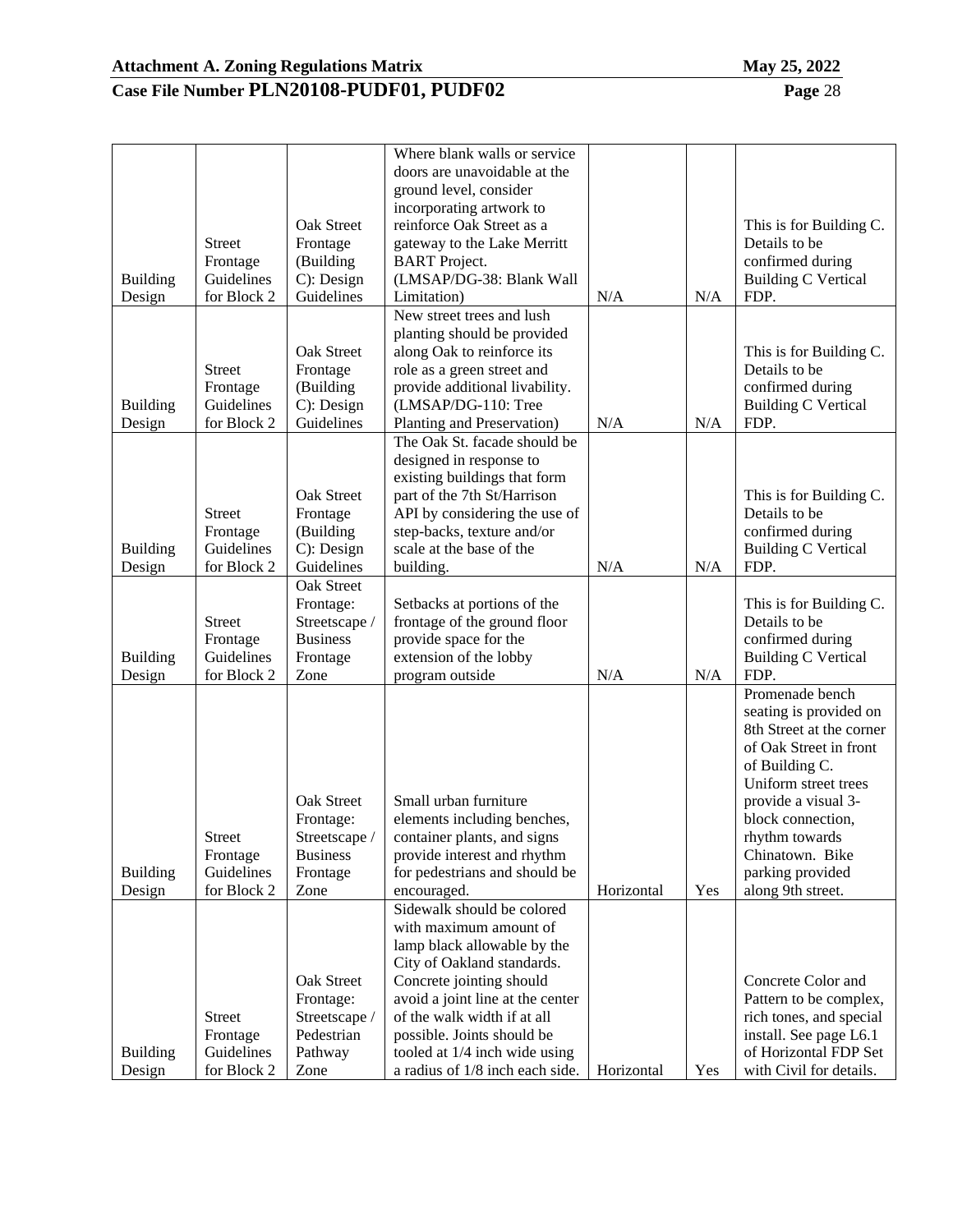|  | 1av 25, 2022 |
|--|--------------|
|  |              |

|                 |               | <b>Oak Street</b> |                                                              |            |     |                         |
|-----------------|---------------|-------------------|--------------------------------------------------------------|------------|-----|-------------------------|
|                 |               | Frontage:         |                                                              |            |     |                         |
|                 | <b>Street</b> | Streetscape /     |                                                              |            |     |                         |
|                 | Frontage      | Pedestrian        | Corners of sidewalks should                                  |            |     | Corners as designed     |
| <b>Building</b> | Guidelines    | Pathway           | be stamped with letters to                                   |            |     | can accommodate         |
| Design          | for Block 2   | Zone              | show name of street.                                         | Horizontal | Yes | stamped street names.   |
|                 |               |                   | Tree wells should provide                                    |            |     |                         |
|                 |               |                   | continuous depth of soil                                     |            |     |                         |
|                 |               |                   | volume for tree health within                                |            |     |                         |
|                 |               |                   | structural constraints of curb                               |            |     |                         |
|                 |               |                   | and sidewalk. Tree wells                                     |            |     |                         |
|                 |               |                   | should be designed to                                        |            |     |                         |
|                 |               |                   | achieve healthy plant growth                                 |            |     |                         |
|                 |               |                   | including the provision of                                   |            |     |                         |
|                 |               | <b>Oak Street</b> | adequate drainage and quality                                |            |     |                         |
|                 |               | Frontage:         | planting soil. Durable, non-                                 |            |     |                         |
|                 | <b>Street</b> | Streetscape /     | woody, evergreen plants                                      |            |     | Tree wells designed     |
|                 | Frontage      | Landscape         | should be selected for areas                                 |            |     | for healthy tree growth |
| <b>Building</b> | Guidelines    | Furniture         | likely to be impacted by                                     |            |     | range from 2 to 3 ft in |
| Design          | for Block 2   | Zone              | human feet.                                                  | Horizontal | Yes | depth.                  |
|                 |               |                   | Furniture types include loop                                 |            |     |                         |
|                 |               |                   | bike racks, and non-backed                                   |            |     |                         |
|                 |               |                   | benches that face two                                        |            |     |                         |
|                 |               |                   | directions, and lights. All                                  |            |     |                         |
|                 |               | <b>Oak Street</b> | products should be selected                                  |            |     | Durable furniture, bike |
|                 |               | Frontage:         | to be durable for the heavy<br>impacts of an urban site such |            |     | racks, benches          |
|                 | <b>Street</b> | Streetscape /     | as using thermally modified                                  |            |     | selected. See Sheet     |
|                 | Frontage      | Landscape         | woods, powder coated or                                      |            |     | L4.03 and L5.1 of the   |
| <b>Building</b> | Guidelines    | Furniture         | galvanized metals, concrete,                                 |            |     | Horizontal FDP for      |
| Design          | for Block 2   | Zone              | and other suitable materials.                                | Horizontal | Yes | furniture specs.        |
|                 |               |                   | To allow for additional width                                |            |     |                         |
|                 |               |                   | at sidewalk, the ground floor                                |            |     |                         |
|                 |               |                   | should be setback an average                                 |            |     |                         |
|                 |               |                   | depth of two feet from the                                   |            |     |                         |
|                 |               |                   | public right-of-way for the                                  |            |     |                         |
|                 |               |                   | entire frontage length. The                                  |            |     |                         |
|                 |               | 7th Street        | depth of the ground floor                                    |            |     |                         |
|                 |               | Frontage          | setback may vary but cannot                                  |            |     |                         |
|                 | <b>Street</b> | (Building C       | exceed five feet. Upper levels                               |            |     | Building B is set back  |
|                 | Frontage      | $&D$ :            | of the building may extend                                   |            |     | an average of 2ft from  |
| <b>Building</b> | Guidelines    | Design            | over the ground level                                        |            |     | the public right of way |
| Design          | for Block 2   | Guidelines        | setback. See Figure 36.                                      | Horizontal | Yes | for the entire length.  |
|                 |               | 7th Street        | Architectural articulation                                   |            |     |                         |
|                 |               | Frontage          | should be used to highlight                                  |            |     | This is for Building C  |
|                 | <b>Street</b> | (Building C       | the building corners and                                     |            |     | & D. Details to be      |
|                 | Frontage      | $&D$ :            | active ground floor uses at                                  |            |     | confirmed during        |
| <b>Building</b> | Guidelines    | Design            | Oak Street and Madison                                       |            |     | Building C & D          |
| Design          | for Block 2   | Guidelines        | Street.                                                      | N/A        | N/A | Vertical FDPs.          |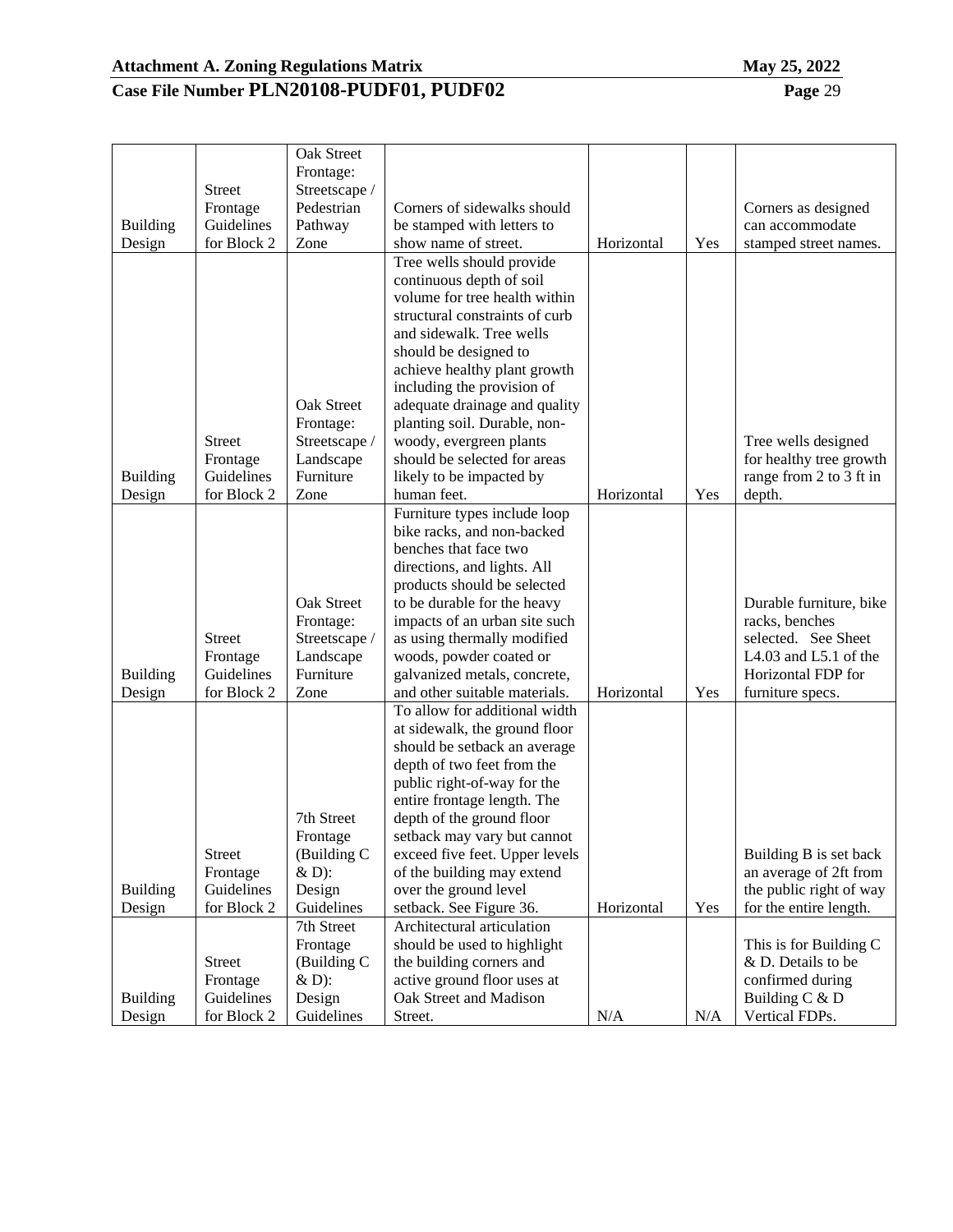# **Case File Number PLN20108-PUDF01, PUDF02 Page** 30

| <b>Building</b><br>Design | <b>Street</b><br>Frontage<br>Guidelines<br>for Block 2 | 7th Street<br>Frontage<br>(Building C<br>$&D$ :<br>Design<br>Guidelines                                 | Active ground floor uses<br>should be provided at the<br>Oak and Madison Street<br>corners with a minimum<br>length on 7th Street of 30<br>feet. Active uses may include<br>building entries, childcare<br>classrooms, maker space or<br>retail use. Entries to active<br>space from 7th Street are<br>encouraged where feasible. | N/A        | N/A | This is for Building C<br>& D. Details to be<br>confirmed during<br>Building C & D<br>Vertical FDPs.                                |
|---------------------------|--------------------------------------------------------|---------------------------------------------------------------------------------------------------------|-----------------------------------------------------------------------------------------------------------------------------------------------------------------------------------------------------------------------------------------------------------------------------------------------------------------------------------|------------|-----|-------------------------------------------------------------------------------------------------------------------------------------|
|                           |                                                        |                                                                                                         | Parking access and service<br>areas should be located mid-                                                                                                                                                                                                                                                                        |            |     |                                                                                                                                     |
|                           | <b>Street</b><br>Frontage                              | 7th Street<br>Frontage<br>(Building C<br>$&D$ :                                                         | block. Curb cuts for parking<br>access, loading and waste<br>rooms should be consolidated<br>where feasible.<br>(LMSAP/DG-92: Vehicular                                                                                                                                                                                           |            |     | Curb cut is on mid-                                                                                                                 |
| <b>Building</b><br>Design | Guidelines<br>for Block 2                              | Design<br>Guidelines                                                                                    | Access)                                                                                                                                                                                                                                                                                                                           | Horizontal | Yes | block 8th street.                                                                                                                   |
| <b>Building</b><br>Design | <b>Street</b><br>Frontage<br>Guidelines<br>for Block 2 | 7th Street<br>Frontage<br>(Building C<br>$&D$ :<br>Design<br>Guidelines                                 | The design of parking entries<br>and service areas at Building<br>C and Building D should be<br>coordinated to provide an<br>integrated design and an<br>attractive pedestrian frontage.                                                                                                                                          | Horizontal | Yes | Uniform street<br>frontage and widened<br>sidewalks provides an<br>attractive pedestrian<br>realm.                                  |
| <b>Building</b><br>Design | <b>Street</b><br>Frontage<br>Guidelines<br>for Block 2 | 7th Street<br>Frontage<br>(Building C<br>$&D$ :<br>Design<br>Guidelines                                 | Where the Building C tower<br>is stepped back from the<br>building base, occupied roof<br>terraces should be provided<br>to activate and improve the<br>pedestrian experience.<br>(LMSAP/DG-27: Active<br>Upper-Stories)                                                                                                          | N/A        | N/A | This is for Building C.<br>Details to be<br>confirmed during<br><b>Building C Vertical</b><br>FDP.                                  |
| <b>Building</b><br>Design | <b>Street</b><br>Frontage<br>Guidelines<br>for Block 2 | 7th Street<br>Frontage<br>(Building C<br>$&D$ :<br>Design<br>Guidelines                                 | The tower at Building C<br>should be stepped back from<br>the interior lot line at<br>Building D to provide a mid-<br>block massing break between<br>Building C and Building D.<br>The setback should be at least<br>10 feet in width and at least<br>30 feet in depth, measured<br>from the public right-of-way.                 | N/A        | N/A | This is for Building C.<br>Details to be<br>confirmed during<br><b>Building C Vertical</b><br>FDP.                                  |
| <b>Building</b><br>Design | <b>Street</b><br>Frontage<br>Guidelines<br>for Block 2 | 7th Street<br>Frontage<br>(Building C<br>$&D$ :<br>Streetscape /<br><b>Business</b><br>Frontage<br>Zone | Small urban furniture<br>elements including benches,<br>container plants, and signs<br>provide interest and rhythm<br>for pedestrians and should be<br>encouraged.                                                                                                                                                                | Horizontal | Yes | Durable furniture, bike<br>racks, benches<br>selected. See Sheet<br>L4.03 and L5.1 of the<br>Horizontal FDP for<br>furniture specs. |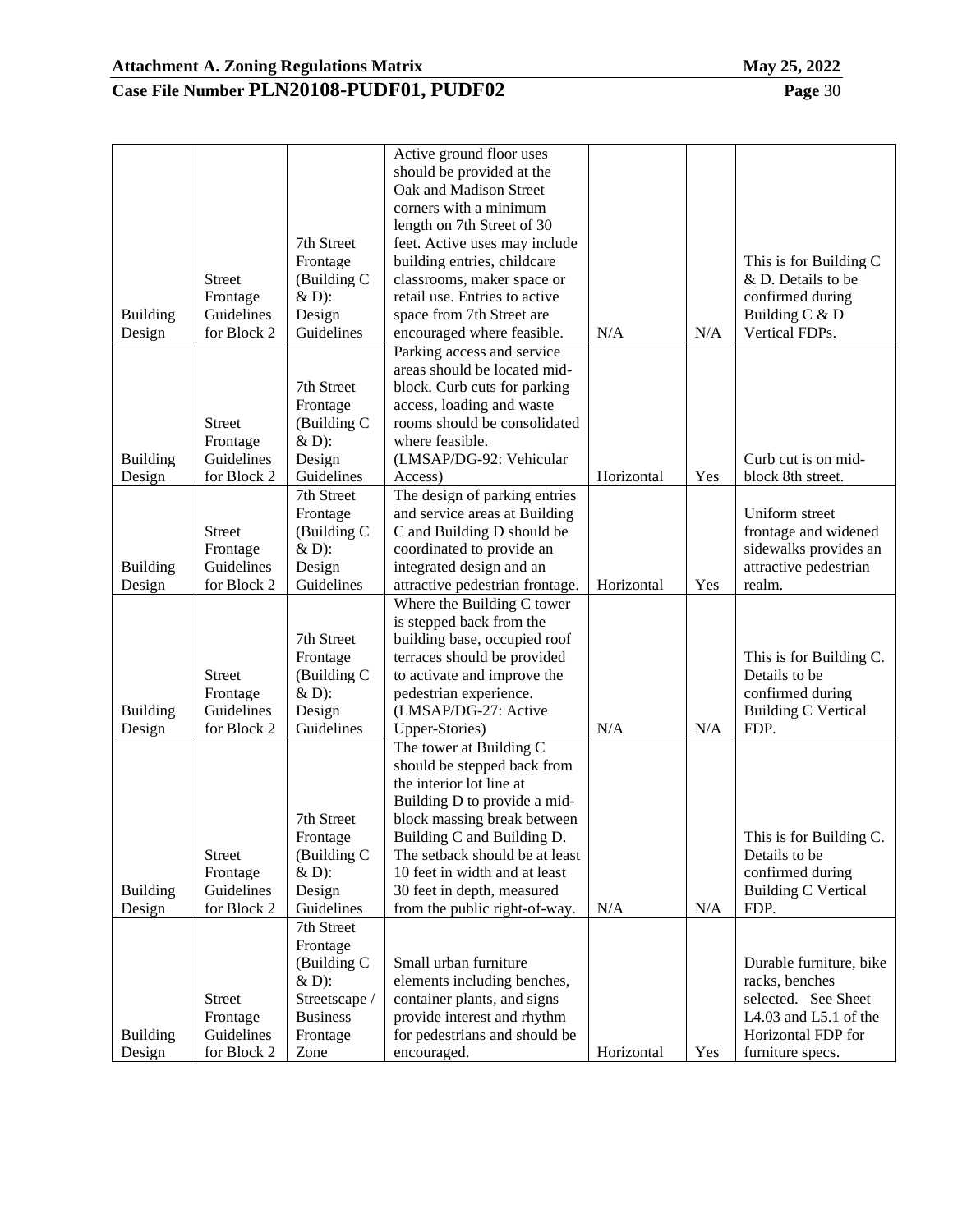|                 |               |               | Sidewalk should be colored       |            |     |                          |
|-----------------|---------------|---------------|----------------------------------|------------|-----|--------------------------|
|                 |               |               | with maximum amount of           |            |     |                          |
|                 |               | 7th Street    | lamp black allowable by the      |            |     |                          |
|                 |               | Frontage      | City of Oakland standards.       |            |     |                          |
|                 |               | (Building C   | Concrete jointing should         |            |     | Concrete Color and       |
|                 |               | $&D$ :        | avoid a joint line at the center |            |     | Pattern to be complex,   |
|                 | <b>Street</b> | Streetscape / | of the walk width if at all      |            |     | rich tones, and special  |
|                 | Frontage      | Pedestrian    | possible. Joints should be       |            |     | install. See page L6.1   |
| <b>Building</b> | Guidelines    | Pathway       | tooled at 1/4 inch wide using    |            |     | of Horizontal FDP Set    |
| Design          | for Block 2   | Zone          | a radius of 1/8 inch each side.  | Horizontal | Yes | with Civil for details.  |
|                 |               | 7th Street    |                                  |            |     |                          |
|                 |               |               |                                  |            |     |                          |
|                 |               | Frontage      |                                  |            |     |                          |
|                 |               | (Building C   |                                  |            |     |                          |
|                 |               | & D):         |                                  |            |     |                          |
|                 | <b>Street</b> | Streetscape / |                                  |            |     |                          |
|                 | Frontage      | Pedestrian    | Corners of sidewalks should      |            |     | Corners as designed      |
| <b>Building</b> | Guidelines    | Pathway       | be stamped with letters to       |            |     | can accommodate          |
| Design          | for Block 2   | Zone          | show name of street.             | Horizontal | Yes | stamped street names.    |
|                 |               | 7th Street    |                                  |            |     |                          |
|                 |               | Frontage      | New street trees and lush        |            |     |                          |
|                 |               | (Building C   | planting along 7th are           |            |     |                          |
|                 |               | $&D$ :        | encouraged to reinforce its      |            |     | Eight $(8)$ new trees    |
|                 | <b>Street</b> | Streetscape / | role as a green street and       |            |     | proposed along 7th       |
|                 | Frontage      | Pedestrian    | provide additional livability.   |            |     | street to create a green |
| <b>Building</b> | Guidelines    | Pathway       | (LMSAP/DG-110: Tree              |            |     | street and provide       |
| Design          | for Block 2   | Zone          | Planting and Preservation)       | Horizontal | Yes | additional livability.   |
|                 |               |               | Tree wells should provide        |            |     |                          |
|                 |               |               | continuous depth of soil         |            |     |                          |
|                 |               |               | volume for tree health within    |            |     |                          |
|                 |               |               | structural constraints of curb   |            |     |                          |
|                 |               |               | and sidewalk. Tree wells         |            |     |                          |
|                 |               |               | should be designed to            |            |     |                          |
|                 |               | 7th Street    | achieve healthy plant growth     |            |     |                          |
|                 |               | Frontage      | including the provision of       |            |     |                          |
|                 |               | (Building C   | adequate drainage and quality    |            |     |                          |
|                 |               | $&D$ :        | planting soil. Durable, non-     |            |     |                          |
|                 | <b>Street</b> | Streetscape / | woody, evergreen plants          |            |     | Tree wells designed      |
|                 | Frontage      | Landscape     | should be selected for areas     |            |     | for healthy tree growth  |
| <b>Building</b> | Guidelines    | Furniture     | likely to be impacted by         |            |     | range from 2 to 3 ft in  |
| Design          | for Block 2   | Zone          | human feet.                      | Horizontal | Yes | depth.                   |
|                 |               |               | Furniture types include loop     |            |     |                          |
|                 |               |               | bike racks, backed and non-      |            |     |                          |
|                 |               |               | backed benches, and lights.      |            |     |                          |
|                 |               | 7th Street    | All products should be           |            |     |                          |
|                 |               | Frontage      | selected to be durable for the   |            |     |                          |
|                 |               | (Building C   | heavy impacts of an urban        |            |     |                          |
|                 |               | $&D$ :        | site such as using thermally     |            |     | Durable furniture, bike  |
|                 | <b>Street</b> | Streetscape / | modified woods, powder           |            |     | racks, benches           |
|                 | Frontage      | Landscape     | coated or galvanized metals,     |            |     | selected. See Sheet      |
| <b>Building</b> | Guidelines    | Furniture     | concrete, and other suitable     |            |     | L4.03 for furniture      |
| Design          | for Block 2   | Zone          | materials.                       | Horizontal | Yes | specs.                   |
|                 |               | Madison       | A six-foot deep and a 40-        |            |     | This is for Building D.  |
| <b>Building</b> | Street        | <b>Street</b> | foot-long awning along 7th       |            |     | Details to be            |
| Design          | Frontage      | Frontage      | Street and a 10-foot long        | N/A        | N/A | confirmed during         |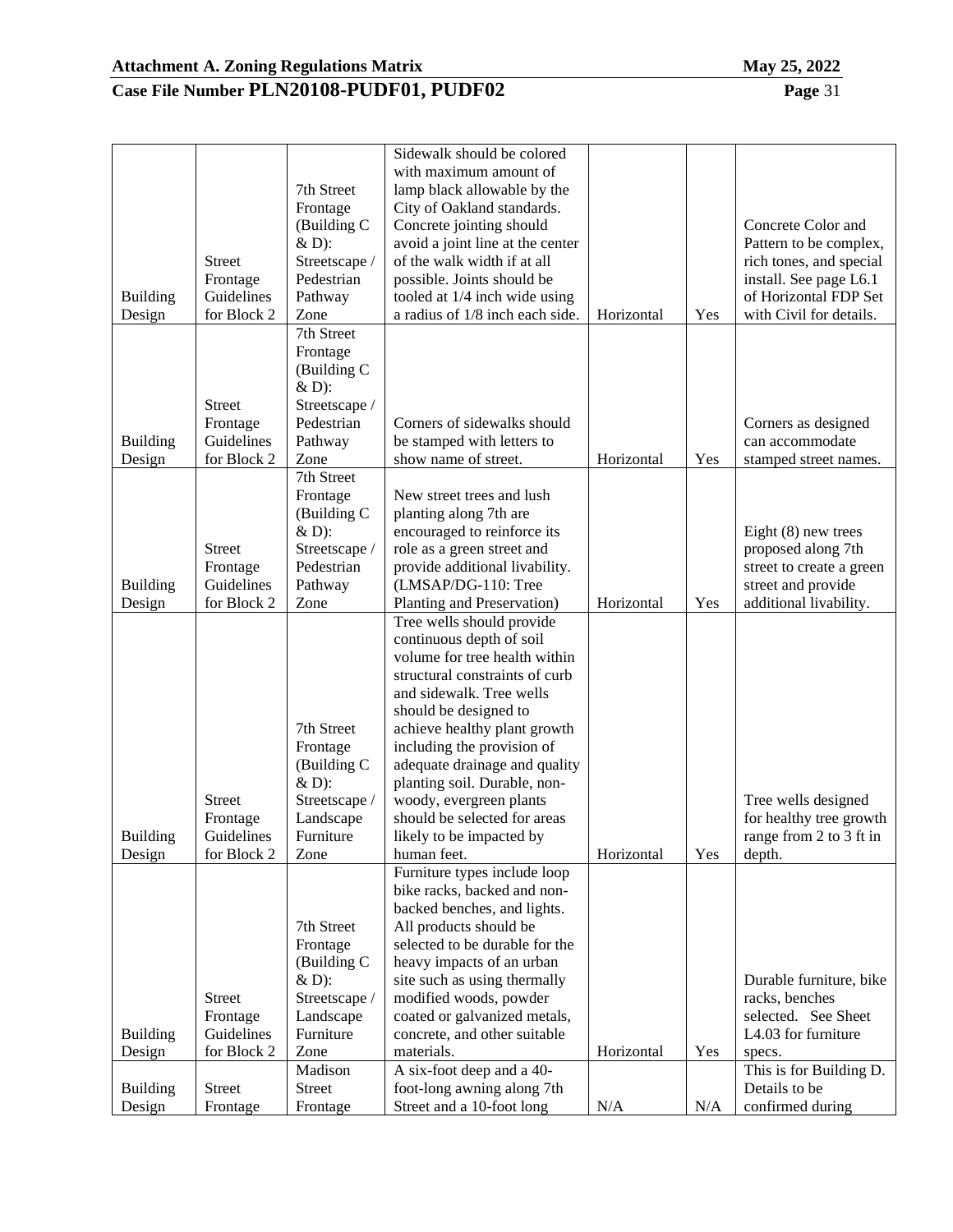|                 | Guidelines<br>for Block 2 | (Building<br>D): Design | along Madison Street shall be<br>provided at the southwest |            |     | <b>Building D Vertical</b><br>FDP.       |
|-----------------|---------------------------|-------------------------|------------------------------------------------------------|------------|-----|------------------------------------------|
|                 |                           | Standards               | corner of Building D.                                      |            |     |                                          |
|                 |                           |                         | Upper-level horizontal                                     |            |     |                                          |
|                 |                           |                         | awnings shall be included at                               |            |     |                                          |
|                 |                           |                         | the second and third floors of                             |            |     |                                          |
|                 |                           |                         | the 7th and Madison Street                                 |            |     |                                          |
|                 |                           |                         | corners. These upper floor                                 |            |     |                                          |
|                 |                           |                         | awnings shall be four-foot                                 |            |     |                                          |
|                 |                           |                         | deep and 30-foot long along                                |            |     |                                          |
|                 |                           | Madison                 | 7th Street from the 7th and                                |            |     |                                          |
|                 |                           | <b>Street</b>           | Madison Street. Additional                                 |            |     | This is for Building D.                  |
|                 | <b>Street</b>             | Frontage                | horizontal awnings above the                               |            |     | Details to be                            |
|                 | Frontage                  | (Building               | third floor are not required                               |            |     | confirmed during                         |
| <b>Building</b> | Guidelines                | D): Design              | but encouraged. See Figure                                 |            |     | <b>Building D Vertical</b>               |
| Design          | for Block 2               | Standards               | 63.                                                        | N/A        | N/A | FDP.                                     |
|                 |                           |                         | To allow for an eight-foot                                 |            |     |                                          |
|                 |                           |                         | minimum clear width at                                     |            |     |                                          |
|                 |                           |                         | sidewalk, the ground floor                                 |            |     |                                          |
|                 |                           |                         | should be setback a                                        |            |     |                                          |
|                 |                           |                         | maximum depth of five feet                                 |            |     |                                          |
|                 |                           |                         | from the public right-of-way                               |            |     |                                          |
|                 |                           |                         | for the entire frontage length.                            |            |     |                                          |
|                 |                           |                         | The depth of the ground floor                              |            |     |                                          |
|                 |                           |                         | setback may vary. Upper                                    |            |     |                                          |
|                 |                           |                         | levels of the building may                                 |            |     |                                          |
|                 |                           |                         | extend over the ground level                               |            |     |                                          |
|                 |                           |                         | set back to the public right-                              |            |     |                                          |
|                 |                           |                         | of-way. Architectural and                                  |            |     |                                          |
|                 |                           |                         | landscape features such as                                 |            |     |                                          |
|                 |                           |                         | awnings and planting should                                |            |     |                                          |
|                 |                           | Madison                 | be used to enhance the                                     |            |     |                                          |
|                 |                           | <b>Street</b>           | pedestrian experience and to                               |            |     |                                          |
|                 | <b>Street</b>             | Frontage                | reduce the impact of upper                                 |            |     |                                          |
|                 | Frontage                  | (Building               | floor overhang. See Figure                                 |            |     | <b>Building D setback</b>                |
| <b>Building</b> | Guidelines                | D): Design              | 30. (LMSAP/DG-29: Distinct                                 |            |     | complies along                           |
| Design          | for Block 2               | Guidelines              | Ground Floor)                                              | Horizontal | Yes | Madison Street.                          |
|                 |                           |                         | Entries, transparent windows                               |            |     |                                          |
|                 |                           |                         | and glazing should be                                      |            |     |                                          |
|                 |                           | Madison                 | provided at the 8th Street and                             |            |     |                                          |
|                 |                           | <b>Street</b>           | 7th Street corners with a                                  |            |     | This is for Building D.<br>Details to be |
|                 | <b>Street</b><br>Frontage | Frontage<br>(Building   | minimum length on Madison<br>Street of 30 feet.            |            |     | confirmed during                         |
| <b>Building</b> | Guidelines                | D): Design              | (LMSAP/DG-32: Views of                                     |            |     | <b>Building D Vertical</b>               |
| Design          | for Block 2               | Guidelines              | Indoor Spaces)                                             | N/A        | N/A | FDP.                                     |
|                 |                           |                         | Active uses are encouraged at                              |            |     |                                          |
|                 |                           | Madison                 | the remainder of the frontage.                             |            |     |                                          |
|                 |                           | <b>Street</b>           | These uses may include                                     |            |     | This is for Building D.                  |
|                 | <b>Street</b>             | Frontage                | offices, community amenity                                 |            |     | Details to be                            |
|                 | Frontage                  | (Building               | and childcare care facilities.                             |            |     | confirmed during                         |
| <b>Building</b> | Guidelines                | D): Design              | (LMSAP/DG-42: Flexible                                     |            |     | <b>Building D Vertical</b>               |
| Design          | for Block 2               | Guidelines              | Commercial Space)                                          | N/A        | N/A | FDP.                                     |
|                 |                           |                         |                                                            |            |     |                                          |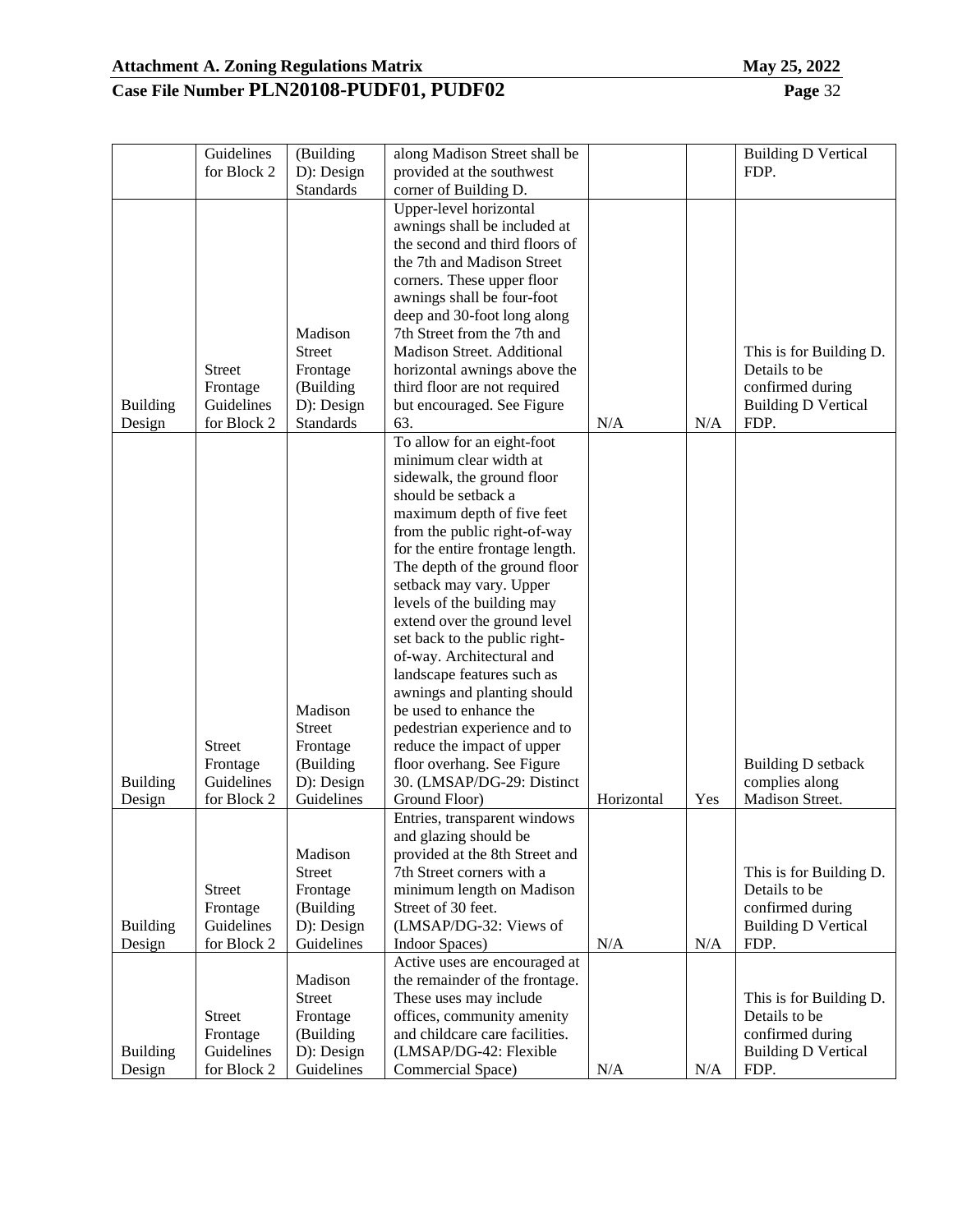| <b>Building</b>           | <b>Street</b><br>Frontage<br>Guidelines                | Madison<br><b>Street</b><br>Frontage<br>(Building<br>D): Design                                   | Architectural articulations<br>should be used to highlight<br>the building corners and to<br>active ground floor uses at<br>7th Street and 8th Street.<br>(LMSAP DG-26: Pedestrian                                                                                                                                                                                                                                                                                                                                                                        |            |     | This is for Building D.<br>Details to be<br>confirmed during<br><b>Building D Vertical</b>         |
|---------------------------|--------------------------------------------------------|---------------------------------------------------------------------------------------------------|-----------------------------------------------------------------------------------------------------------------------------------------------------------------------------------------------------------------------------------------------------------------------------------------------------------------------------------------------------------------------------------------------------------------------------------------------------------------------------------------------------------------------------------------------------------|------------|-----|----------------------------------------------------------------------------------------------------|
| Design                    | for Block 2                                            | Guidelines                                                                                        | Scale)                                                                                                                                                                                                                                                                                                                                                                                                                                                                                                                                                    | N/A        | N/A | FDP.                                                                                               |
|                           |                                                        |                                                                                                   | A street level plaza or<br>courtyard is encouraged to<br>create a mid-block break at<br>the street level. This space<br>should be at least 30 feet in<br>width and at least 20 feet in<br>depth. This space may serve<br>as a building entry, outdoor<br>space for residents or outdoor<br>space for a potential<br>childcare space or other<br>community serving use. A<br>decorative fence may be<br>provided to secure street                                                                                                                          |            |     |                                                                                                    |
|                           |                                                        | Madison                                                                                           | level open space provided the                                                                                                                                                                                                                                                                                                                                                                                                                                                                                                                             |            |     |                                                                                                    |
|                           | <b>Street</b>                                          | <b>Street</b><br>Frontage                                                                         | fence is at least 75%<br>transparent with a maximum                                                                                                                                                                                                                                                                                                                                                                                                                                                                                                       |            |     |                                                                                                    |
|                           | Frontage                                               | (Building                                                                                         | eight-foot height.                                                                                                                                                                                                                                                                                                                                                                                                                                                                                                                                        |            |     | <b>Building D courtyard</b>                                                                        |
| <b>Building</b>           | Guidelines                                             | D): Design                                                                                        | (LMSAP/DG-46: Street Wall                                                                                                                                                                                                                                                                                                                                                                                                                                                                                                                                 |            |     | is at least 30ft wide                                                                              |
| Design                    | for Block 2                                            | Guidelines                                                                                        | Openings)                                                                                                                                                                                                                                                                                                                                                                                                                                                                                                                                                 | Horizontal | Yes | and 20ft deep.                                                                                     |
| <b>Building</b><br>Design | Street<br>Frontage<br>Guidelines<br>for Block 2        | Madison<br><b>Street</b><br>Frontage<br>(Building<br>D): Design<br>Guidelines<br>Madison          | If a mid-block residential<br>courtyard is provided at<br>Building D at the street level<br>or at an upper level, an<br>opening to Madison Street is<br>encouraged to provide<br>additional sunlight into the<br>courtyard and to provide a<br>massing break at the upper<br>floors. This opening should<br>be at least 20 feet in width.<br>Bridging elements are.<br>acceptable within this<br>opening provided, they are<br>open-air and allow significant<br>visual transparency into the<br>courtyard. (LMSAP/DG-46:<br><b>Street Wall Openings)</b> | N/A        | N/A | This is for Building D.<br>Details to be<br>confirmed during<br><b>Building D Vertical</b><br>FDP. |
| <b>Building</b><br>Design | <b>Street</b><br>Frontage<br>Guidelines<br>for Block 2 | Street<br>Frontage<br>(Building<br>$D)$ :<br>Streetscape /<br><b>Business</b><br>Frontage<br>Zone | Small urban furniture<br>elements including benches,<br>container plants, and signs<br>provide interest and rhythm<br>for pedestrians and should be<br>encouraged.                                                                                                                                                                                                                                                                                                                                                                                        | Horizontal | Yes | Promenade bench<br>seating is provided<br>along Madison Street<br>at the mid-block<br>courtyard.   |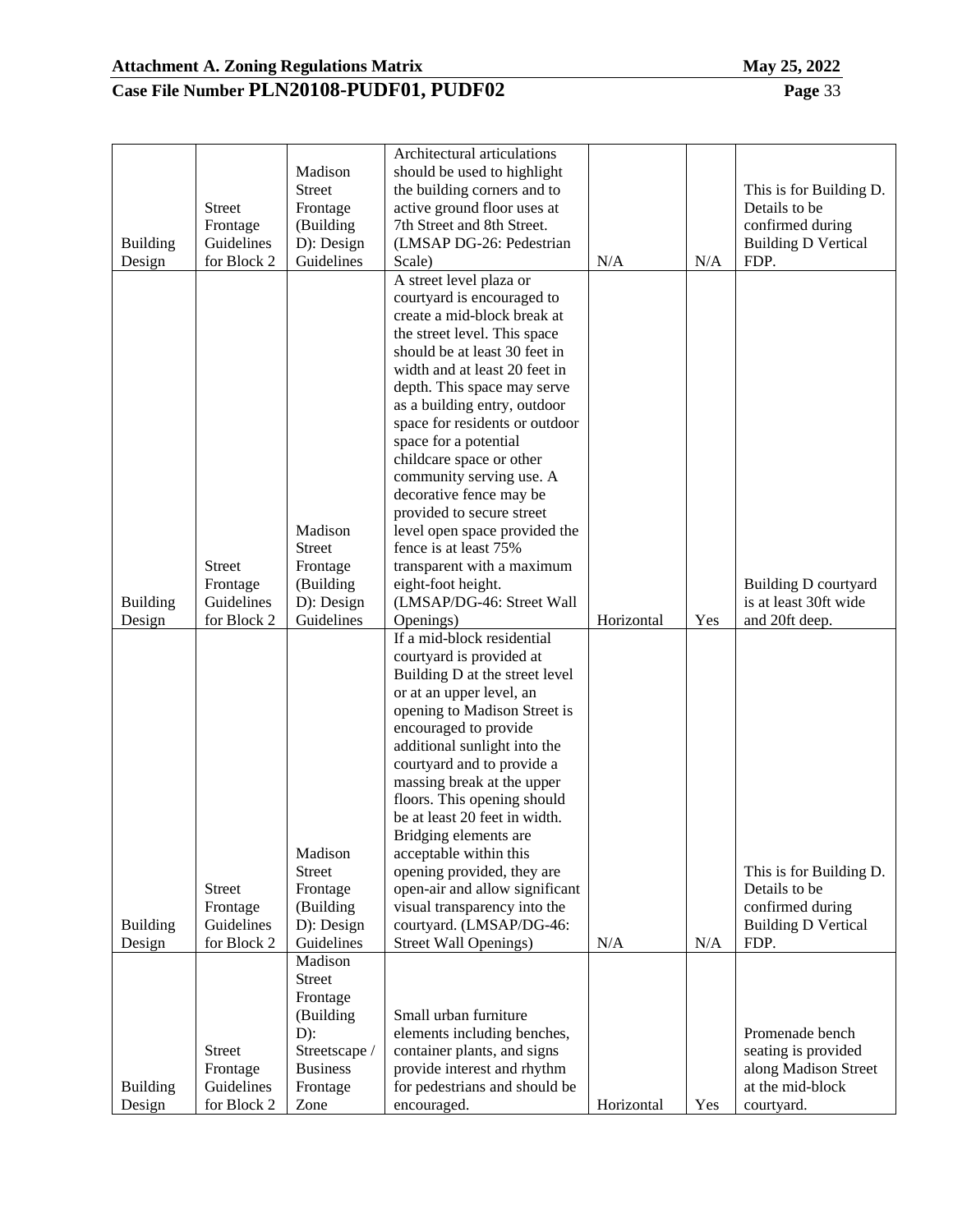Building Design

Street Frontage Guidelines for Block 2

Streetscape / Landscape Furniture Zone

#### **Case File Number PLN20108-PUDF01, PUDF02 Page** 34

|                           |                                                        | Madison<br><b>Street</b><br>Frontage<br>(Building                                                              | Sidewalk should be colored<br>with maximum amount of<br>lamp black allowable by the<br>City of Oakland standards.<br>Concrete jointing should                                                                                                                                                                                                                                                                     |            |     |                                                                                                                            |
|---------------------------|--------------------------------------------------------|----------------------------------------------------------------------------------------------------------------|-------------------------------------------------------------------------------------------------------------------------------------------------------------------------------------------------------------------------------------------------------------------------------------------------------------------------------------------------------------------------------------------------------------------|------------|-----|----------------------------------------------------------------------------------------------------------------------------|
| <b>Building</b>           | <b>Street</b><br>Frontage<br>Guidelines                | $D)$ :<br>Streetscape /<br>Pedestrian<br>Pathway                                                               | avoid a joint line at the center<br>of the walk width if at all<br>possible. Joints should be<br>tooled at 1/4 inch wide using                                                                                                                                                                                                                                                                                    |            |     | Not typically specified<br>at this level of detail in<br>an FDP, but we can<br>add this note to our                        |
| Design                    | for Block 2                                            | Zone                                                                                                           | a radius of $1/8$ inch each side.                                                                                                                                                                                                                                                                                                                                                                                 | Horizontal | Yes | materials plans.                                                                                                           |
| <b>Building</b><br>Design | <b>Street</b><br>Frontage<br>Guidelines<br>for Block 2 | Madison<br><b>Street</b><br>Frontage<br>(Building<br>$D)$ :<br>Streetscape /<br>Pedestrian<br>Pathway<br>Zone  | Corners of sidewalks should<br>be stamped with letters to<br>show name of street.                                                                                                                                                                                                                                                                                                                                 | Horizontal | Yes | Corners as designed<br>can accommodate<br>stamped street names.<br>Details to be<br>confirmed at later<br>stage of design. |
| <b>Building</b><br>Design | <b>Street</b><br>Frontage<br>Guidelines<br>for Block 2 | Madison<br><b>Street</b><br>Frontage<br>(Building<br>$D)$ :<br>Streetscape /<br>Pedestrian<br>Pathway<br>Zone  | New street trees are<br>encouraged along Madison to<br>provide additional livability.<br>(LMSAP/DG-110: Tree<br>Planting and Preservation)                                                                                                                                                                                                                                                                        | Horizontal | Yes | Five $(5)$ new street<br>trees are proposed<br>along Madison St.                                                           |
| <b>Building</b><br>Design | <b>Street</b><br>Frontage<br>Guidelines<br>for Block 2 | Madison<br><b>Street</b><br>Frontage<br>(Building<br>$D)$ :<br>Streetscape /<br>Landscape<br>Furniture<br>Zone | Tree wells should provide<br>continuous depth of soil<br>volume for tree health within<br>structural constraints of curb<br>and sidewalk. Tree wells<br>should be designed to<br>achieve healthy plant growth<br>including the provision of<br>adequate drainage and quality<br>planting soil. Durable, non-<br>woody, evergreen plants<br>should be selected for areas<br>likely to be impacted by<br>human feet | Horizontal | Yes | Tree wells designed<br>for healthy tree growth<br>range from 2 to 3 ft in<br>depth.                                        |
|                           |                                                        | Madison<br><b>Street</b><br>Frontage<br>(Building<br>$D)$ :                                                    | Furniture types include loop<br>bike racks, backed and non-<br>backed benches that face two<br>directions, and lights. All<br>products should be selected<br>to be durable for the heavy<br>impacts of an urban site such                                                                                                                                                                                         |            |     | Durable furniture, bike                                                                                                    |

as using thermally modified woods, powder coated or galvanized metals, concrete,

and other suitable materials. Horizontal Yes

racks, benches selected. See Sheet L4.03 for furniture

specs.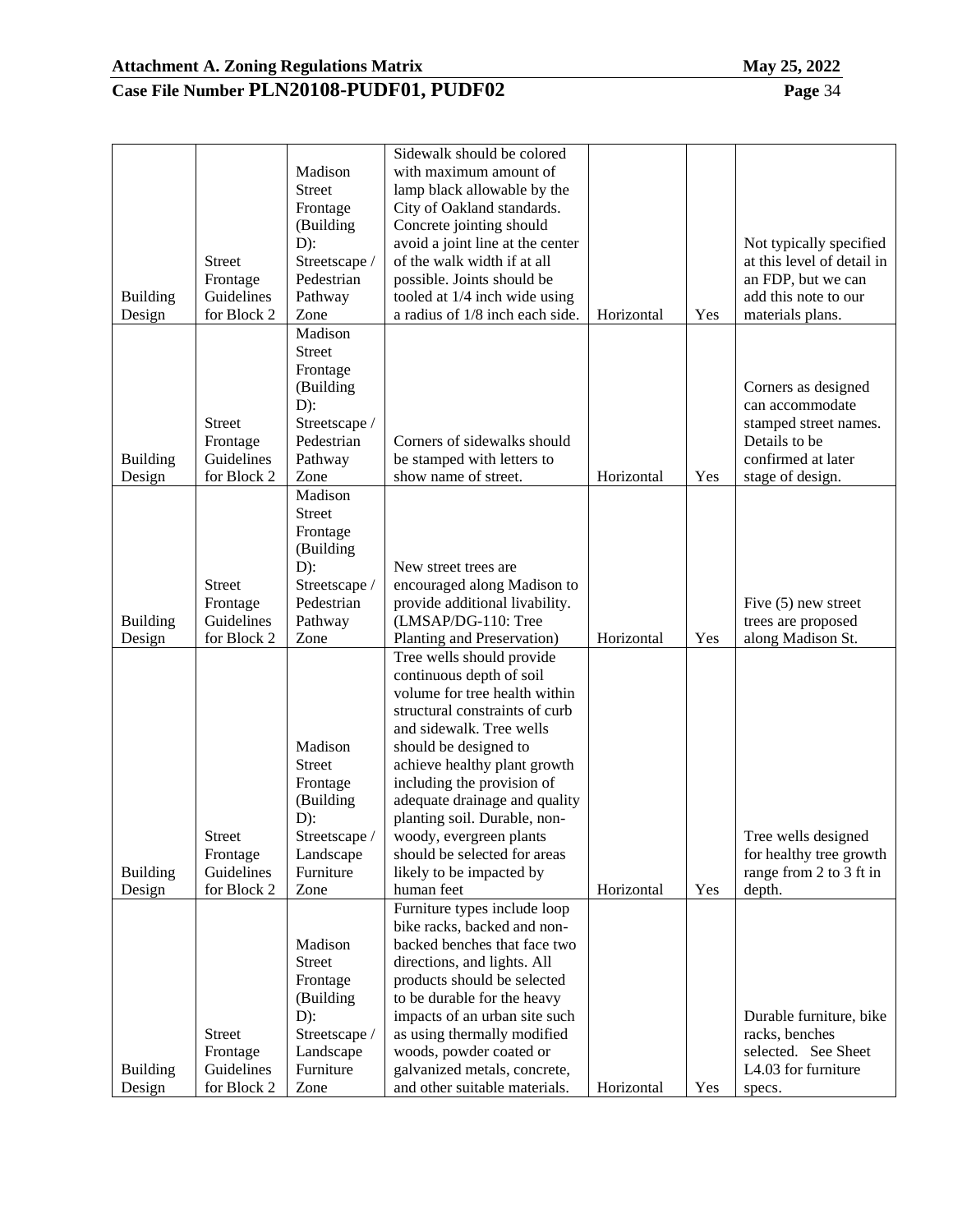| VIAV | 4J, 4U44 |
|------|----------|
|      |          |

|               |         |            | The following<br>recommendations are<br>guidelines for the larger open |            |           |                                               |
|---------------|---------|------------|------------------------------------------------------------------------|------------|-----------|-----------------------------------------------|
|               |         |            | spaces, not the sidewalk open                                          |            | See       |                                               |
| Open<br>Space | Block 1 | Open Space | space that is described above<br>in the street frontages:              | Horizontal | Belo<br>W | See Below                                     |
|               |         |            | In order to create a public                                            |            |           |                                               |
|               |         |            | realm that not only meets the                                          |            |           |                                               |
|               |         |            | needs of the community, but                                            |            |           |                                               |
|               |         |            | does so with the highest<br>attention to health, safety,               |            |           |                                               |
|               |         |            | and environmental                                                      |            |           |                                               |
|               |         |            | considerations the design                                              |            |           | Paseo is flanked by                           |
|               |         |            | should co-locate public or                                             |            |           | active retail                                 |
|               |         |            | active ground floor programs                                           |            |           | commercial uses as<br>well as the residential |
|               |         |            | and adjacent open space as an<br>important partnership in the          |            |           | lobbies for both                              |
|               |         |            | success of both.                                                       |            |           | Building A and                                |
|               |         |            | (LMSAP/DG-11: Crime                                                    |            |           | Building B to promote                         |
| Open          |         |            | Prevention through                                                     |            |           | active eyes on the                            |
| Space         | Block 1 | Open Space | Environmental Design)                                                  | Horizontal | Yes       | public space.                                 |
|               |         |            |                                                                        |            |           | Planting palette<br>creates a clear           |
|               |         |            |                                                                        |            |           | connection and                                |
|               |         |            |                                                                        |            |           | distinct vocabulary                           |
|               |         |            |                                                                        |            |           | along 8th and 9th                             |
|               |         |            |                                                                        |            |           | street which create a                         |
|               |         |            |                                                                        |            |           | direct three block<br>connection to           |
|               |         |            |                                                                        |            |           | Chinatown.                                    |
|               |         |            |                                                                        |            |           |                                               |
|               |         |            | Maximize planting                                                      |            |           | In the paseo, planting                        |
|               |         |            | opportunities are encouraged<br>to create identity, buffer, to         |            |           | is proposed along the<br>edges of the entire  |
|               |         |            | create strong edges and to                                             |            |           | paseo to soften the                           |
|               |         |            | generally increase greening                                            |            |           | connection between                            |
|               |         |            | that can be experienced by                                             |            |           | the built environment                         |
|               |         |            | users of the open space. It is                                         |            |           | and the public                                |
|               |         |            | recommended that planting<br>selections meet WELO                      |            |           | gathering spaces.<br>Minor revision of        |
|               |         |            | criteria and emphasize native                                          |            |           | allowing openings in                          |
|               |         |            | and drought tolerant tough                                             |            |           | the planting on the                           |
|               |         |            | urban plants. Plants should                                            |            |           | north of the paseo,                           |
|               |         |            | also be selected for cultural                                          |            |           | would allow additional                        |
|               |         |            | resonance with Chinatown.                                              |            |           | access to later phased                        |
| Open<br>Space | Block 1 | Open Space | (LMSAP/DG-84 through<br>DG-87: Landscaping)                            | Horizontal | Yes       | market-rate Building<br>A.                    |
|               |         |            | It is encouraged to maximize                                           |            |           | Awnings flanking the                          |
|               |         |            | a variety of conditions that                                           |            |           | paseo will provide                            |
|               |         |            | include, sunny, shady,                                                 |            |           | shade cover and                               |
|               |         |            | partially sunny, partially                                             |            |           | changing lighting                             |
| Open<br>Space | Block 1 | Open Space | shady in well-scaled and<br>hospitable locations for                   | Horizontal | Yes       | conditions throughout<br>the day will provide |
|               |         |            |                                                                        |            |           |                                               |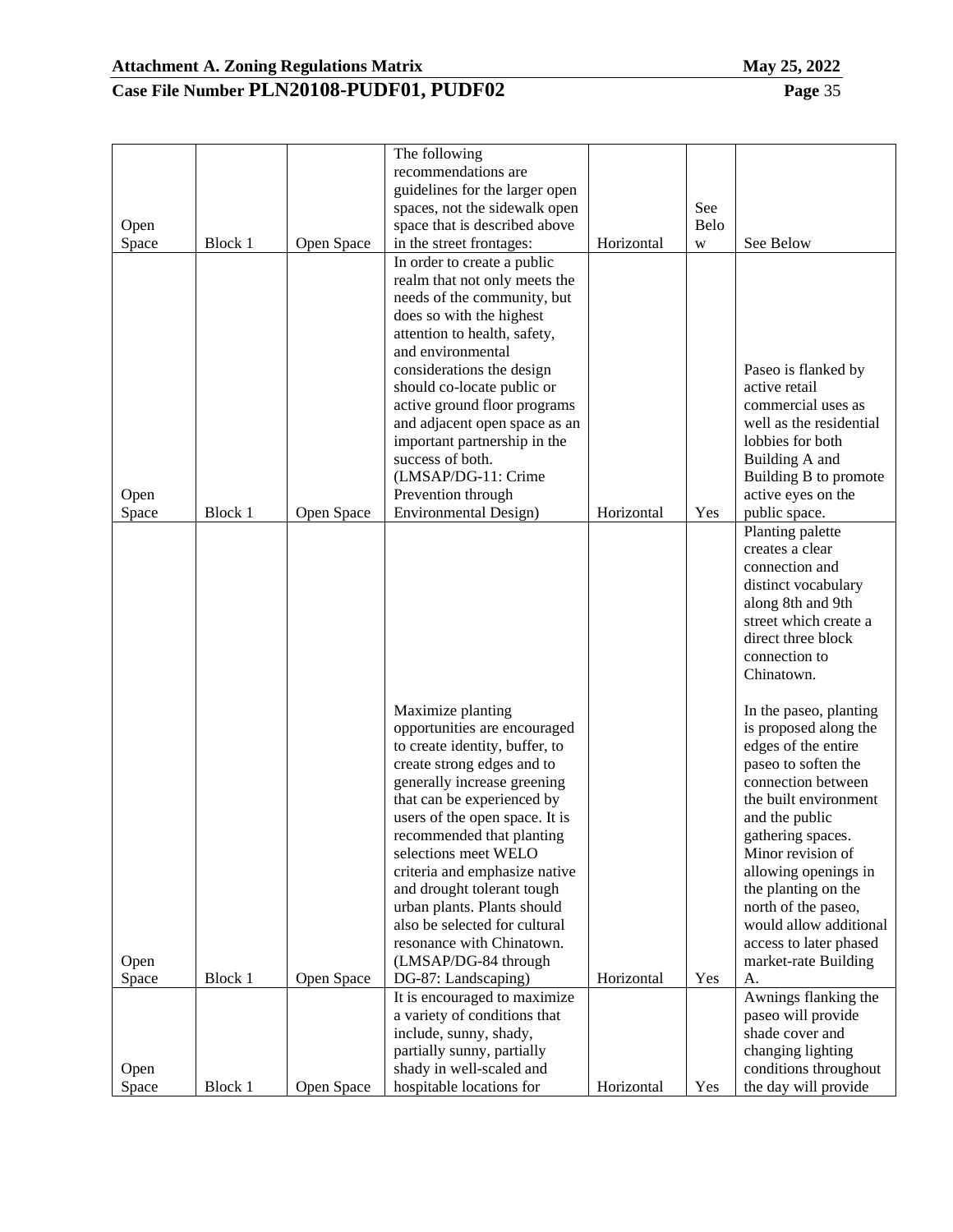| и<br>ı | $-404$ |
|--------|--------|
|        |        |

|       |         |          | seating. (LMSAP/DG-137:          |            |     | varied sun exposure in                       |
|-------|---------|----------|----------------------------------|------------|-----|----------------------------------------------|
|       |         |          | Sun Exposure)                    |            |     | the paseo.                                   |
|       |         |          |                                  |            |     | Dining is concentrated                       |
|       |         |          |                                  |            |     | at the west end of the                       |
|       |         |          | Concentrate outdoor dining at    |            |     | paseo to capture                             |
|       |         |          | the west end of the Paseo to     |            |     | maximum visibility                           |
|       |         |          | create a destination with        |            |     | for BART riders and                          |
|       |         |          |                                  |            |     | transit riders in the                        |
| Open  |         |          | multiple co-located options      |            |     | Oak Street corridor.                         |
| Space | Block 1 | Paseo    | for dining.                      | Horizontal | Yes |                                              |
|       |         |          |                                  |            |     | Varied gathering<br>spaces for dining,       |
|       |         |          |                                  |            |     | passive gathering, and                       |
|       |         |          |                                  |            |     |                                              |
|       |         |          |                                  |            |     | more quiet                                   |
|       |         |          |                                  |            |     | contemplative space is                       |
|       |         |          |                                  |            |     | all programmed                               |
|       |         |          |                                  |            |     | throughout the paseo.<br>The west end is the |
|       |         |          |                                  |            |     | more active                                  |
|       |         |          |                                  |            |     | commercial facing and                        |
|       |         |          |                                  |            |     | transit interface, the                       |
|       |         |          |                                  |            |     | middle is an area for                        |
|       |         |          |                                  |            |     | passive recreation and                       |
|       |         |          | Create a layered program of      |            |     | play, and the eastern                        |
|       |         |          | use within the Paseo that is     |            |     | end is quieter and                           |
|       |         |          | attractive at different times of |            |     | interfaces directly with                     |
|       |         |          | day and attracts                 |            |     | the residential lobbies                      |
|       |         |          | multigenerational users.         |            |     | and amenity spaces in                        |
| Open  |         |          | (LMSAP/DG-142: Amenities         |            |     | Building A and                               |
| Space | Block 1 | Paseo    | and DG-146 through 148)          | Horizontal | Yes | Building B.                                  |
|       |         |          |                                  |            |     | High quality materials                       |
|       |         |          |                                  |            |     | are proposed in the                          |
|       |         |          | Utilize materials that are       |            |     | paseo that speak to the                      |
|       |         |          | appropriate to the civic and     |            |     | civic nature of this                         |
|       |         |          | public nature of this location   |            |     | destination and transit                      |
|       |         |          | and meet BART's Facilities       |            |     | thoroughfare. See                            |
| Open  |         |          | Standards. (LMSAP/DG-143:        |            |     | Sheet L4.03 and L6.1                         |
| Space | Block 1 | Paseo    | Surfaces)                        | Horizontal | Yes | for materials.                               |
|       |         |          |                                  |            |     | A BART light weight                          |
|       |         |          | Paseo design shall               |            |     | maintenance vehicle                          |
|       |         |          | accommodate BART                 |            |     | can be accommodated                          |
|       |         |          | maintenance truck                |            |     | through the planned                          |
|       |         |          | accessibility for regular        |            |     | paseo improvements                           |
| Open  |         |          | maintenance of BART              |            |     | and between moveable                         |
| Space | Block 1 | Paseo    | infrastructure."                 | Horizontal | Yes | furniture.                                   |
|       |         |          | Planting in the Paseo must       |            |     |                                              |
|       |         |          | conform with BART                |            |     |                                              |
|       |         |          | Facilities Standards for work    |            |     |                                              |
|       |         |          | over existing BART tunnels.      |            |     | Planting has been                            |
|       |         |          | The planting must be hand        |            |     | reviewed by BART                             |
|       |         |          | watered and drainage must be     |            |     | and meets their                              |
|       |         |          | directed off-site. Structural    |            |     | standards for                                |
| Open  |         | Paseo:   | load criteria for the tunnel     |            |     | maintenance and soil                         |
| Space | Block 1 | Planting | may limit soil volume and        | Horizontal | Yes | volume.                                      |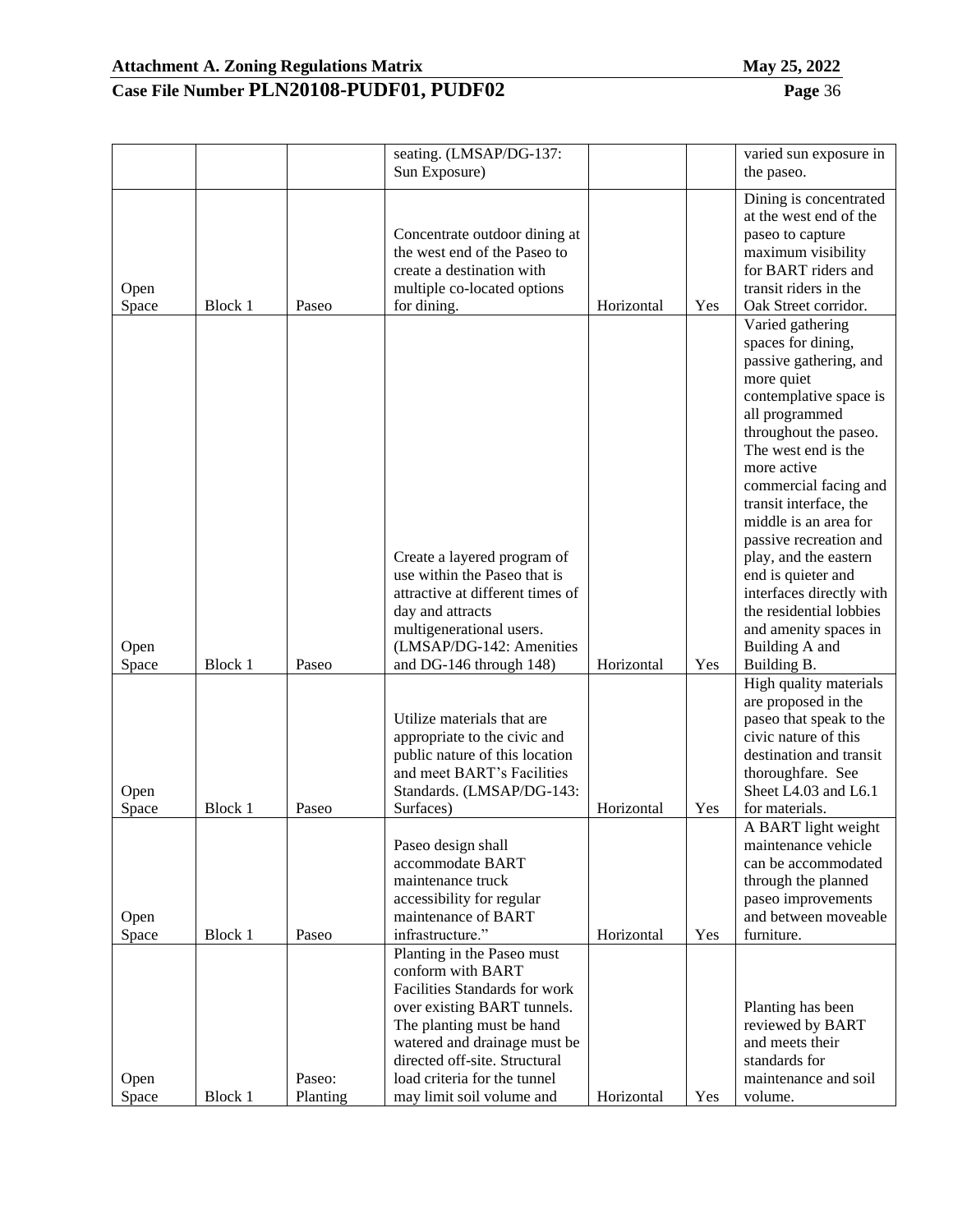|               |         |                     | therefore the size or type of<br>plants that could be planted<br>here. The community process<br>has resulted in a strong desire<br>to maximize greening, so the<br>design should try to achieve |            |     |                                           |
|---------------|---------|---------------------|-------------------------------------------------------------------------------------------------------------------------------------------------------------------------------------------------|------------|-----|-------------------------------------------|
|               |         |                     | as much planting as possible<br>within these above stated                                                                                                                                       |            |     |                                           |
|               |         |                     | constraints.                                                                                                                                                                                    |            |     |                                           |
|               |         |                     | Plant selected should be low                                                                                                                                                                    |            |     |                                           |
|               |         |                     | water, durable in a heavily<br>used urban realm, and                                                                                                                                            |            |     |                                           |
|               |         |                     | provide evergreen lush                                                                                                                                                                          |            |     |                                           |
|               |         |                     | planting year-round. Where                                                                                                                                                                      |            |     | A variety of plant                        |
|               |         |                     | possible with sun exposure,                                                                                                                                                                     |            |     | species provide                           |
|               |         |                     | native plants, pollinator                                                                                                                                                                       |            |     | greening throughout                       |
|               |         |                     | species, seasonal change, and                                                                                                                                                                   |            |     | the year and various                      |
|               |         |                     | culturally relevant plants                                                                                                                                                                      |            |     | seasons. See Sheet                        |
| Open          |         | Paseo:              | should take priority in                                                                                                                                                                         |            |     | L7.3, L7.4 for Planting                   |
| Space         | Block 1 | Planting            | selections.                                                                                                                                                                                     | Horizontal | Yes | Palette.                                  |
|               |         |                     | Adequate soil volume and                                                                                                                                                                        |            |     |                                           |
|               |         | Paseo:              | drainage should be provided                                                                                                                                                                     |            |     | Adequate soil volume                      |
| Open<br>Space | Block 1 | Planting            | for the long-term health of<br>the plants.                                                                                                                                                      | Horizontal | Yes | proposed for plant<br>species proposed.   |
|               |         |                     | Seating should be provided in                                                                                                                                                                   |            |     |                                           |
|               |         |                     | a variety of types including                                                                                                                                                                    |            |     | Fixed bench seating                       |
|               |         |                     | movable, fixed, communal,                                                                                                                                                                       |            |     | around planters as                        |
| Open<br>Space | Block 1 | Paseo:<br>Furniture | tiered, face to face, lounging,<br>and back-to-back.                                                                                                                                            | Horizontal | Yes | well as moveable<br>furniture proposed.   |
|               |         |                     |                                                                                                                                                                                                 |            |     | Furniture located in a                    |
|               |         |                     |                                                                                                                                                                                                 |            |     | variety of locations                      |
|               |         |                     |                                                                                                                                                                                                 |            |     | throughout the paseo                      |
|               |         |                     |                                                                                                                                                                                                 |            |     | to maximize utility in<br>a variety of    |
|               |         |                     | Locations of seating should                                                                                                                                                                     |            |     | microclimates and as                      |
|               |         |                     | consider microclimate                                                                                                                                                                           |            |     | daylight exposure                         |
| Open          |         | Paseo:              | including wind, sun, and                                                                                                                                                                        |            |     | changes throughout                        |
| Space         | Block 1 | Furniture           | shade.                                                                                                                                                                                          | Horizontal | Yes | the day.                                  |
|               |         |                     | Furniture should be high                                                                                                                                                                        |            |     |                                           |
|               |         |                     | quality, durable, and                                                                                                                                                                           |            |     |                                           |
|               |         |                     | beautiful. Color palette and                                                                                                                                                                    |            |     |                                           |
|               |         |                     | material for furniture                                                                                                                                                                          |            |     | Durable furniture, bike                   |
|               |         |                     | elements should be composed                                                                                                                                                                     |            |     | racks, benches                            |
|               |         |                     | with both Paseo materials                                                                                                                                                                       |            |     | selected. See Sheet                       |
| Open          |         | Paseo:              | and architectural facade                                                                                                                                                                        |            |     | L4.03 and L5.1for                         |
| Space         | Block 1 | Furniture           | materials.<br>Waste stations should                                                                                                                                                             | Horizontal | Yes | furniture specs.<br>Trash locations to be |
| Open          |         | Paseo:              | provide for trash, recycling,                                                                                                                                                                   |            |     | detailed at later stage                   |
| Space         | Block 1 | Furniture           | and compost.                                                                                                                                                                                    | Horizontal | Yes | of design.                                |
| Open          |         | Paseo:              | No ash urns should be                                                                                                                                                                           |            |     |                                           |
| Space         | Block 1 | Furniture           | provided.                                                                                                                                                                                       | Horizontal | Yes | No ash urns provided.                     |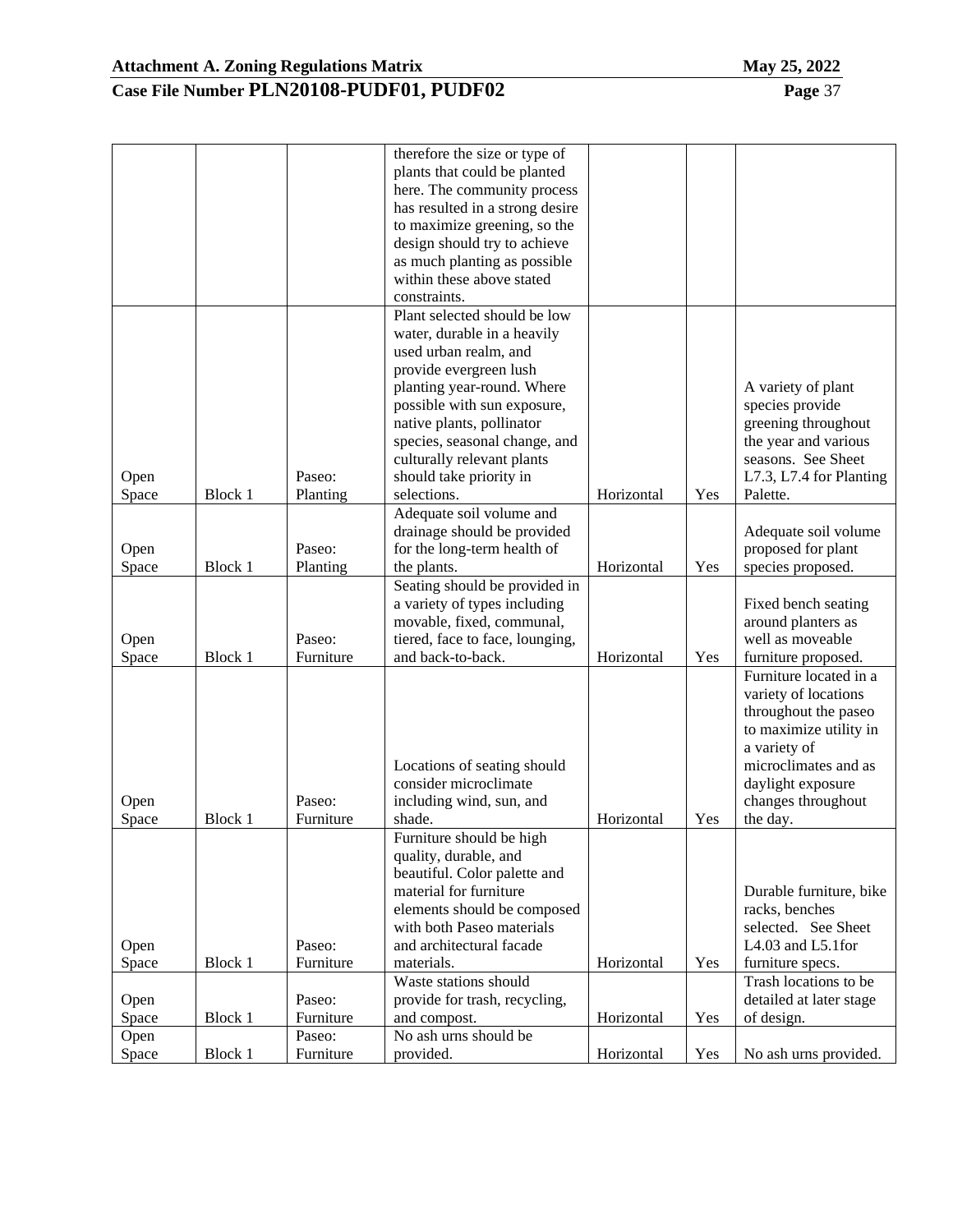| <u> המח</u> |  |
|-------------|--|

|       |         |           |                                         |            |     | See lighting Plan and    |
|-------|---------|-----------|-----------------------------------------|------------|-----|--------------------------|
|       |         |           |                                         |            |     | Specs on Sheet L11.1-    |
|       |         |           | Site lighting should be                 |            |     | $-L11.6$ of the          |
|       |         |           | designed to provide a                   |            |     | Horizontal FDP.          |
|       |         |           | consistent level of lighting            |            |     | Ample lighting in the    |
|       |         |           | for faces across the Project            |            |     | paseo provides for       |
| Open  |         | Paseo:    | site and at transitions off the         |            |     | diverse but consistent   |
| Space | Block 1 | Lighting  | Project area.                           | Horizontal | Yes | lighting zones.          |
|       |         |           | The Paseo identity during               |            |     |                          |
|       |         |           | early evening gathering and             |            |     |                          |
|       |         |           | dining should be                        |            |     |                          |
|       |         |           | strengthened with lighting              |            |     |                          |
|       |         |           | that creates and celebrates the         |            |     | A lighting cluster at    |
|       |         |           | cultural identity of this site.         |            |     | the western end of the   |
|       |         |           | Lanterns, color, and other              |            |     | paseo creates a visual   |
|       |         |           | lighting should be used to              |            |     | anchor above the         |
|       |         | Paseo:    |                                         |            |     | paseo which will draw    |
| Open  |         | Lighting  | create a ceiling and sense of<br>place. |            |     |                          |
| Space | Block 1 |           |                                         | Horizontal | Yes | in pedestrians.          |
|       |         |           | Pavement in the Paseo must              |            |     |                          |
|       |         |           | conform with BART                       |            |     |                          |
| Open  |         | Paseo:    | Facilities Standards for work           |            |     | Paving complies with     |
| Space | Block 1 | Pavement  | over existing BART tunnels.             | Horizontal | Yes | BFS standards.           |
|       |         |           | Pavement must be easily                 |            |     | Paving complies with     |
|       |         |           | cleaned and durable for the             |            |     | BFS standards. See       |
|       |         |           | heavy uses that are                     |            |     | Sheet L4.03 of the       |
| Open  |         | Paseo:    | anticipated at most urban               |            |     | Horizontal FDP for       |
| Space | Block 1 | Pavement  | transit locations.                      | Horizontal | Yes | materials spec.          |
|       |         |           | Cast-in-place concrete with             |            |     | Paving complies with     |
|       |         |           | Lithocrete finish or other              |            |     | BFS standards. See       |
|       |         |           | durable materials may be                |            |     | Sheet L4.03 of the       |
| Open  |         | Paseo:    | used for strong graphic                 |            |     | Horizontal FDP for       |
| Space | Block 1 | Pavement  | pattern.                                | Horizontal | Yes | materials spec.          |
|       |         |           |                                         |            |     | See Horizontal FDP       |
|       |         |           |                                         |            |     | Sheet L4.03 for          |
|       |         |           |                                         |            |     | materials spec and       |
|       |         |           |                                         |            |     | trench grate. See        |
|       |         |           |                                         |            |     | Horizontal FDP Sheet     |
|       |         |           |                                         |            |     | L8.0 Grading Plan for    |
|       |         |           |                                         |            |     | location of trench       |
| Open  |         | Paseo:    | Trench grate will integrate             |            |     | conforming to paving     |
| Space | Block 1 | Pavement  | with ground floor pattern.              | Horizontal | Yes | pattern.                 |
|       |         |           | In consideration of local               |            |     | Please refer to Vertical |
|       |         |           | ecology of Lake Merritt and             |            |     | FDP Sheet L2.0 for       |
|       |         |           | the open water, roof deck               |            |     | planting design.         |
|       |         |           | plantings should provide                |            |     | Additional detail        |
|       |         |           | ecosystem services in the               |            |     | clarifying how the       |
|       |         |           | form of a pollinator garden.            |            |     | planting is selected for |
| Open  |         |           | (LMSAP/DG-84 through                    |            |     | pollinator species will  |
| Space | Block 1 | Roof Deck | DG-87)                                  | Vertical   | Yes | be added.                |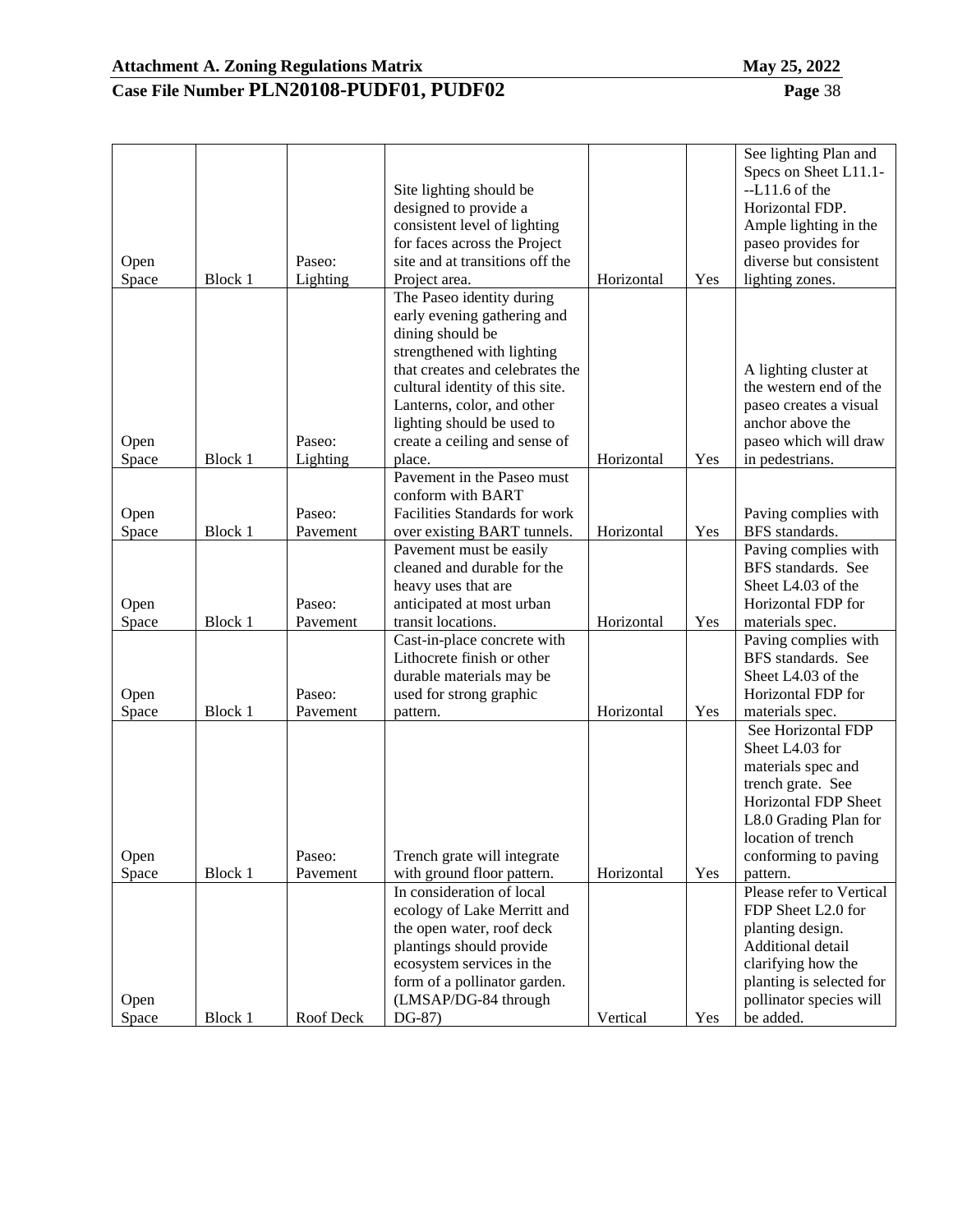|               |         |                    |                                                    |            |     | Building B will<br>include a roof deck on      |
|---------------|---------|--------------------|----------------------------------------------------|------------|-----|------------------------------------------------|
|               |         |                    |                                                    |            |     | the 7th Floor that                             |
|               |         |                    |                                                    |            |     | overlooks the BART                             |
|               |         |                    |                                                    |            |     | transit plaza on the                           |
|               |         |                    |                                                    |            |     | Oak St. frontage, and                          |
|               |         |                    |                                                    |            |     | beyond towards core                            |
|               |         |                    |                                                    |            |     | commercial                                     |
|               |         |                    |                                                    |            |     | Chinatown. This will                           |
|               |         |                    |                                                    |            |     | include a community                            |
|               |         |                    |                                                    |            |     | room and laundry<br>room with generous         |
|               |         |                    |                                                    |            |     | windows and doors                              |
|               |         |                    |                                                    |            |     | that open up to a deck                         |
|               |         |                    |                                                    |            |     | with ample seating                             |
|               |         |                    |                                                    |            |     | and planting, for                              |
|               |         |                    | Program and utilization of                         |            |     | residents to enjoy.                            |
|               |         |                    | roof decks should provide                          |            |     | More details can be                            |
|               |         |                    | activation and diverse                             |            |     | found on the Vertical                          |
| Open          |         |                    | opportunities by                                   |            |     | FDP set sheet L1.0 -                           |
| Space         | Block 1 | Roof Deck          | multigenerational users.                           | Vertical   | Yes | L <sub>2.0</sub> and A <sub>2.03</sub> .       |
|               |         |                    | Entry plaza pavement should                        |            |     | See Horizontal FDP                             |
|               |         |                    | use high quality materials                         |            |     | Sheet L4.03 for                                |
|               |         |                    | and be differentiated from                         |            |     | materials spec which                           |
|               |         |                    | adjacent sidewalks.                                |            |     | differentiate entry<br>plaza from adjacent     |
| Open<br>Space | Block 2 | <b>Entry Plaza</b> | (LMSAG/DG-145: High<br><b>Quality Materials)</b>   | Horizontal | Yes | sidewalks.                                     |
|               |         |                    |                                                    |            |     | <b>Stairs in Building B</b>                    |
|               |         |                    |                                                    |            |     | speak to stairs directly                       |
|               |         |                    |                                                    |            |     | in the Paseo (entry at                         |
|               |         |                    |                                                    |            |     | 8th & Fallon) as part                          |
|               |         |                    |                                                    |            |     | of a wholistic entry                           |
|               |         |                    |                                                    |            |     | experience into the                            |
|               |         |                    |                                                    |            |     | Building and Paseo.                            |
|               |         |                    |                                                    |            |     | Additionally, the                              |
|               |         |                    |                                                    |            |     | glazing on both sides                          |
|               |         |                    | Visual connection to interiors                     |            |     | of the ground floor                            |
|               |         |                    | of the building should be<br>maintained for people |            |     | community room<br>(mid-block at 8th St.)       |
|               |         |                    | arriving or departing from the                     |            |     | will provide an                                |
|               |         |                    | building. (LMSAP/DG-11:                            |            |     | interrupted visual                             |
| Open          |         |                    | Crime Prevention through                           |            |     | connection between                             |
| Space         | Block 2 | <b>Entry Plaza</b> | <b>Environmental Design)</b>                       | Vertical   | Yes | 8th St. and the Paseo.                         |
|               |         |                    | Create a layered program of                        |            |     |                                                |
|               |         |                    | use within the courtyard that                      |            |     |                                                |
|               |         |                    | is attractive at different times                   |            |     |                                                |
|               |         |                    | of day and attracts                                |            |     | This is for Building D.                        |
|               |         |                    | multigenerational users.                           |            |     | Details to be                                  |
| Open          |         | Residential        | (LMSAP/DG-142:<br>Amenities, DG-146 through        |            |     | confirmed during<br><b>Building D Vertical</b> |
| Space         | Block 2 | Courtyard          | DG-148)                                            | Vertical   | N/A | FDP.                                           |
|               |         |                    | Provide low-water and native                       |            |     | This is for Building D.                        |
| Open          |         | Residential        | planting that contributes to                       |            |     | Details to be                                  |
| Space         | Block 2 | Courtyard          | the local ecology.                                 | Vertical   | N/A | confirmed during                               |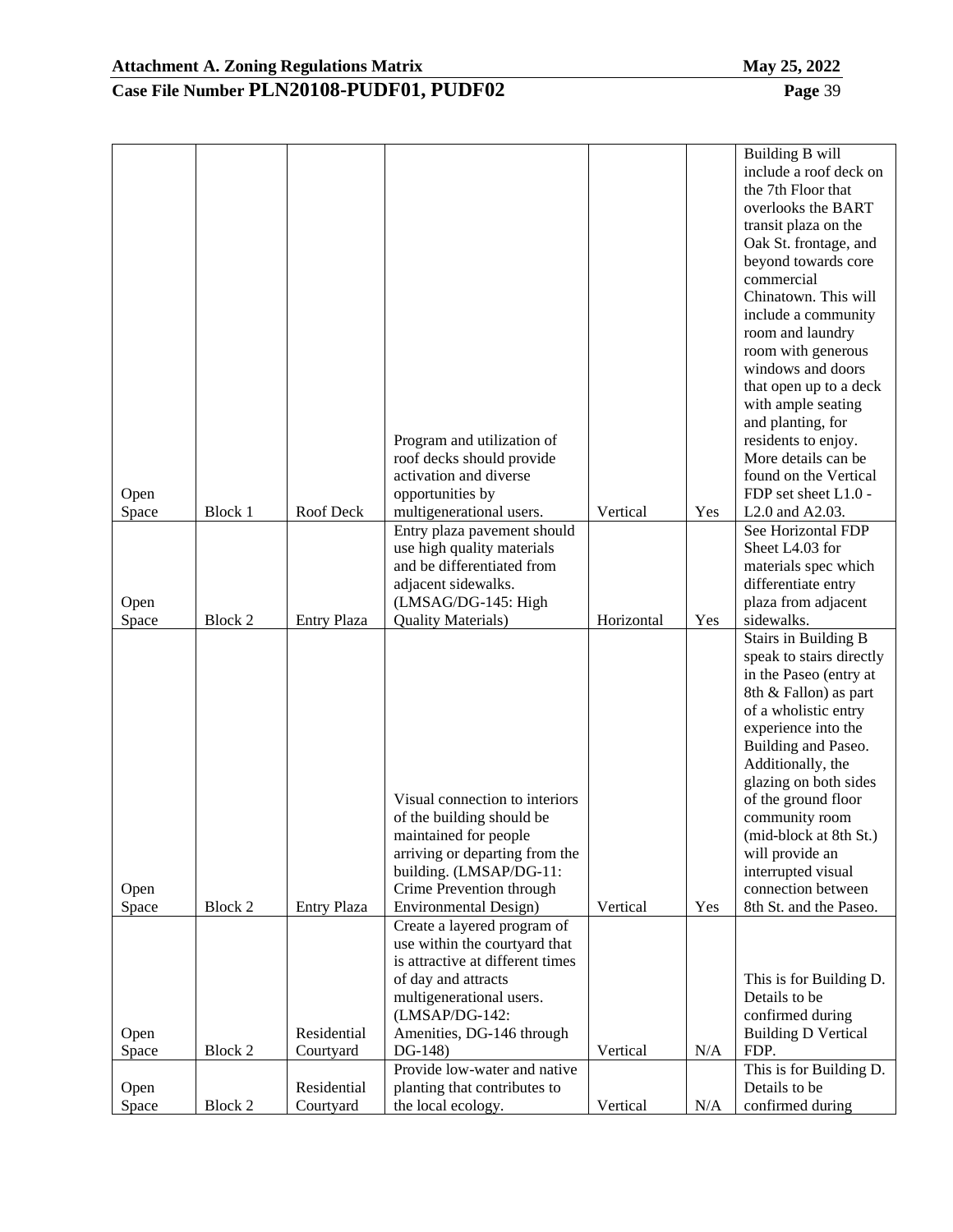| п | 40A |
|---|-----|
|   | -   |

| Children's play environments<br>must meet the required codes<br>of play spaces, but should<br>also connect children with<br>the natural world through<br>materials, planting selections,<br>Daycare<br>Building D daycare<br>Open<br>Block 2<br>Open Space<br>and art.<br>Horizontal<br>Yes<br>open space conforms.<br>Space<br>Sign Permit to be<br>permit. For Vertical<br>FDP, see sheet G0.18<br>for signage plan. For<br>Horizontal FDP, see<br>Sheet L9.1 for signage<br>plan.<br>DG-79 Illumination -<br>Complies.<br>DG-80 Visibility -<br>Complies. Signs are<br>placed for easy<br>visibility for residents<br>and transit riders.<br>DG-81 Architectural<br>Compatibility -<br>Complies. Will fit<br>context of the<br>Neighborhood,<br>Building, and<br>applicable<br>surrounding/backgrou<br>nd materials.<br>DG-82 Consistency<br>w/Area Character -<br>Complies. Signage<br>designed to promote a<br>strong connection to<br>Signage will be consistent<br>Chinatown.<br>with the guidelines set forth<br>DG-83 Legibility -<br>in the Lake Merritt Station<br>Complies. Exact copy<br>and typography to be<br>Area Plan Design Guidelines<br>Consistenc<br>confirmed at later<br>(LMSAP/DG-79 through |         |             | (LMSAP/DG-84 through<br>DG-87) |      |     | <b>Building D Vertical</b><br>FDP.         |
|-----------------------------------------------------------------------------------------------------------------------------------------------------------------------------------------------------------------------------------------------------------------------------------------------------------------------------------------------------------------------------------------------------------------------------------------------------------------------------------------------------------------------------------------------------------------------------------------------------------------------------------------------------------------------------------------------------------------------------------------------------------------------------------------------------------------------------------------------------------------------------------------------------------------------------------------------------------------------------------------------------------------------------------------------------------------------------------------------------------------------------------------------------------------------------------------------------------------------|---------|-------------|--------------------------------|------|-----|--------------------------------------------|
|                                                                                                                                                                                                                                                                                                                                                                                                                                                                                                                                                                                                                                                                                                                                                                                                                                                                                                                                                                                                                                                                                                                                                                                                                       |         |             |                                |      |     |                                            |
| V                                                                                                                                                                                                                                                                                                                                                                                                                                                                                                                                                                                                                                                                                                                                                                                                                                                                                                                                                                                                                                                                                                                                                                                                                     | Signage | Consistency | DG-83).                        | Both | Yes | pursued under separate<br>stage of design. |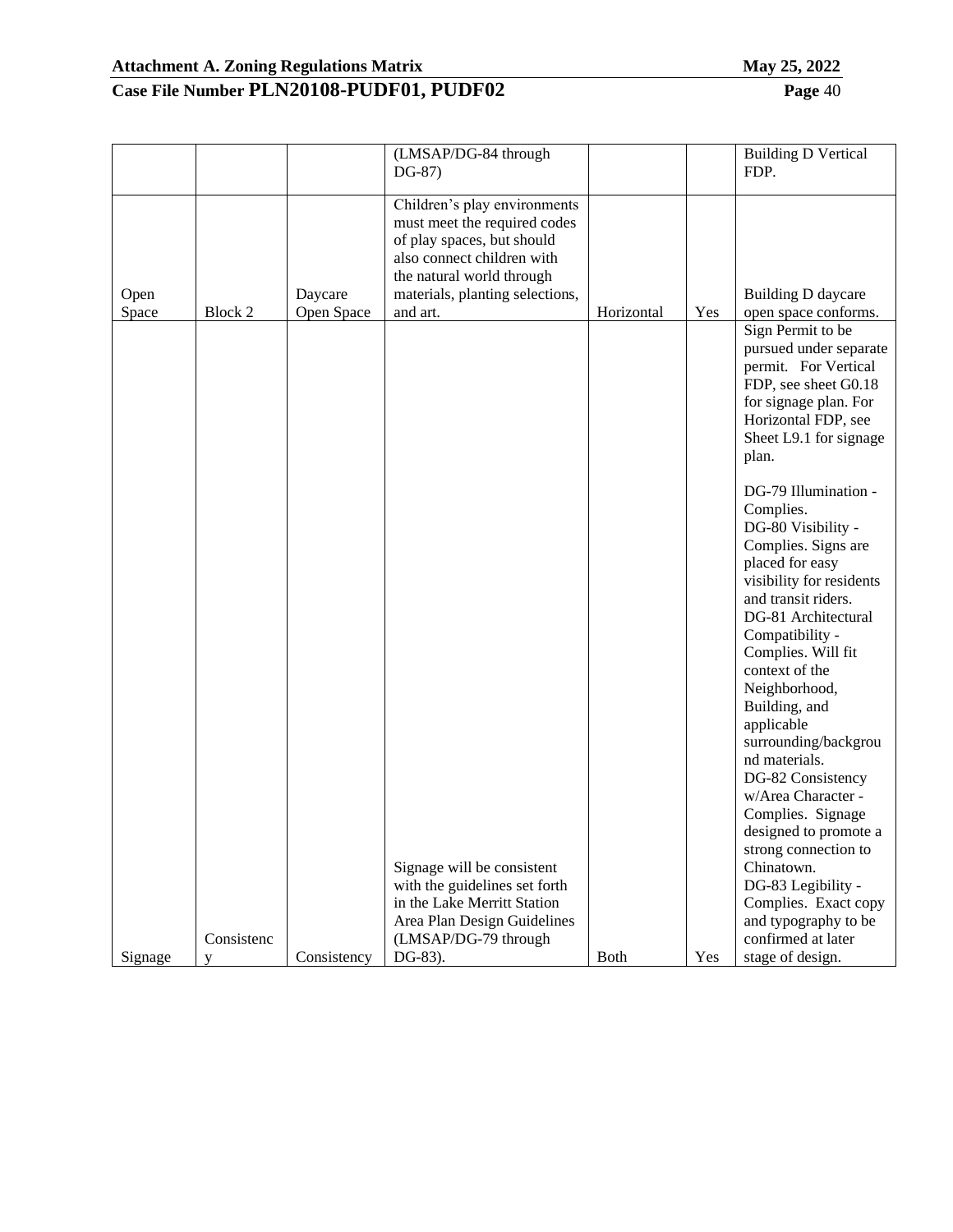|         |            |            |                                                                                                                                                                                                                                                                                                     |              |     | Sign Permit to be<br>pursued under separate<br>permit. For Vertical<br>FDP, see sheet G0.18<br>for signage plan. For<br>Horizontal FDP, see<br>Sheet L9.1 for signage<br>plan.                                                                                                                                                                                                                                                                                                                                                       |
|---------|------------|------------|-----------------------------------------------------------------------------------------------------------------------------------------------------------------------------------------------------------------------------------------------------------------------------------------------------|--------------|-----|--------------------------------------------------------------------------------------------------------------------------------------------------------------------------------------------------------------------------------------------------------------------------------------------------------------------------------------------------------------------------------------------------------------------------------------------------------------------------------------------------------------------------------------|
|         |            |            | Signage should be designed<br>to reinforce the overall<br>design character of the Lake<br>Merritt Project. Signs and<br>mounting systems should be<br>integrated into the exterior<br>design and should be<br>constructed of high-quality<br>materials that complement<br>the exterior material and |              |     | DG-79 Illumination -<br>Complies.<br>DG-80 Visibility -<br>Complies. Signs are<br>placed for easy<br>visibility for residents<br>and transit riders.<br>DG-81 Architectural<br>Compatibility -<br>Complies. Will fit<br>context of the<br>Neighborhood,<br>Building, and<br>applicable<br>surrounding/backgrou<br>nd materials.<br>DG-82 Consistency<br>w/Area Character -<br>Complies. Signage<br>designed to promote a<br>strong connection to<br>Chinatown.<br>DG-83 Legibility -<br>Complies. Exact copy<br>and typography to be |
|         | Integrated | Integrated | color palette. (LMSAP/DG-                                                                                                                                                                                                                                                                           |              |     | confirmed at later                                                                                                                                                                                                                                                                                                                                                                                                                                                                                                                   |
| Signage | Design     | Design     | 79 through DG-82)                                                                                                                                                                                                                                                                                   | <b>B</b> oth | Yes | stage of design.                                                                                                                                                                                                                                                                                                                                                                                                                                                                                                                     |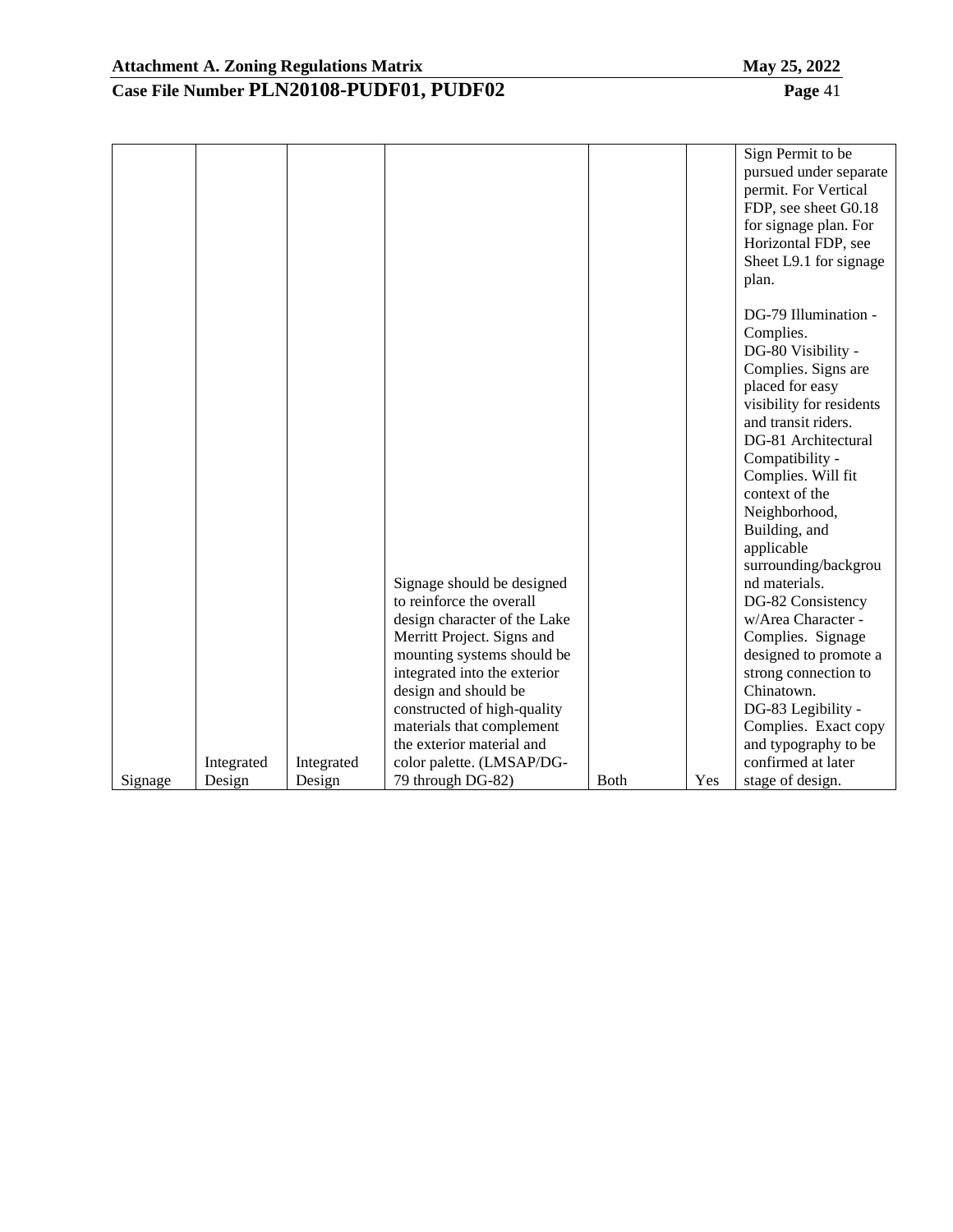|          |             |              |                                                               |              |     | Sign Permit to be<br>pursued under separate<br>permit. For Vertical<br>FDP, see sheet G0.18<br>for signage plan. For<br>Horizontal FDP, see<br>Sheet L9.1 for signage<br>plan.<br>DG-79 Illumination -<br>Complies. |
|----------|-------------|--------------|---------------------------------------------------------------|--------------|-----|---------------------------------------------------------------------------------------------------------------------------------------------------------------------------------------------------------------------|
|          |             |              |                                                               |              |     | DG-80 Visibility -<br>Complies. Signs are<br>placed for easy<br>visibility for residents<br>and transit riders.<br>DG-81 Architectural<br>Compatibility -<br>Complies. Will fit<br>context of the                   |
|          |             |              |                                                               |              |     | Neighborhood,<br>Building, and                                                                                                                                                                                      |
|          |             |              |                                                               |              |     | applicable<br>surrounding/backgrou                                                                                                                                                                                  |
|          |             |              | Signage should be located                                     |              |     | nd materials.                                                                                                                                                                                                       |
|          |             |              | and designed to be readily                                    |              |     | DG-82 Consistency                                                                                                                                                                                                   |
|          |             |              | visible by pedestrians.<br>Graphics should be designed        |              |     | w/Area Character -<br>Complies. Signage                                                                                                                                                                             |
|          |             |              | to be highly legible and                                      |              |     | designed to promote a                                                                                                                                                                                               |
|          |             |              | consistent with the exterior                                  |              |     | strong connection to                                                                                                                                                                                                |
|          |             |              | design intent. Illumination                                   |              |     | Chinatown.                                                                                                                                                                                                          |
|          |             |              | should be provided to ensure                                  |              |     | DG-83 Legibility -                                                                                                                                                                                                  |
|          | Visibility  |              | signage is visible in the                                     |              |     | Complies. Exact copy                                                                                                                                                                                                |
|          | and         | Visibility   | evening hours. (LMSAP/DG-                                     |              |     | and typography to be                                                                                                                                                                                                |
|          | Illuminatio | and          | 79: Illumination, DG-83:                                      |              |     | confirmed at later                                                                                                                                                                                                  |
| Signage  | n           | Illumination | Legibility and Readability)                                   | <b>B</b> oth | Yes | stage of design.                                                                                                                                                                                                    |
|          |             |              | Exterior site lighting will be<br>consistent with most of the |              |     | For Vertical FDP, see<br>Sheets LT2.00 -                                                                                                                                                                            |
|          |             |              | guidelines set forth in the                                   |              |     | LT3.00. For                                                                                                                                                                                                         |
|          |             |              | Lake Merritt Station Area                                     |              |     | Horizontal FDP, see                                                                                                                                                                                                 |
|          |             |              | Plan Design Guidelines                                        |              |     | Sheet L11.1 --- L11.6.                                                                                                                                                                                              |
|          |             |              | (LMSAP/DG-123: Lighting                                       |              |     |                                                                                                                                                                                                                     |
|          |             |              | and Safety, DG-124:                                           |              |     | DG-123 Lighting $&$                                                                                                                                                                                                 |
|          |             |              | Pedestrian-Oriented Lighting,                                 |              |     | Safety - Complies.                                                                                                                                                                                                  |
|          |             |              | DG-150: Lighting) However,                                    |              |     | Public spaces are well<br>lit.                                                                                                                                                                                      |
|          |             |              | the additional of light as a<br>goal without consideration of |              |     | DG-124 Pedestrian-                                                                                                                                                                                                  |
|          |             |              | overall levels is not                                         |              |     | Oriented Lighting -                                                                                                                                                                                                 |
|          |             |              | recommended. Lighting                                         |              |     | Complies. Continuous                                                                                                                                                                                                |
|          |             |              | design proposed is consistent                                 |              |     | pedestrian lighting on                                                                                                                                                                                              |
|          |             |              | with best practices and                                       |              |     | all street frontages                                                                                                                                                                                                |
|          |             |              | generally focused on                                          |              |     | provided to increase                                                                                                                                                                                                |
|          |             |              | evenness of transitions rather                                |              |     | safety.                                                                                                                                                                                                             |
| Lighting | Lighting    | Lighting     | than increased brightness.                                    | <b>Both</b>  | Yes | DG-150 Lighting -                                                                                                                                                                                                   |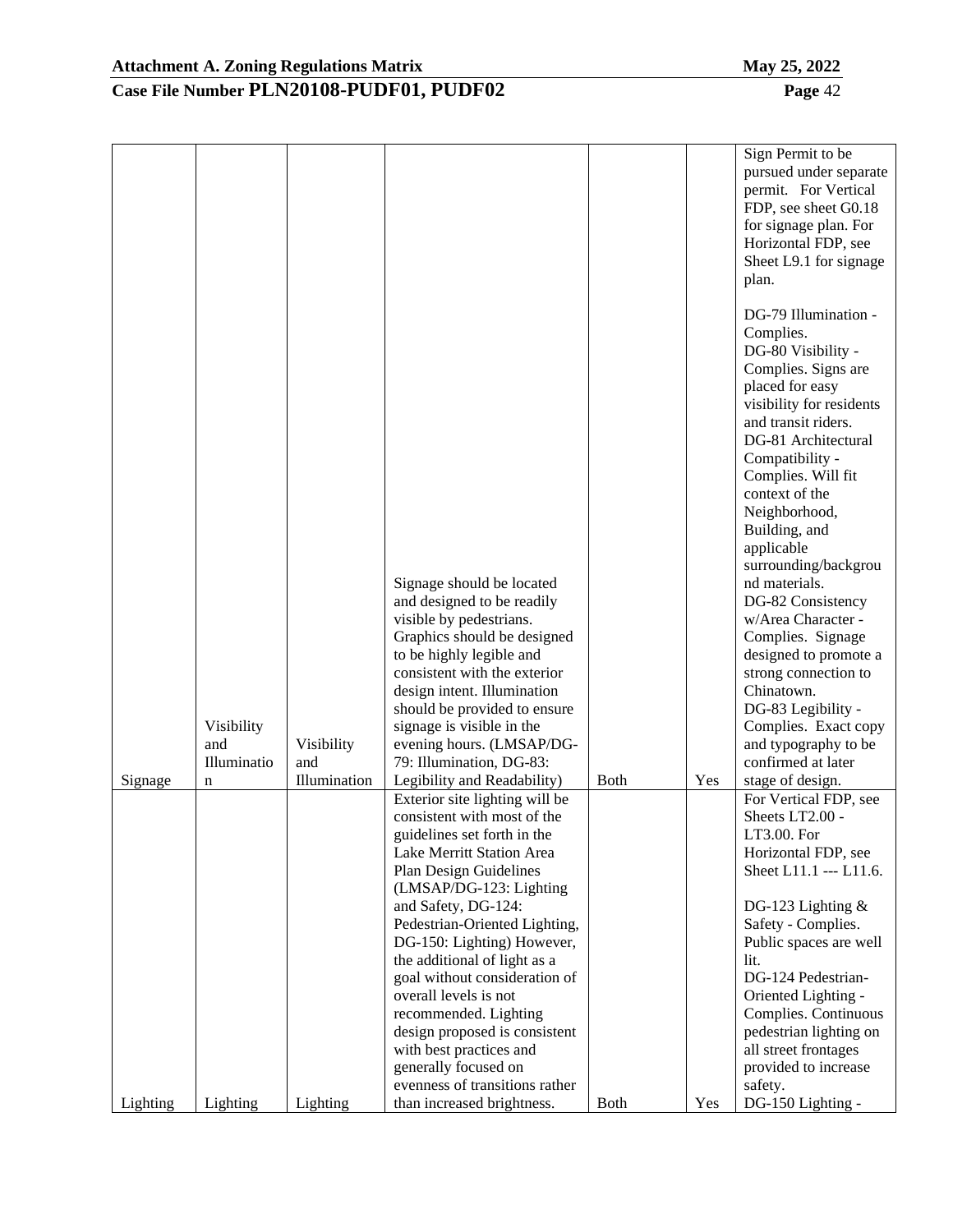|                                                |                                                                                                                                                        |      |     | public plazas.<br>Ample lighting will be<br>provided on Building<br>B to illuminate the<br>adjacent sidewalk,                                                                                                                                                                                                                                                                                                                                                                                         |
|------------------------------------------------|--------------------------------------------------------------------------------------------------------------------------------------------------------|------|-----|-------------------------------------------------------------------------------------------------------------------------------------------------------------------------------------------------------------------------------------------------------------------------------------------------------------------------------------------------------------------------------------------------------------------------------------------------------------------------------------------------------|
|                                                |                                                                                                                                                        |      |     | walkways and Paseo.<br>This includes major<br>lighting features along<br>the length of building -<br>especially along 8th<br>St. In addition to large<br>areas of transparency<br>on 8th St., blank wall<br>and back-of-house<br>entryways will be<br>illuminated to create a<br>continuous, well-lit<br>pedestrian experience.<br>Please see sheets<br>LT2.00 - LT4.02 for<br>more detail.                                                                                                           |
| Lighting<br>pollution.<br>Lighting<br>Lighting | Provide adequate lighting to<br>provide a safe environment<br>for pedestrian safety while<br>conforming to current best<br>practices to mitigate light | Both | Yes | The lighting plan for<br>the entire TOD will<br>result in well-lit plazas<br>and pedestrian<br>pathways. Lighting<br>fixtures at numerous,<br>context-sensitive<br>scales, are provided<br>along the length of the<br>Paseo. This will create<br>a pedestrian-friendly<br>experience that creates<br>a safe public space<br>environment at night.<br>All non-lantern lights<br>will be dark skies<br>compliant. For the<br>TOD Horizontal FDP,<br>please see sheets<br>L11.1-11.5 for more<br>detail. |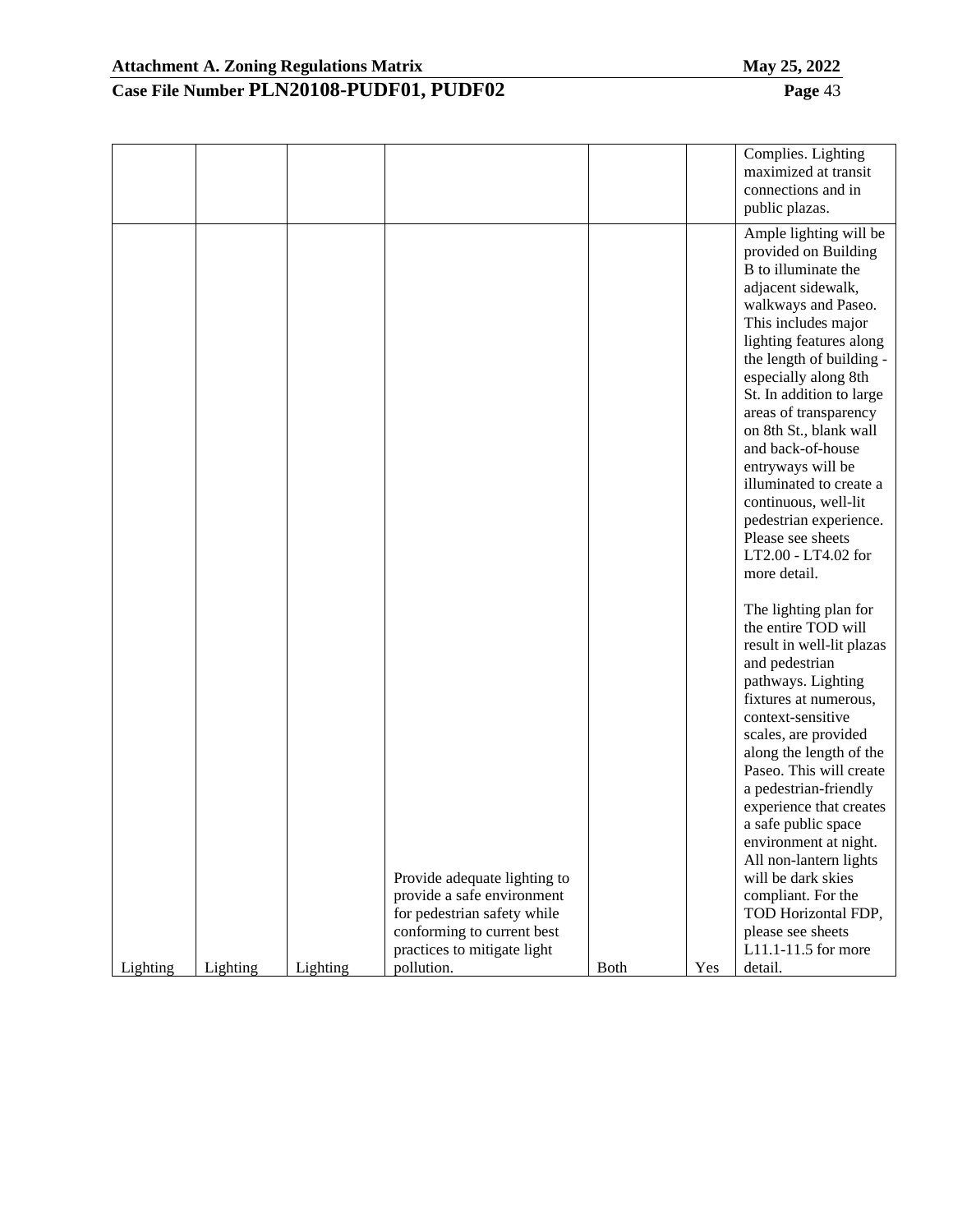|          |          |          |                             |             |     | Ample lighting will be    |
|----------|----------|----------|-----------------------------|-------------|-----|---------------------------|
|          |          |          |                             |             |     | provided on Building      |
|          |          |          |                             |             |     | B to illuminate the       |
|          |          |          |                             |             |     | adjacent sidewalk,        |
|          |          |          |                             |             |     | walkways and Paseo.       |
|          |          |          |                             |             |     | This includes major       |
|          |          |          |                             |             |     | lighting features at the  |
|          |          |          |                             |             |     | corners of the            |
|          |          |          |                             |             |     | building. The 8th &       |
|          |          |          |                             |             |     | Oak corner will be        |
|          |          |          |                             |             |     | illuminated around the    |
|          |          |          |                             |             |     | ground floor              |
|          |          |          |                             |             |     | commercial space of       |
|          |          |          |                             |             |     | Building B, and will      |
|          |          |          |                             |             |     | augment existing          |
|          |          |          |                             |             |     |                           |
|          |          |          |                             |             |     | illumination at the       |
|          |          |          |                             |             |     | existing BART             |
|          |          |          |                             |             |     | headhouse. The            |
|          |          |          |                             |             |     | double-height for         |
|          |          |          |                             |             |     | Building B at the         |
|          |          |          |                             |             |     | corner of 8th and         |
|          |          |          |                             |             |     | Fallon will also have     |
|          |          |          |                             |             |     | exceptional lighting      |
|          |          |          |                             |             |     | features to create a      |
|          |          |          |                             |             |     | well-lit entrance to the  |
|          |          |          |                             |             |     | Paseo and residential     |
|          |          |          |                             |             |     | lobby for Building B.     |
|          |          |          |                             |             |     | Please see sheets         |
|          |          |          |                             |             |     | LT2.00 - LT4.02 for       |
|          |          |          |                             |             |     | more detail.              |
|          |          |          |                             |             |     | The lighting plan for     |
|          |          |          |                             |             |     | the entire TOD will       |
|          |          |          |                             |             |     | result in well-lit plazas |
|          |          |          |                             |             |     | and pedestrian            |
|          |          |          |                             |             |     | pathways. Lighting        |
|          |          |          |                             |             |     | fixtures at numerous,     |
|          |          |          |                             |             |     | context-sensitive         |
|          |          |          |                             |             |     | scales, are provided      |
|          |          |          |                             |             |     | along the length of the   |
|          |          |          |                             |             |     | Paseo. This ranges        |
|          |          |          |                             |             |     | from larger mounting      |
|          |          |          |                             |             |     | poles and pedestrian      |
|          |          |          |                             |             |     | poles to smaller          |
|          |          |          |                             |             |     | fixtures such as light    |
|          |          |          | The lighting plan will be   |             |     | wands, up lights, etc.    |
|          |          |          | designed to create well-lit |             |     | For the TOD               |
|          |          |          | plazas and pedestrian       |             |     | Horizontal FDP,           |
|          |          |          | pathways through the site   |             |     | please see sheets         |
|          |          |          | including surrounding       |             |     | L11.1-11.5 for more       |
| Lighting | Lighting | Lighting | sidewalks.                  | <b>Both</b> | Yes | detail.                   |
|          |          |          |                             |             |     |                           |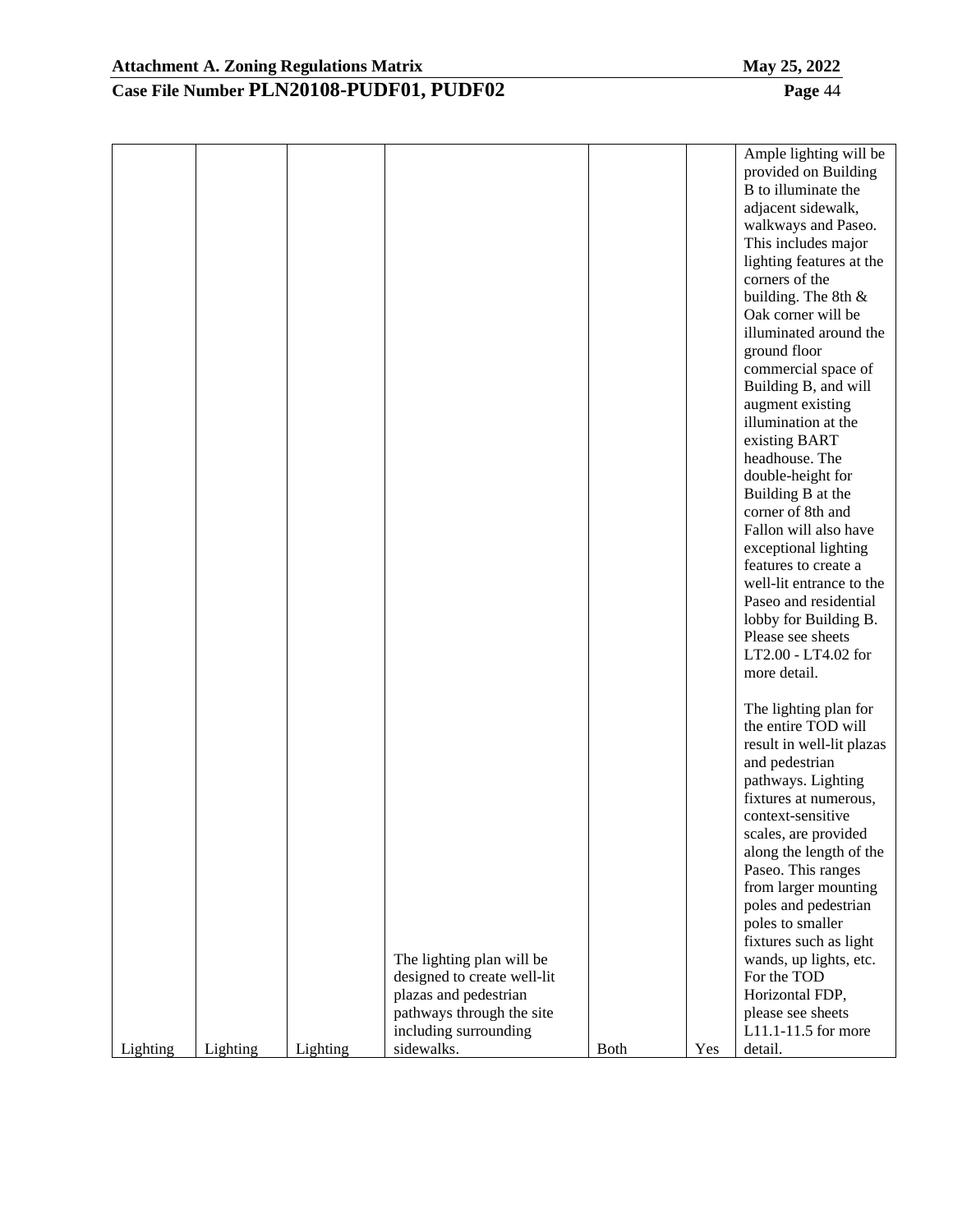|                        |                         |                         |                                                 |             |     | Building B is                                |
|------------------------|-------------------------|-------------------------|-------------------------------------------------|-------------|-----|----------------------------------------------|
|                        |                         |                         |                                                 |             |     | employing numerous                           |
|                        |                         |                         |                                                 |             |     | design techniques to                         |
|                        |                         |                         |                                                 |             |     | maximize winter solar                        |
|                        |                         |                         |                                                 |             |     | exposure and                                 |
|                        |                         |                         |                                                 |             |     | minimize summer                              |
|                        |                         |                         |                                                 |             |     | exposure. This                               |
|                        |                         |                         |                                                 |             |     | includes having a                            |
|                        |                         |                         |                                                 |             |     | large share of units                         |
|                        |                         |                         |                                                 |             |     | that will be south-                          |
|                        |                         |                         |                                                 |             |     | facing (along 8th St.),                      |
|                        |                         |                         |                                                 |             |     | while also placing                           |
|                        |                         |                         |                                                 |             |     | many units on the                            |
|                        |                         |                         |                                                 |             |     | corners of the                               |
|                        |                         |                         |                                                 |             |     | building, to be east                         |
|                        |                         |                         |                                                 |             |     | and west-facing. For                         |
|                        |                         |                         |                                                 |             |     | south-facing units,                          |
|                        |                         |                         |                                                 |             |     | Building B will                              |
|                        |                         |                         |                                                 |             |     | provide sunshades to                         |
|                        |                         |                         |                                                 |             |     | minimize summer                              |
|                        |                         |                         |                                                 |             |     | solar exposure. Large                        |
|                        |                         |                         |                                                 |             |     | glazed openings will                         |
|                        |                         |                         |                                                 |             |     | be provided on north-                        |
|                        |                         |                         |                                                 |             |     | facing units to which                        |
|                        |                         |                         | Orient units and/or provide                     |             |     | provide more light and                       |
|                        |                         |                         | architectural shading                           |             |     | air to these units. See                      |
|                        |                         |                         | treatments to maximize                          |             |     | sheets A3.00 - A3.01                         |
| Sustainabl             | Site Design             | Site Design             | winter solar exposure and                       |             |     | and A3.03 - A3.04 for                        |
| e Design               | Measures                | Measures                | minimize summer exposure.                       | Vertical    | Yes | more detail.                                 |
|                        |                         |                         |                                                 |             |     | The stormwater design                        |
|                        |                         |                         |                                                 |             |     | will comply with                             |
|                        |                         |                         |                                                 |             |     | relevant local                               |
|                        |                         |                         |                                                 |             |     | guidelines. There is                         |
|                        |                         |                         |                                                 |             |     | limited space for                            |
|                        |                         |                         |                                                 |             |     | detention measures                           |
|                        |                         |                         |                                                 |             |     | onsite, as almost 90%                        |
|                        |                         |                         |                                                 |             |     |                                              |
|                        |                         |                         |                                                 |             |     | of<br>the site                               |
|                        |                         |                         |                                                 |             |     | covered by permanent                         |
|                        |                         |                         |                                                 |             |     | structure, including                         |
|                        |                         |                         | Provide on-site stormwater                      |             |     | the BART tunnel. A                           |
|                        |                         |                         | treatment as appropriate to                     |             |     | 25% peak flow                                |
|                        |                         |                         | the scale of the buildings and                  |             |     | reduction will be                            |
|                        |                         |                         | available open space. The                       |             |     | accomplished in all                          |
|                        |                         |                         | stormwater design shall                         |             |     | areas except the Paseo.                      |
|                        |                         |                         | comply with the Municipal                       |             |     | Please see sheet C7.1                        |
|                        |                         |                         | Regional Permit Order No.                       |             |     | for more detail for the                      |
|                        |                         |                         | R2-0074 and the City of                         |             |     | Vertical FDP, and                            |
|                        |                         |                         | <b>Oakland Storm Drainage</b>                   |             |     | sheets $C7.1 - C7.2$ for                     |
|                        |                         |                         | Design Guidelines, which                        |             |     | the Horizontal FDP.                          |
|                        |                         |                         | establish a 25% goal for peak                   |             |     | Stormwater                                   |
|                        |                         |                         | flow reduction compared to                      |             |     | <b>Supplemental Forms</b>                    |
| Sustainabl<br>e Design | Site Design<br>Measures | Site Design<br>Measures | existing conditions, to the<br>extent possible. | <b>Both</b> | Yes | for both the Vertical<br>and Horizontal FDPs |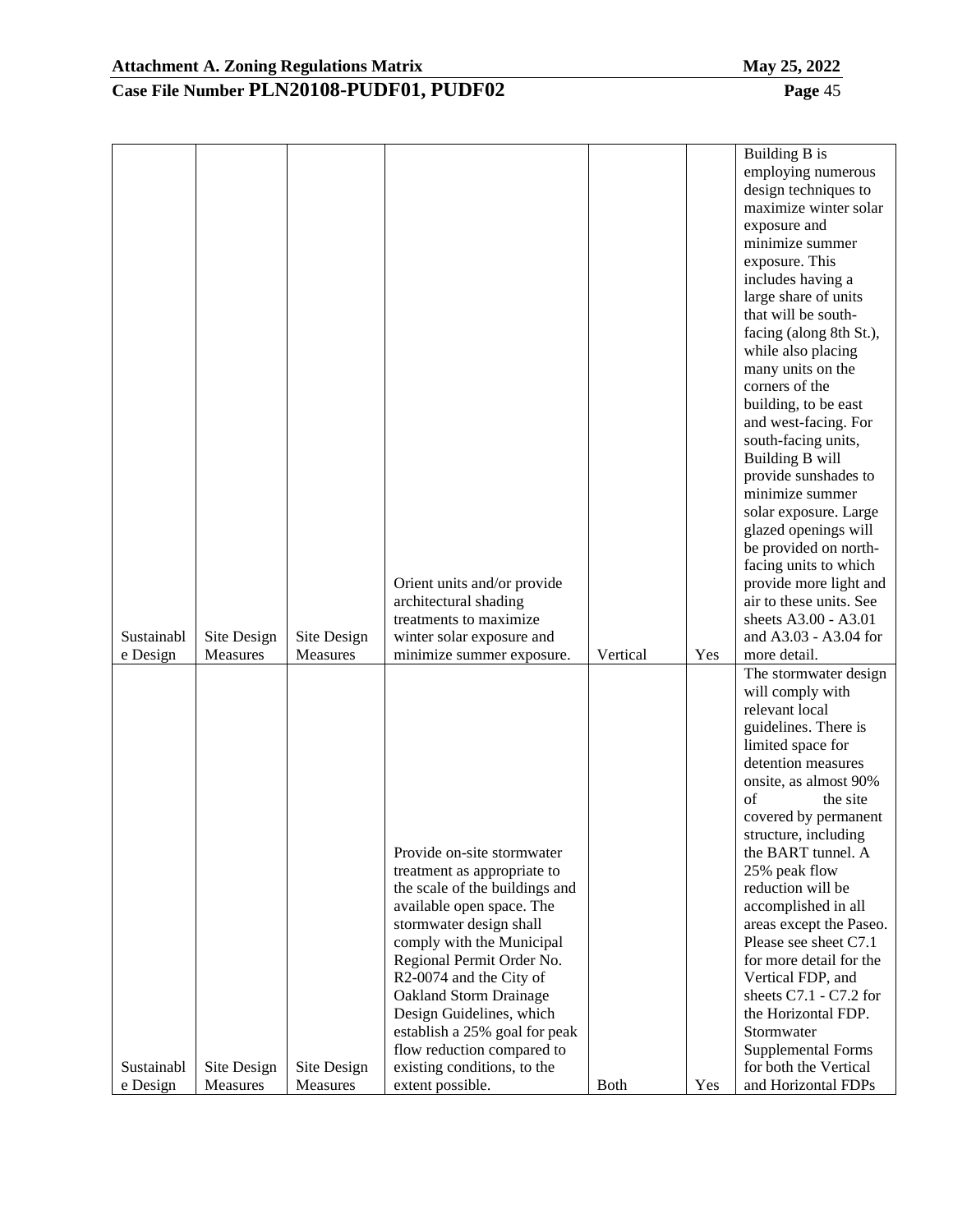|                        |                         |                         |                                                                                                                                                                    |             |     | were also submitted at<br>Intake.                                                                                                                                                                                                                                                                                                                                                                                                                                                                                                                                                                                                                                               |
|------------------------|-------------------------|-------------------------|--------------------------------------------------------------------------------------------------------------------------------------------------------------------|-------------|-----|---------------------------------------------------------------------------------------------------------------------------------------------------------------------------------------------------------------------------------------------------------------------------------------------------------------------------------------------------------------------------------------------------------------------------------------------------------------------------------------------------------------------------------------------------------------------------------------------------------------------------------------------------------------------------------|
| Sustainabl<br>e Design | Site Design<br>Measures | Site Design<br>Measures | Provide on-site secure<br>bicycle parking and secure<br>bicycle parking for the most<br>biked to station of the BART<br>network, reducing the carbon<br>footprint. | <b>Both</b> | Yes | The TOD (for the<br>Horizontal FDP) will<br>provide ample secure<br>bicycle parking. This<br>includes 38 bike racks<br>accommodating 76<br>bikes total (16 block 1,<br>and in a later Phases,<br>22 Block 2) spots<br>across the TOD on<br>sidewalks and on the<br>perimeter of the Paseo.<br>On Block 1, there will<br>also be 32 bike locker<br>spaces<br>(accommodating 32)<br>bikes), directly<br>adjacent to the BART<br>Headhouse on 9th &<br>Oak. Please see sheets<br>L4.01-L4.02 for more<br>detail.<br>Building B (for the<br>Vertical FDP) will<br>provide 49 secure<br>bicycle parking spaces<br>within the building.<br>Please see sheet A2.00<br>for more detail. |
|                        |                         |                         |                                                                                                                                                                    |             |     | The TOD will provide<br>an overall low amount<br>of parking across the<br>project. The entire<br>TOD (for the<br>Horizontal FDP) limits<br>the usage of curb<br>space for parking, in<br>order to promote<br>active/shared uses.<br>Building B (for<br>Vertical FDP) will<br>provide 0 parking<br>spaces.                                                                                                                                                                                                                                                                                                                                                                       |
| Sustainabl<br>e Design | Site Design<br>Measures | Site Design<br>Measures | Reduce parking capacity to a<br>reasonable minimum.                                                                                                                | <b>Both</b> | Yes | For the Horizontal<br>FDP - please refer to<br>sheets L4.1 - L4.2 to<br>see the curb space uses<br>across the TOD.                                                                                                                                                                                                                                                                                                                                                                                                                                                                                                                                                              |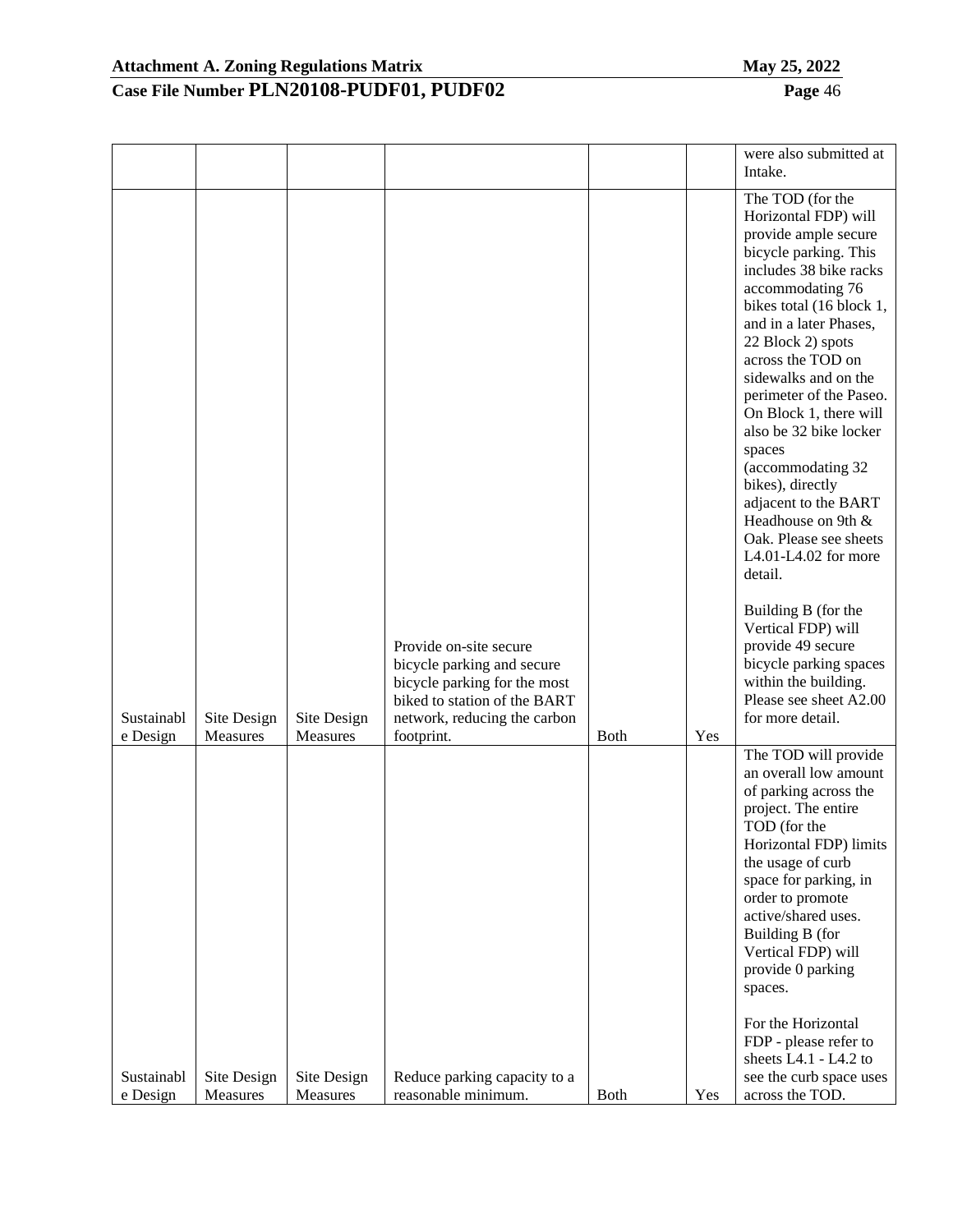# **Case File Number PLN20108-PUDF01, PUDF02 Page** 47

Buildings A &

| Sustainabl             | Site Design             | Site Design             | Consider designated parking<br>for carpool vans or car share                                          |              |     | Building C within the<br>TOD that include off-<br>street parking have at<br>least one (1) dedicated<br>parking space for car                                                                                                                                                                                                                                                                                                                                                                                                                                                                    |
|------------------------|-------------------------|-------------------------|-------------------------------------------------------------------------------------------------------|--------------|-----|-------------------------------------------------------------------------------------------------------------------------------------------------------------------------------------------------------------------------------------------------------------------------------------------------------------------------------------------------------------------------------------------------------------------------------------------------------------------------------------------------------------------------------------------------------------------------------------------------|
|                        | Measures                | Measures                |                                                                                                       | <b>B</b> oth |     |                                                                                                                                                                                                                                                                                                                                                                                                                                                                                                                                                                                                 |
| e Design               |                         |                         | vehicles.                                                                                             |              | Yes | share vehicles.<br>The landscaping for<br>the TOD (for<br>Horizontal FDP) and<br>around/on Building B<br>(for Vertical FDP)<br>intends to utilize<br>drought-tolerant and<br>shade tolerant<br>landscaping. This<br>includes Tree Species<br>such as the Brisbane<br>Box, Paper box Tree,<br>and Cork Oak.<br>Because of the<br>location over the<br><b>BART</b> tunnel on<br>Block 1 in particular,<br>the Developers do not<br>plan to provide<br>intensive irrigation.<br>For the Horizontal<br>FDP - please refer to<br>sheets $L7.1 - L7.4$ to<br>see the overall<br>Planting Plan for the |
| Sustainabl<br>e Design | Site Design<br>Measures | Site Design<br>Measures | Use native, drought-tolerant<br>and shade tolerant<br>landscaping to minimize<br>irrigation required. | <b>Both</b>  | Yes | whole TOD.<br>For the Vertical FDP -<br>please refer to sheets<br>L1.00 - L1.01 for<br>detail on planting on<br>the Roof Deck on<br>Building B.                                                                                                                                                                                                                                                                                                                                                                                                                                                 |
|                        |                         |                         |                                                                                                       |              |     | Ample vegetated<br>spaces and streets<br>trees are provided<br>throughout the TOD<br>(for Horizontal FDP)<br>and around/on<br>Building B (for<br>Vertical FDP).<br>For the Horizontal                                                                                                                                                                                                                                                                                                                                                                                                           |
| Sustainabl             | Site Design             | Site Design             | Provide more vegetated<br>spaces and street trees to                                                  |              |     | FDP - please refer to<br>sheets $L7.1 - L7.4$ to                                                                                                                                                                                                                                                                                                                                                                                                                                                                                                                                                |
| e Design               | Measures                | Measures                | reduce the heat island effect.                                                                        | Both         | Yes | see the overall                                                                                                                                                                                                                                                                                                                                                                                                                                                                                                                                                                                 |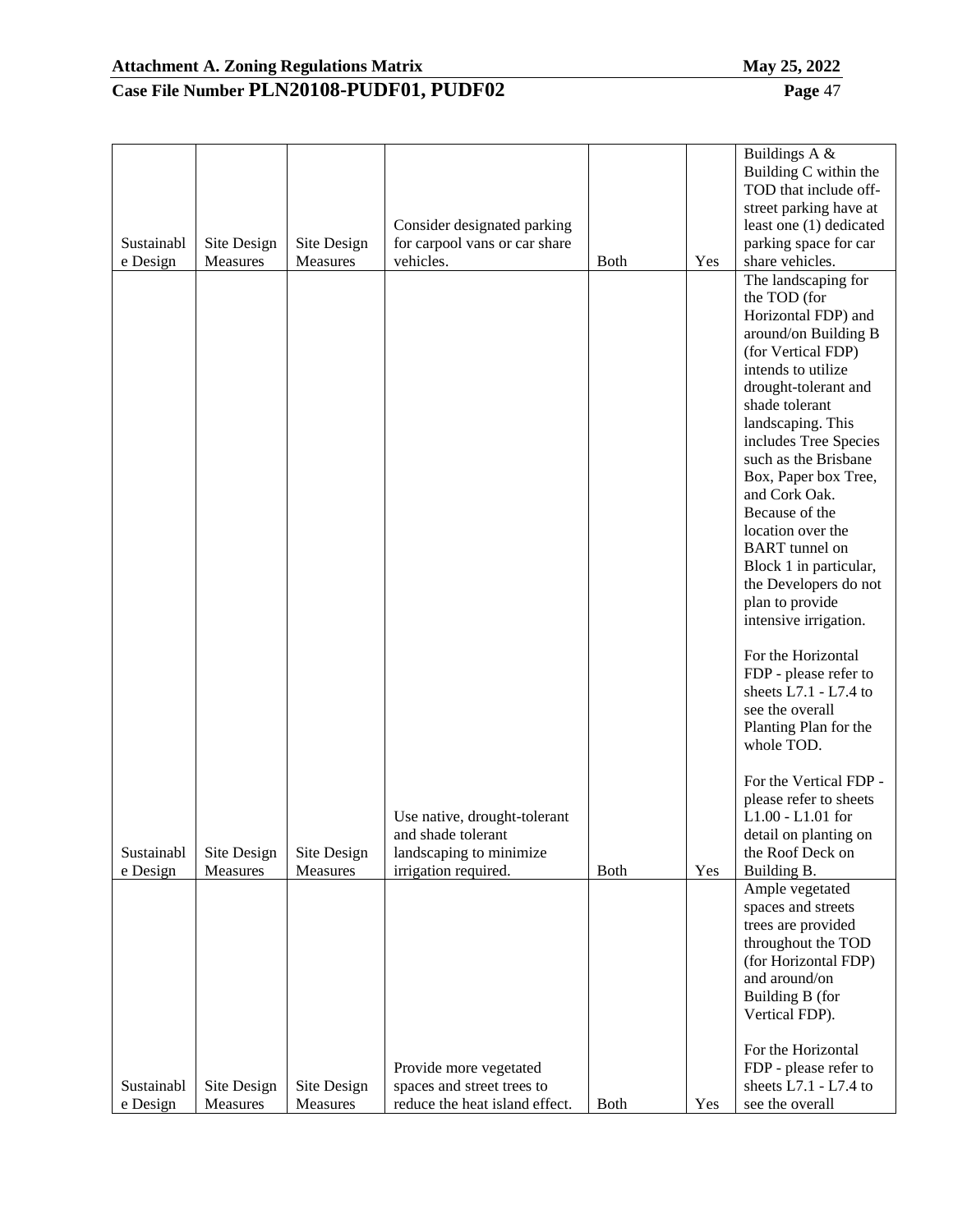|                        |                                       |                                       |                                                           |          |     | Planting Plan for the<br>whole TOD.                                                                                                                                                                                                                                                    |
|------------------------|---------------------------------------|---------------------------------------|-----------------------------------------------------------|----------|-----|----------------------------------------------------------------------------------------------------------------------------------------------------------------------------------------------------------------------------------------------------------------------------------------|
|                        |                                       |                                       |                                                           |          |     | For the Vertical FDP -<br>please refer to sheets<br>$L1.00 - L1.01$ for<br>detail on planting on<br>the Roof Deck on<br>Building B.                                                                                                                                                    |
| Sustainabl<br>e Design | <b>Building</b><br>Design<br>Measures | <b>Building</b><br>Design<br>Measures | Use reflective roofing to<br>minimize heat island effect. | Vertical | Yes | Building B will plan to<br>provide reflective<br>roofing. The Building<br>will utilize a cool roof<br>design for the flat roof<br>area to reduce heat<br>island effect. Please<br>see sheet A2.04. Specs<br>to be confirmed during<br>later design<br>stages/Building Permit<br>stage. |
|                        |                                       |                                       |                                                           |          |     | <b>Building B will</b><br>include a multitude of<br>water-conserving                                                                                                                                                                                                                   |
|                        |                                       |                                       |                                                           |          |     | fixtures and systems.<br><b>EBALDC</b> uses                                                                                                                                                                                                                                            |
|                        |                                       |                                       |                                                           |          |     | Energy-STAR                                                                                                                                                                                                                                                                            |
|                        |                                       |                                       |                                                           |          |     | appliances and fixtures                                                                                                                                                                                                                                                                |
|                        |                                       |                                       |                                                           |          |     | as a requirement for<br>all residential units.                                                                                                                                                                                                                                         |
|                        |                                       |                                       |                                                           |          |     | An irrigation system                                                                                                                                                                                                                                                                   |
|                        |                                       |                                       |                                                           |          |     | that is compliant with                                                                                                                                                                                                                                                                 |
|                        |                                       |                                       |                                                           |          |     | State requirements and                                                                                                                                                                                                                                                                 |
|                        |                                       |                                       |                                                           |          |     | the City's Water                                                                                                                                                                                                                                                                       |
|                        |                                       |                                       |                                                           |          |     | <b>Efficient Landscape</b><br>Ordinance (WELO)                                                                                                                                                                                                                                         |
|                        |                                       |                                       |                                                           |          |     | will be provided on                                                                                                                                                                                                                                                                    |
|                        |                                       |                                       |                                                           |          |     | the roof deck garden,                                                                                                                                                                                                                                                                  |
|                        |                                       |                                       |                                                           |          |     | as well as any<br>Building-adjacent                                                                                                                                                                                                                                                    |
|                        |                                       |                                       |                                                           |          |     | planting. More details                                                                                                                                                                                                                                                                 |
|                        |                                       |                                       |                                                           |          |     | can be found on sheets                                                                                                                                                                                                                                                                 |
|                        |                                       |                                       |                                                           |          |     | L <sub>2</sub> .0. Specs to be                                                                                                                                                                                                                                                         |
| Sustainabl             | <b>Building</b><br>Design             | <b>Building</b><br>Design             | Use water-conserving                                      |          |     | confirmed during later<br>design stages/Building                                                                                                                                                                                                                                       |
| e Design               | Measures                              | Measures                              | fixtures and irrigation<br>systems.                       | Vertical | Yes | Permit stage.                                                                                                                                                                                                                                                                          |
|                        |                                       |                                       |                                                           |          |     | Building B will be                                                                                                                                                                                                                                                                     |
|                        |                                       |                                       |                                                           |          |     | highly energy                                                                                                                                                                                                                                                                          |
|                        |                                       |                                       | Design building envelope,                                 |          |     | efficient, in order to                                                                                                                                                                                                                                                                 |
|                        |                                       |                                       | HVAC systems, lighting, and<br>other systems to maximize  |          |     | meet the requirements<br>of being GPR Gold                                                                                                                                                                                                                                             |
|                        | <b>Building</b>                       | <b>Building</b>                       | energy efficiency. Consider                               |          |     | certified. The building                                                                                                                                                                                                                                                                |
| Sustainabl             | Design                                | Design                                | fundamental commissioning                                 |          |     | will provide an energy                                                                                                                                                                                                                                                                 |
| e Design               | Measures                              | Measures                              | of development systems.                                   | Vertical | Yes | efficient VRF HVAC                                                                                                                                                                                                                                                                     |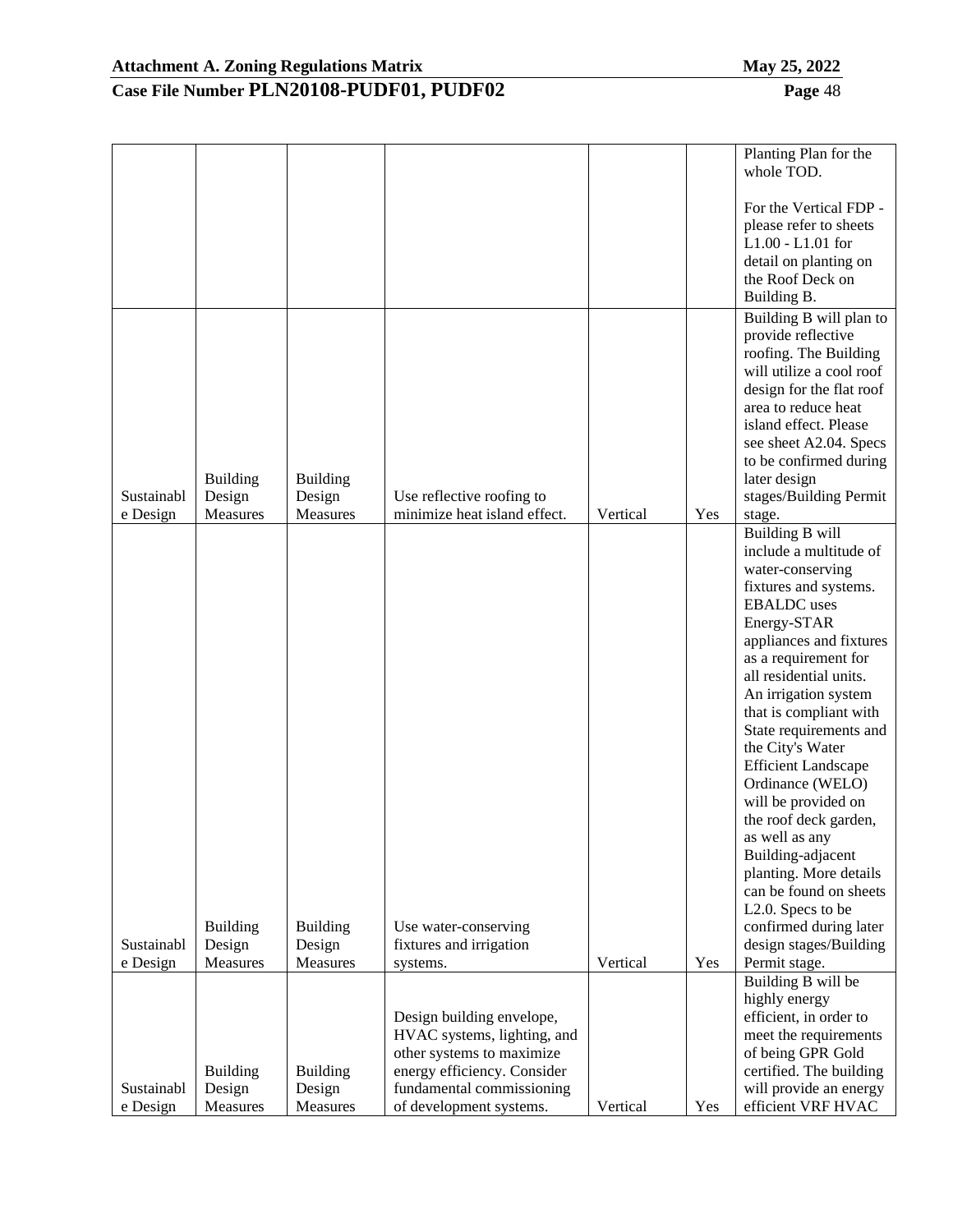|                        |                    |                    |                                              |          |     | system, for example.                        |
|------------------------|--------------------|--------------------|----------------------------------------------|----------|-----|---------------------------------------------|
|                        |                    |                    |                                              |          |     | The building also                           |
|                        |                    |                    |                                              |          |     | includes large                              |
|                        |                    |                    |                                              |          |     | windows and doors to                        |
|                        |                    |                    |                                              |          |     | maximize natural light                      |
|                        |                    |                    |                                              |          |     | throughout the day.                         |
|                        |                    |                    |                                              |          |     | <b>Building B will</b>                      |
|                        |                    |                    |                                              |          |     | provide solar/PV                            |
|                        |                    |                    |                                              |          |     | arrays to offset some                       |
|                        |                    |                    |                                              |          |     | of the electrical                           |
|                        | <b>Building</b>    | <b>Building</b>    | Consider on-site electrical                  |          |     | demands of the                              |
| Sustainabl             | Design             | Design             | generation or purchase of off-               |          |     | building. Please see                        |
| e Design               | Measures           | Measures           | site renewable energy.                       | Vertical | Yes | sheet A2.04.                                |
|                        |                    |                    |                                              |          |     | Building B will be an                       |
|                        |                    |                    |                                              |          |     | All-Electric building,                      |
|                        |                    |                    | Consider all-electrical                      |          |     |                                             |
|                        | <b>Building</b>    | <b>Building</b>    |                                              |          |     | per City of Oakland<br>New Construction     |
| Sustainabl             | Design             | Design             | building design and reduction                |          |     |                                             |
| e Design               | Measures           | Measures           | of gas.                                      | Vertical | Yes | Ordinance.                                  |
|                        |                    |                    |                                              |          |     | Building B will be                          |
|                        |                    |                    |                                              |          |     | providing ample, user-                      |
|                        |                    |                    |                                              |          |     | friendly methods for                        |
|                        |                    |                    |                                              |          |     | recycling. There will                       |
|                        |                    |                    |                                              |          |     | be a three-chute                            |
|                        |                    |                    |                                              |          |     | system, with chutes                         |
|                        |                    |                    |                                              |          |     | provided on each                            |
|                        |                    |                    |                                              |          |     | floor. Please see sheet                     |
|                        |                    |                    |                                              |          |     | A1.01 for more detail                       |
|                        | <b>Building</b>    | <b>Building</b>    | Provide adequate facilities to               |          |     | on the ground floor                         |
| Sustainabl             | Design             | Design             | allow for recycling by                       |          |     | plan - trash room is                        |
| e Design               | Measures           | Measures           | residents.                                   | Vertical | Yes | labeled, and in gray.                       |
|                        |                    |                    |                                              |          |     | <b>Building B will</b>                      |
|                        |                    |                    |                                              |          |     | attempt to use                              |
|                        |                    |                    |                                              |          |     | recycled, salvaged,                         |
|                        |                    |                    |                                              |          |     | sustainably harvested,                      |
|                        |                    |                    |                                              |          |     | or locally produced                         |
|                        |                    |                    |                                              |          |     | materials, when                             |
|                        |                    |                    |                                              |          |     | feasible and cost                           |
|                        |                    |                    |                                              |          |     | efficient.                                  |
|                        |                    |                    |                                              |          |     |                                             |
|                        |                    |                    |                                              |          |     | Per GPR Checklist:                          |
|                        |                    |                    |                                              |          |     | Per our GPR checklist:                      |
|                        |                    |                    |                                              |          |     | (TBD) A3. Recycled                          |
|                        |                    |                    |                                              |          |     | <b>Content Base Material</b>                |
|                        |                    |                    |                                              |          |     | F1. Insulation with                         |
|                        |                    |                    |                                              |          |     |                                             |
|                        |                    |                    |                                              |          |     | 30% Post-Consumer                           |
|                        |                    |                    |                                              |          |     | or 60% Post-Industrial                      |
|                        |                    |                    |                                              |          |     | Recycled Content:                           |
|                        |                    |                    |                                              |          |     | (Yes) F1.1 Walls and                        |
|                        |                    |                    |                                              |          |     | Floors                                      |
|                        |                    |                    |                                              |          |     | (Yes) F1.2 Ceilings                         |
|                        |                    |                    | Where possible, use recycled,                |          |     |                                             |
|                        | <b>Building</b>    | <b>Building</b>    | salvaged, sustainably                        |          |     | As examples we will                         |
|                        |                    |                    |                                              |          |     |                                             |
| Sustainabl<br>e Design | Design<br>Measures | Design<br>Measures | harvested, or locally<br>produced materials. | Vertical | Yes | consider recycled-<br>content ceramic tiles |